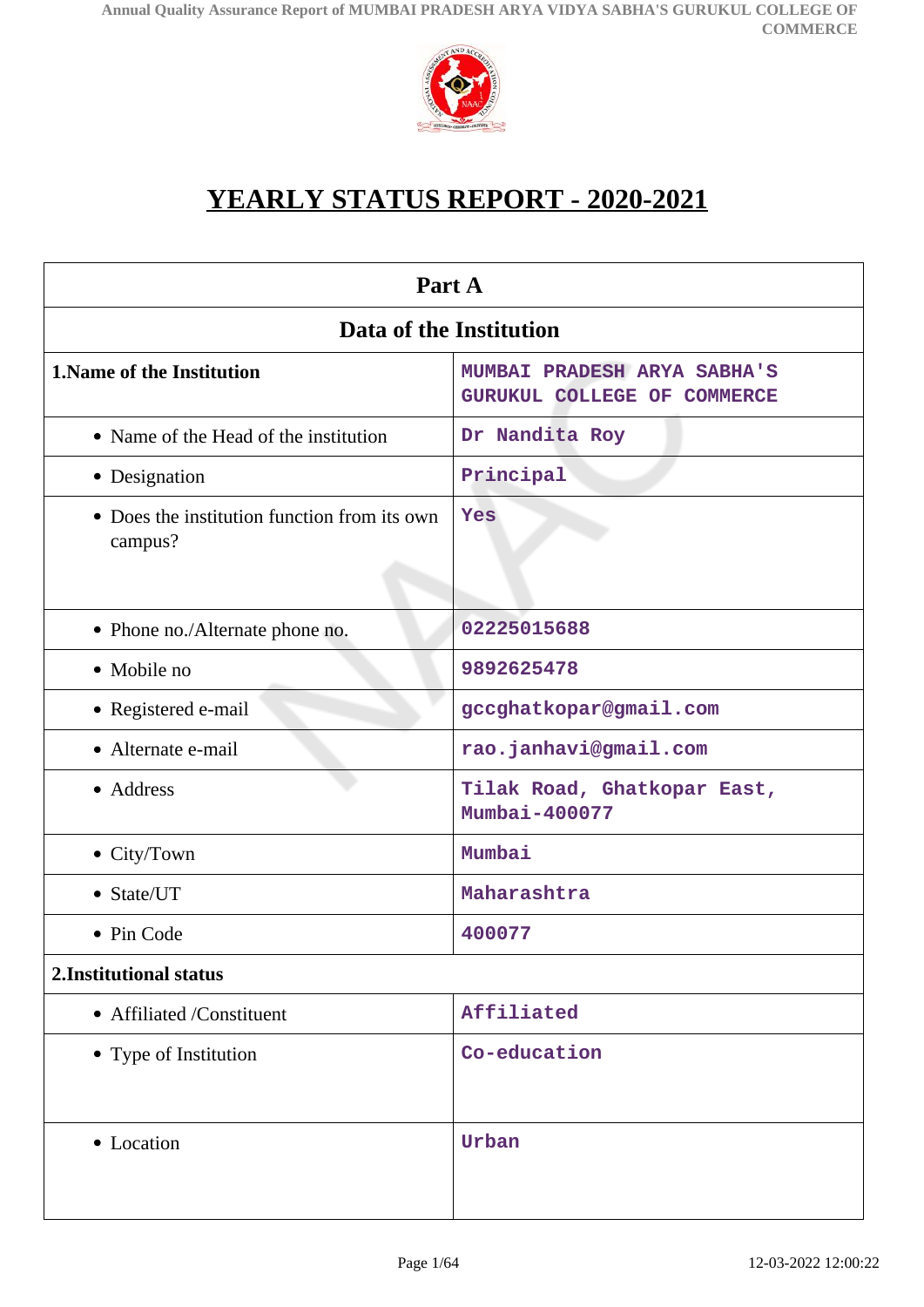|                                                                                                                   |                                      |             |                       |                          |                            |                                                                        | <b>COMMERCE</b>                                                        |
|-------------------------------------------------------------------------------------------------------------------|--------------------------------------|-------------|-----------------------|--------------------------|----------------------------|------------------------------------------------------------------------|------------------------------------------------------------------------|
| • Financial Status                                                                                                |                                      |             | Self-financing        |                          |                            |                                                                        |                                                                        |
|                                                                                                                   | • Name of the Affiliating University |             |                       |                          |                            | University of Mumbai                                                   |                                                                        |
|                                                                                                                   | • Name of the IQAC Coordinator       |             |                       |                          | Dr Asif Baig               |                                                                        |                                                                        |
| $\bullet$ Phone No.                                                                                               |                                      |             |                       | 9867414615               |                            |                                                                        |                                                                        |
| • Alternate phone No.                                                                                             |                                      |             |                       | 02225254204              |                            |                                                                        |                                                                        |
| • Mobile                                                                                                          |                                      |             |                       | 9867205206               |                            |                                                                        |                                                                        |
| • IQAC e-mail address                                                                                             |                                      |             |                       |                          |                            | gurukuliqac@gmail.com                                                  |                                                                        |
| • Alternate Email address                                                                                         |                                      |             |                       |                          |                            | gccghatkopar@gmail.com                                                 |                                                                        |
| 3. Website address (Web link of the AQAR<br>(Previous Academic Year)                                              |                                      |             |                       | <u>R-2019-20.pdf</u>     |                            |                                                                        | http://gurukulcollegeofcommerce.c<br>om/wp-content/uploads/2021/10/AQA |
| 4. Whether Academic Calendar prepared<br>during the year?                                                         |                                      |             |                       | Yes                      |                            |                                                                        |                                                                        |
| • if yes, whether it is uploaded in the<br>Institutional website Web link:                                        |                                      |             |                       |                          | demic-Calendar-2020-21.pdf | http://gurukulcollegeofcommerce.c<br>om/wp-content/uploads/2021/11/Aca |                                                                        |
| <b>5. Accreditation Details</b>                                                                                   |                                      |             |                       |                          |                            |                                                                        |                                                                        |
| Cycle                                                                                                             | Grade                                | <b>CGPA</b> |                       | Year of<br>Accreditation |                            | Validity from                                                          | Validity to                                                            |
| Cycle 1                                                                                                           | $\mathbf B$                          |             | 2.22                  | 2017                     |                            | 12/09/2017                                                             | 11/09/2022                                                             |
| <b>6.Date of Establishment of IQAC</b>                                                                            |                                      |             |                       | 05/04/2013               |                            |                                                                        |                                                                        |
| 7. Provide the list of funds by Central / State Government<br>UGC/CSIR/DBT/ICMR/TEQIP/World Bank/CPE of UGC etc., |                                      |             |                       |                          |                            |                                                                        |                                                                        |
| Institutional/Depa<br>rtment /Faculty                                                                             | Scheme                               |             | <b>Funding Agency</b> |                          |                            | Year of award<br>with duration                                         | Amount                                                                 |
| <b>NIL</b>                                                                                                        | <b>NIL</b>                           |             | NIL                   |                          |                            | <b>NIL</b>                                                             | $\mathbf 0$                                                            |
|                                                                                                                   |                                      |             |                       |                          |                            |                                                                        |                                                                        |

| 8. Whether composition of IQAC as per latest<br><b>NAAC</b> guidelines | Yes              |  |
|------------------------------------------------------------------------|------------------|--|
| • Upload latest notification of formation of<br><b>IOAC</b>            | <b>View File</b> |  |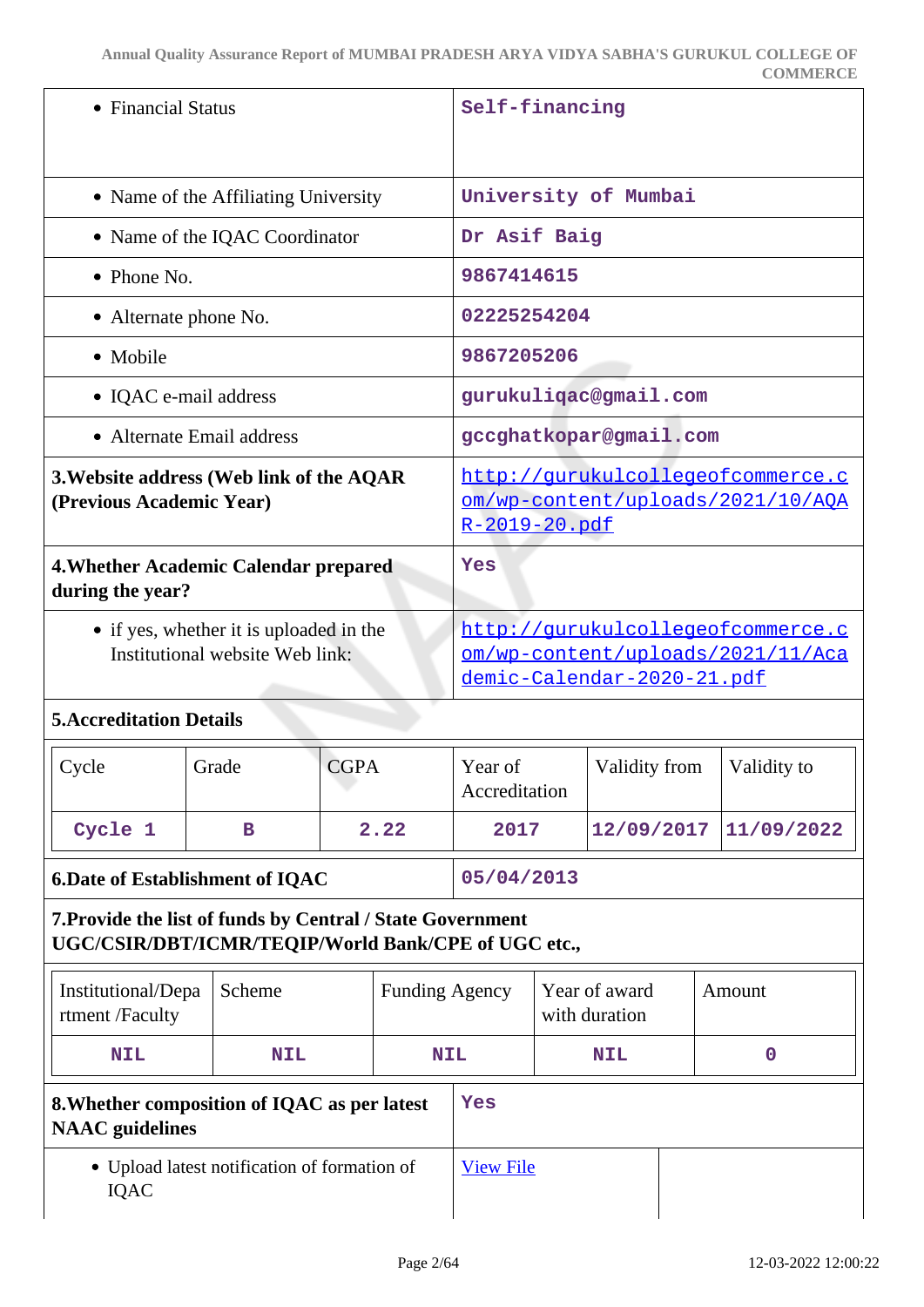| $\overline{2}$<br>9. No. of IQAC meetings held during the year<br>• Were the minutes of IQAC meeting(s) and<br><b>No</b><br>compliance to the decisions have been<br>uploaded on the institutional website?<br>• If No, please upload the minutes of the<br><b>View File</b><br>meeting(s) and Action Taken Report<br>10. Whether IQAC received funding from any<br><b>No</b><br>of the funding agency to support its activities<br>during the year?<br>• If yes, mention the amount<br>11. Significant contributions made by IQAC during the current year (maximum five bullets)<br>Overall feedback from stakeholders has been collected. Online<br>feedback from students and manual feedback from parents, alumni and<br>others has been collected. The same has been placed in the IQAC and<br>suggestions have been taken into consideration.<br>The IQAC has conducted regular meetings. The AQAR was placed in the<br>IQAC, approved in the CDC and submitted well within the scheduled<br>time.<br>Career advancement scheme for eligible faculty members was<br>initiated. This was suggested in the IQAC and the process has been<br>initiated. The letter from the University is awaited.<br>To enhance Research Culture amongst students and staff, student<br>research annual Journal Shodh Sagar with ISBN No. was published. One<br>of our faculty member Ms Anagha Kulkarni bagged first place at<br>Avishkar Research Convention organsied by University of Mumbai. 2 of<br>our faculty members completed Ph D. The college has a total of 12<br>faculty members with Ph D degree<br>12. Plan of action chalked out by the IQAC in the beginning of the Academic year towards<br>Quality Enhancement and the outcome achieved by the end of the Academic year |  |  |  |
|---------------------------------------------------------------------------------------------------------------------------------------------------------------------------------------------------------------------------------------------------------------------------------------------------------------------------------------------------------------------------------------------------------------------------------------------------------------------------------------------------------------------------------------------------------------------------------------------------------------------------------------------------------------------------------------------------------------------------------------------------------------------------------------------------------------------------------------------------------------------------------------------------------------------------------------------------------------------------------------------------------------------------------------------------------------------------------------------------------------------------------------------------------------------------------------------------------------------------------------------------------------------------------------------------------------------------------------------------------------------------------------------------------------------------------------------------------------------------------------------------------------------------------------------------------------------------------------------------------------------------------------------------------------------------------------------------------------------------------------------------------------------------------|--|--|--|
|                                                                                                                                                                                                                                                                                                                                                                                                                                                                                                                                                                                                                                                                                                                                                                                                                                                                                                                                                                                                                                                                                                                                                                                                                                                                                                                                                                                                                                                                                                                                                                                                                                                                                                                                                                                 |  |  |  |
|                                                                                                                                                                                                                                                                                                                                                                                                                                                                                                                                                                                                                                                                                                                                                                                                                                                                                                                                                                                                                                                                                                                                                                                                                                                                                                                                                                                                                                                                                                                                                                                                                                                                                                                                                                                 |  |  |  |
|                                                                                                                                                                                                                                                                                                                                                                                                                                                                                                                                                                                                                                                                                                                                                                                                                                                                                                                                                                                                                                                                                                                                                                                                                                                                                                                                                                                                                                                                                                                                                                                                                                                                                                                                                                                 |  |  |  |
|                                                                                                                                                                                                                                                                                                                                                                                                                                                                                                                                                                                                                                                                                                                                                                                                                                                                                                                                                                                                                                                                                                                                                                                                                                                                                                                                                                                                                                                                                                                                                                                                                                                                                                                                                                                 |  |  |  |
|                                                                                                                                                                                                                                                                                                                                                                                                                                                                                                                                                                                                                                                                                                                                                                                                                                                                                                                                                                                                                                                                                                                                                                                                                                                                                                                                                                                                                                                                                                                                                                                                                                                                                                                                                                                 |  |  |  |
|                                                                                                                                                                                                                                                                                                                                                                                                                                                                                                                                                                                                                                                                                                                                                                                                                                                                                                                                                                                                                                                                                                                                                                                                                                                                                                                                                                                                                                                                                                                                                                                                                                                                                                                                                                                 |  |  |  |
|                                                                                                                                                                                                                                                                                                                                                                                                                                                                                                                                                                                                                                                                                                                                                                                                                                                                                                                                                                                                                                                                                                                                                                                                                                                                                                                                                                                                                                                                                                                                                                                                                                                                                                                                                                                 |  |  |  |
|                                                                                                                                                                                                                                                                                                                                                                                                                                                                                                                                                                                                                                                                                                                                                                                                                                                                                                                                                                                                                                                                                                                                                                                                                                                                                                                                                                                                                                                                                                                                                                                                                                                                                                                                                                                 |  |  |  |
|                                                                                                                                                                                                                                                                                                                                                                                                                                                                                                                                                                                                                                                                                                                                                                                                                                                                                                                                                                                                                                                                                                                                                                                                                                                                                                                                                                                                                                                                                                                                                                                                                                                                                                                                                                                 |  |  |  |
|                                                                                                                                                                                                                                                                                                                                                                                                                                                                                                                                                                                                                                                                                                                                                                                                                                                                                                                                                                                                                                                                                                                                                                                                                                                                                                                                                                                                                                                                                                                                                                                                                                                                                                                                                                                 |  |  |  |
|                                                                                                                                                                                                                                                                                                                                                                                                                                                                                                                                                                                                                                                                                                                                                                                                                                                                                                                                                                                                                                                                                                                                                                                                                                                                                                                                                                                                                                                                                                                                                                                                                                                                                                                                                                                 |  |  |  |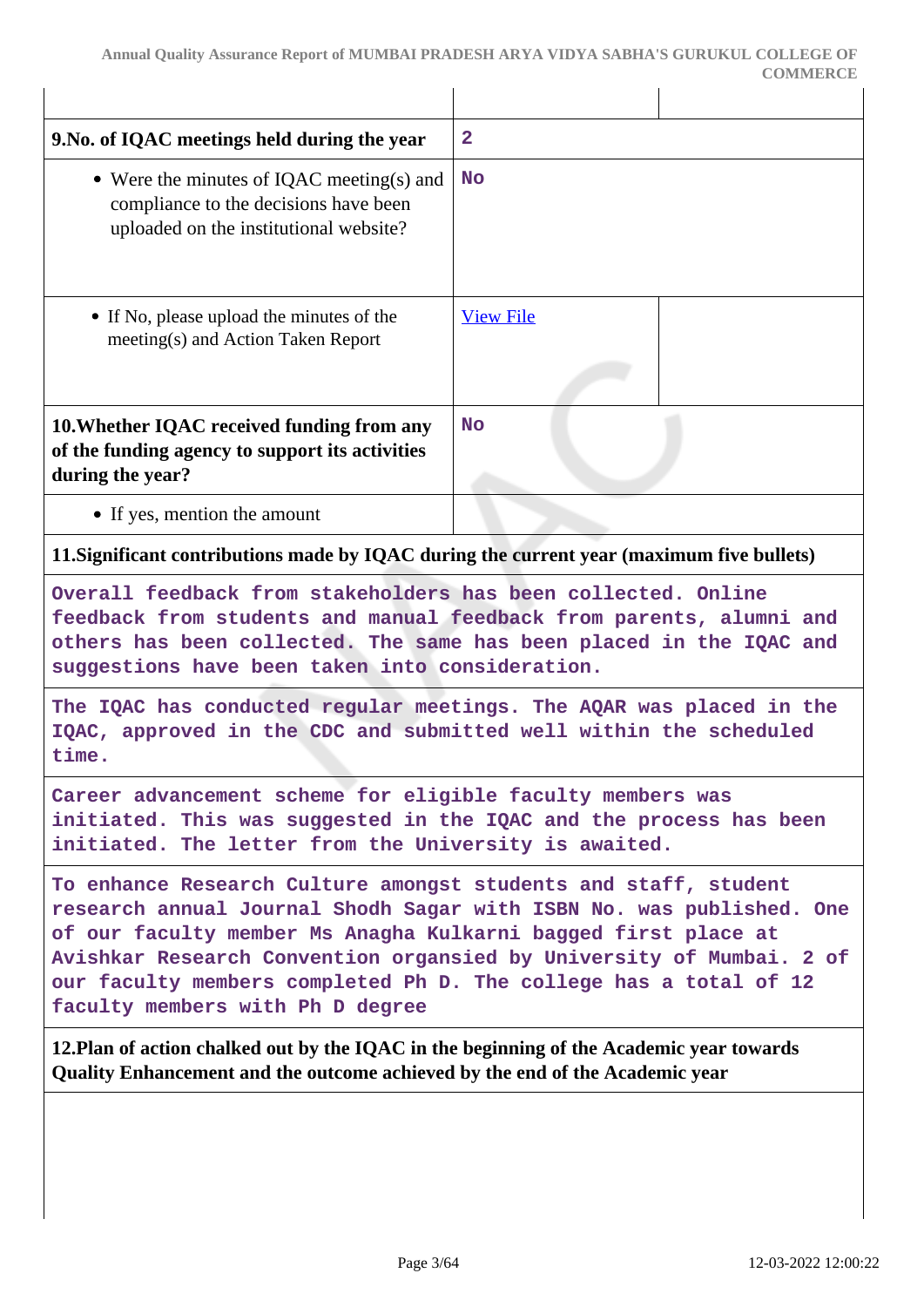| Plan of Action                                                                                | Achievements/Outcomes                                                                                                                                                                                                                                                                             |
|-----------------------------------------------------------------------------------------------|---------------------------------------------------------------------------------------------------------------------------------------------------------------------------------------------------------------------------------------------------------------------------------------------------|
| Each department and statutory<br>committees to conduct one expert<br>session                  | This was implemented and the<br>students got extensive exposure<br>through the experts in various<br>aspects of academic, extra<br>curricular and social relevance                                                                                                                                |
| Two programmes to be conducted<br>by IQAC one each for the<br>Teaching and Non-Teaching staff | National Level Seminar was<br>conducted for IQAC co-ordinators<br>and members of all colleges on<br>Programme Outcomes on 7th April<br>2021. A session for admin staff<br>on Naya Kadam was conducted on<br>9th April 2021                                                                        |
| International<br>Seminar/Conference/Workshop to<br>be held on any relevant topic              | International Seminar and<br>Workshop by IQAC was conducted<br>from 30th March to 1st April<br>2021 in association with<br>Physical Literacy India Movement<br>was organised on Physical<br>Education to Physical Literacy :<br>A Paradigm Shift in India with<br>Reference to Fit India Movement |
| Career Advancement Scheme for<br>eligible faculty members                                     | Application for CAS of 6<br>eligible faculty members has<br>been proecssed. The team had<br>visited and the reply from the<br>University is awaited                                                                                                                                               |
| Student Journal with ISBN number<br>be published to enhance research<br>culture               | Student Research Journal Shodh<br>Sagar with ISBN Number was<br>released. Also our faculty<br>member Ms. Anagha Kulkarni<br>received First Place in Avishkar<br>Research Convention organised by<br>University of Mumbai (Category:<br>Humanities)                                                |
| Documents to be processed for PG<br>Recognition of eligible faculty<br>members.               | PG Recognition for 6 faculty<br>members have been sent to the<br>University. The letter from the<br>University is awaited                                                                                                                                                                         |
| Academic and Admin Audit                                                                      | An internal academic and admin                                                                                                                                                                                                                                                                    |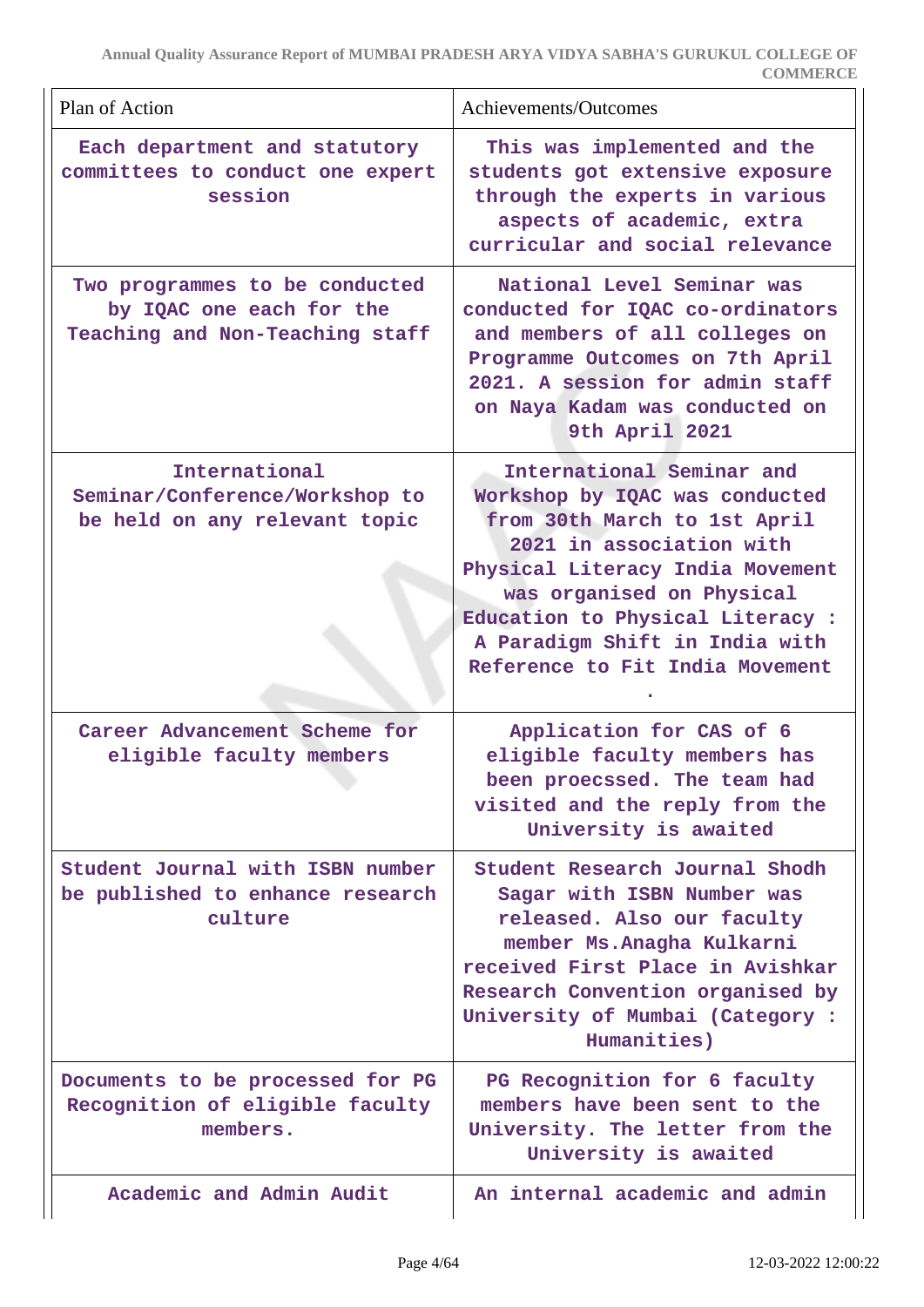|                                                           | audit comprising of members and<br>heads of the trust along with<br>Principal, IQAC members and Head<br>of Departments was constitued.<br>Due to the pandemic external<br>members were unavailable for the<br>audit.                                                                                                                                                                                                                                                                                  |
|-----------------------------------------------------------|-------------------------------------------------------------------------------------------------------------------------------------------------------------------------------------------------------------------------------------------------------------------------------------------------------------------------------------------------------------------------------------------------------------------------------------------------------------------------------------------------------|
| Faculty exchange Programme                                | State Level Online faculty<br>exchange with Dhyandeep College<br>of Science and Commerce,<br>Ratnagiri was held. 3 faculty<br>members each were exchanged.                                                                                                                                                                                                                                                                                                                                            |
| <b>Training Programmes</b>                                | Online Skill Development<br>Programme for PG students was<br>held for a duration of 24 hrs on<br>Socio economic skills, Interview<br>skills, Digital and<br>Communication skills and<br>Critical thinking. Skill<br>Development Programme based on<br>work readiness, interview<br>training and CV building skills<br>for UG students was conducted by<br>Dr Erin Kelley from World Bank,<br>Dr Gregoragy Lane from American<br>University and Dr Gaurav<br>Chiplunkar from University of<br>Virgania |
| 13. Whether the AQAR was placed before<br>statutory body? | Yes                                                                                                                                                                                                                                                                                                                                                                                                                                                                                                   |
| • Name of the statutory body                              |                                                                                                                                                                                                                                                                                                                                                                                                                                                                                                       |
| Name                                                      | Date of meeting $(s)$                                                                                                                                                                                                                                                                                                                                                                                                                                                                                 |
| College Development Commitee                              | 23/11/2021                                                                                                                                                                                                                                                                                                                                                                                                                                                                                            |
| 14. Whether institutional data submitted to AISHE         |                                                                                                                                                                                                                                                                                                                                                                                                                                                                                                       |
| Year                                                      | Date of Submission                                                                                                                                                                                                                                                                                                                                                                                                                                                                                    |
| $2019 - 20$                                               | 21/01/2021                                                                                                                                                                                                                                                                                                                                                                                                                                                                                            |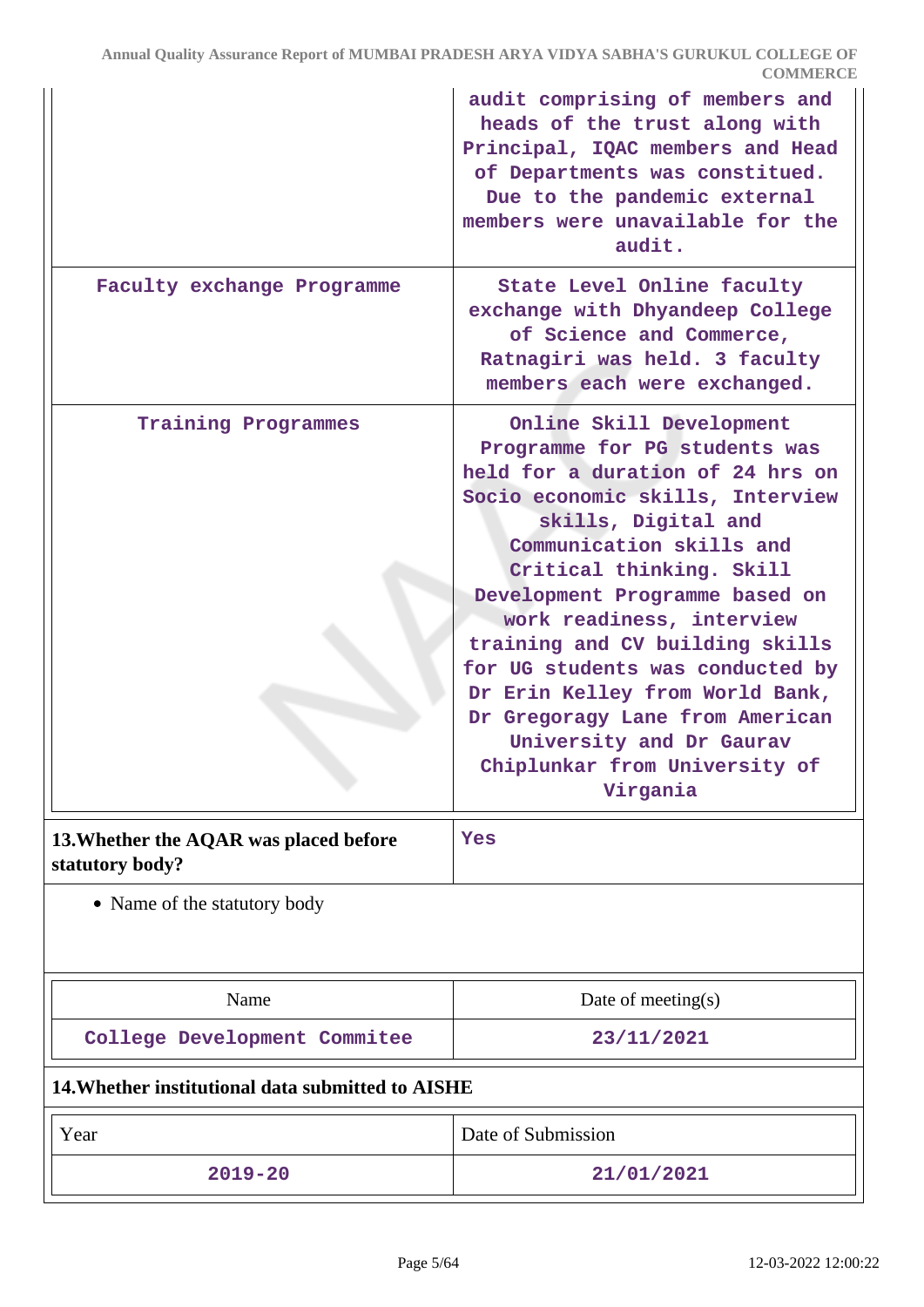| <b>Extended Profile</b>                                                                                |                  |                                                           |
|--------------------------------------------------------------------------------------------------------|------------------|-----------------------------------------------------------|
| 1.Programme                                                                                            |                  |                                                           |
| 1.1                                                                                                    |                  | 6                                                         |
| Number of courses offered by the institution across all programs<br>during the year                    |                  |                                                           |
| <b>File Description</b>                                                                                | Documents        |                                                           |
| Data Template                                                                                          |                  | No File Uploaded                                          |
| 2.Student                                                                                              |                  |                                                           |
| 2.1                                                                                                    |                  | 2133                                                      |
| Number of students during the year                                                                     |                  |                                                           |
| <b>File Description</b>                                                                                | Documents        |                                                           |
| <b>Institutional Data in Prescribed Format</b>                                                         | No File Uploaded |                                                           |
| 2.2<br>Number of seats earmarked for reserved category as per GOI/ State<br>Govt. rule during the year |                  | Not applicable as<br>college is a Minority<br>Institution |
| <b>File Description</b>                                                                                | Documents        |                                                           |
| Data Template                                                                                          | No File Uploaded |                                                           |
| 2.3                                                                                                    |                  | 538                                                       |
| Number of outgoing/final year students during the year                                                 |                  |                                                           |
| <b>File Description</b>                                                                                | Documents        |                                                           |
| Data Template                                                                                          | No File Uploaded |                                                           |
| 3.Academic                                                                                             |                  |                                                           |
| 3.1                                                                                                    |                  | 22                                                        |
| Number of full time teachers during the year                                                           |                  |                                                           |
| <b>File Description</b>                                                                                | Documents        |                                                           |
| Data Template                                                                                          | No File Uploaded |                                                           |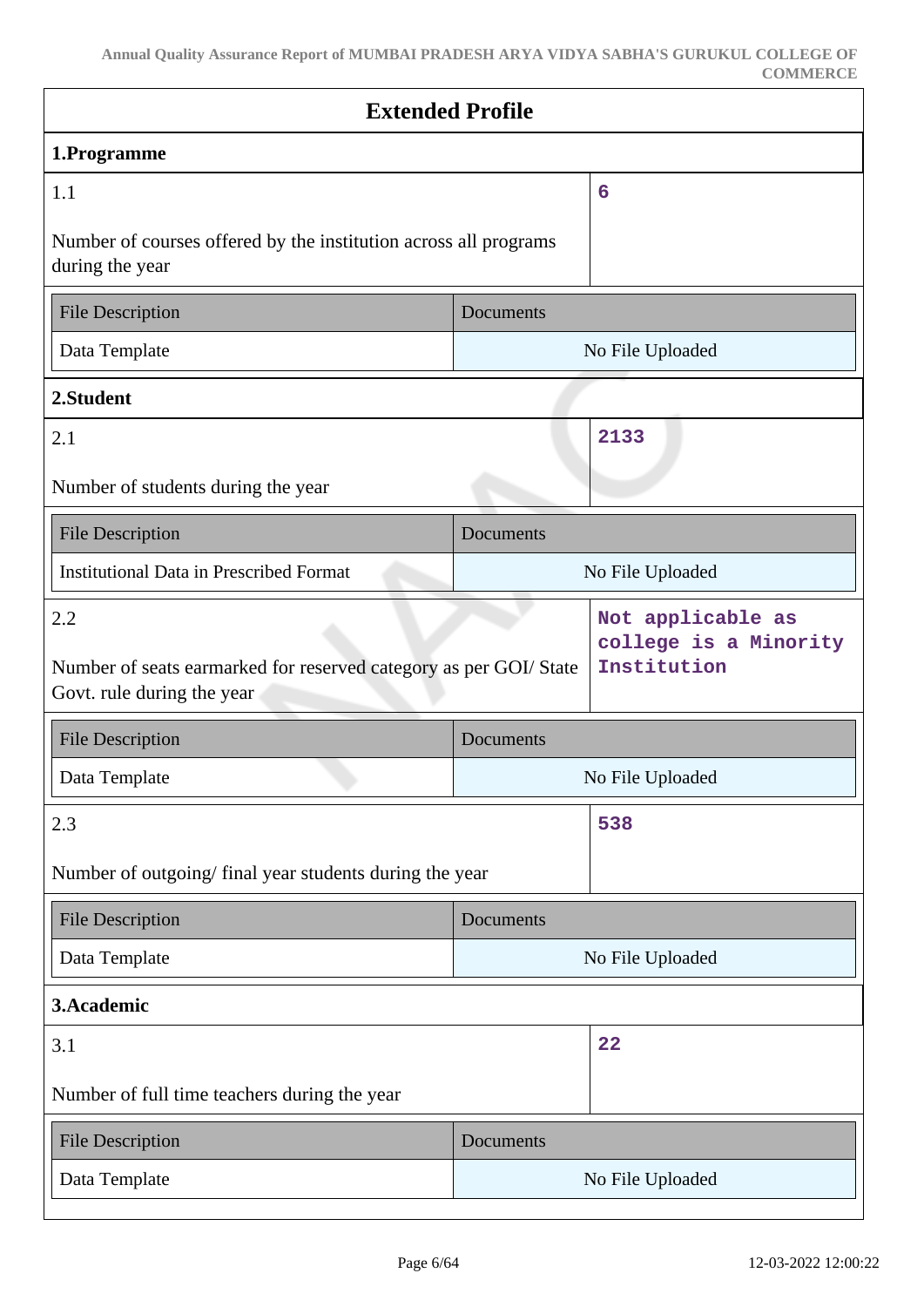| 3.2                                                                                                             |           | 22               |  |
|-----------------------------------------------------------------------------------------------------------------|-----------|------------------|--|
| Number of sanctioned posts during the year                                                                      |           |                  |  |
| <b>File Description</b>                                                                                         | Documents |                  |  |
| Data Template                                                                                                   |           | No File Uploaded |  |
| 4.Institution                                                                                                   |           |                  |  |
| 4.1                                                                                                             |           | 17               |  |
| Total number of Classrooms and Seminar halls                                                                    |           |                  |  |
| 4.2                                                                                                             |           | 48.62            |  |
| Total expenditure excluding salary during the year (INR in lakhs)                                               |           |                  |  |
| 4.3                                                                                                             |           | 171              |  |
| Total number of computers on campus for academic purposes                                                       |           |                  |  |
| Part B                                                                                                          |           |                  |  |
| <b>CURRICULAR ASPECTS</b>                                                                                       |           |                  |  |
| 1.1 - Curricular Planning and Implementation                                                                    |           |                  |  |
| 1. 1. 1. 1. THE LITERAL PRODUCT DECEMBER 2018. THE RESIDENT AND RELEASED TO A LITERATURE OF THE LITERATURE OF A |           |                  |  |

1.1.1 - The Institution ensures effective curriculum delivery through a well planned and documented process

**At the closing of each semester, the review of the current academic year is conducted by the HOD's with the their respective departments and the planning of the next academic year regarding curriculum delivery and documentation is done. This is further discussed in the HOD and Principal Meeting and finalised accordingly. The meeting is convened by the Principal in which the objectives of the curriculum are highlighted and discussed. The departmental activities are planned revolving around the objectives of the curriculum. The HOD's and faculty members together ensure that the objectives of the curriculum are fulfilled by maintaining Daily Report. Students are assigned projects in topics relevant to the objectives of the curriculum. Also, Faculty meeting under the chairmanship of the Principal is held at the end of each academic year where in the workload, academic planning and other activities are discussed for the subsequent academic year. Academic Calendar is drafted under the guidance of IQAC and finalized in consultation with the Time Table Committee. Periodic staff and Departmental Meetings are conducted to assess the progress of syllabus and reports are submitted to the**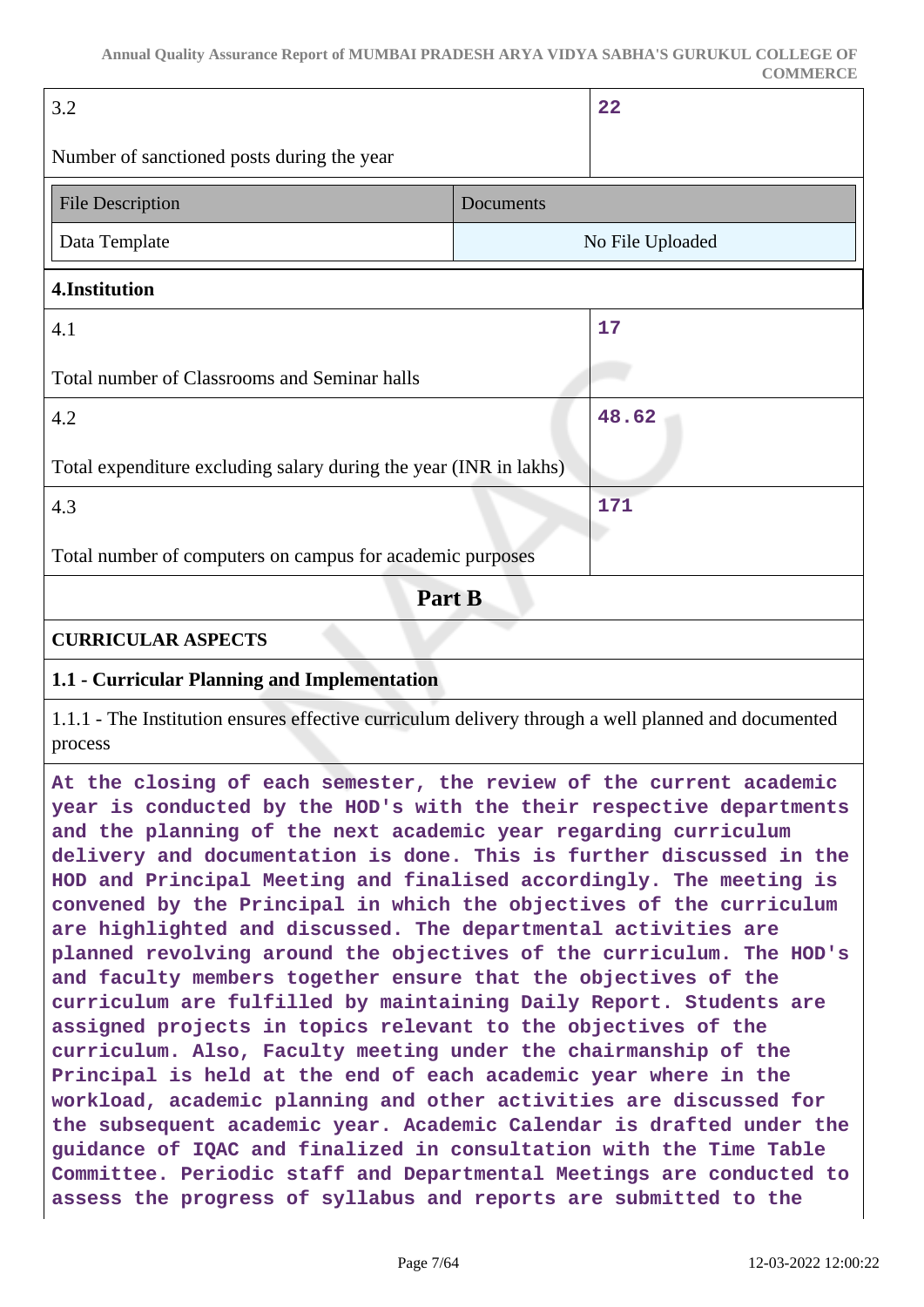**Principal. Head of Departments/Co-ordinators monitor the compliance with academic/teaching plan periodically. Members of Board of Studies are invited to interact with faculty members on curriculum. Teaching Plan is prepared semester wise by the Heads of Departments and the respective department faculty members. Principal and faculty members interact with students through open house to get a feedback on curriculum delivery. Library Committee meets regularly and takes stock of available resources in the library from time to time for effective curriculum delivery. Faculties and students recommend books, periodicals and journals for enrichment of the library. The college is affiliated to the University of Mumbai and thus, the syllabus designed by the University of Mumbai is followed by the College.**

| <b>File Description</b>                | Documents |
|----------------------------------------|-----------|
| Upload relevant supporting<br>document | View File |
| Link for Additional information        | Nil       |

1.1.2 - The institution adheres to the academic calendar including for the conduct of Continuous Internal Evaluation (CIE)

**Academic Calander is prepared in the beginning of the year as per the dates of commencement and academic calender issued by the University of Mumbai. The same is placed in the CDC and IQAC meetings and informed to the staff in the staff meeting. The College is affiliated to the University of Mumbai and thus follows the norms prescribed by the University. All examinations are conducted as per the instructions provided by the University. The set guidelines for internal evaluation has been followed by the college and the same is monitored by the Examination Committee and HOD/Coordinators. Students of Accounting and Finance, Banking and Insurance and BMS give their internal exam through online mode.The evaluation of students is also monitored on the basis of their overall performance. The concerned faculty takes initiative to continuously monitor the performance of students through various class tests and other competitions. The college also conducts prelim examination to monitor the performance of Third Year students. Projects are also given to the students as a part of their continuous evaluation system. Tutorials are conducted to monitor and give practice sessions to the students. Performance is also evaluated during practicals for subjects like computer system and Applications**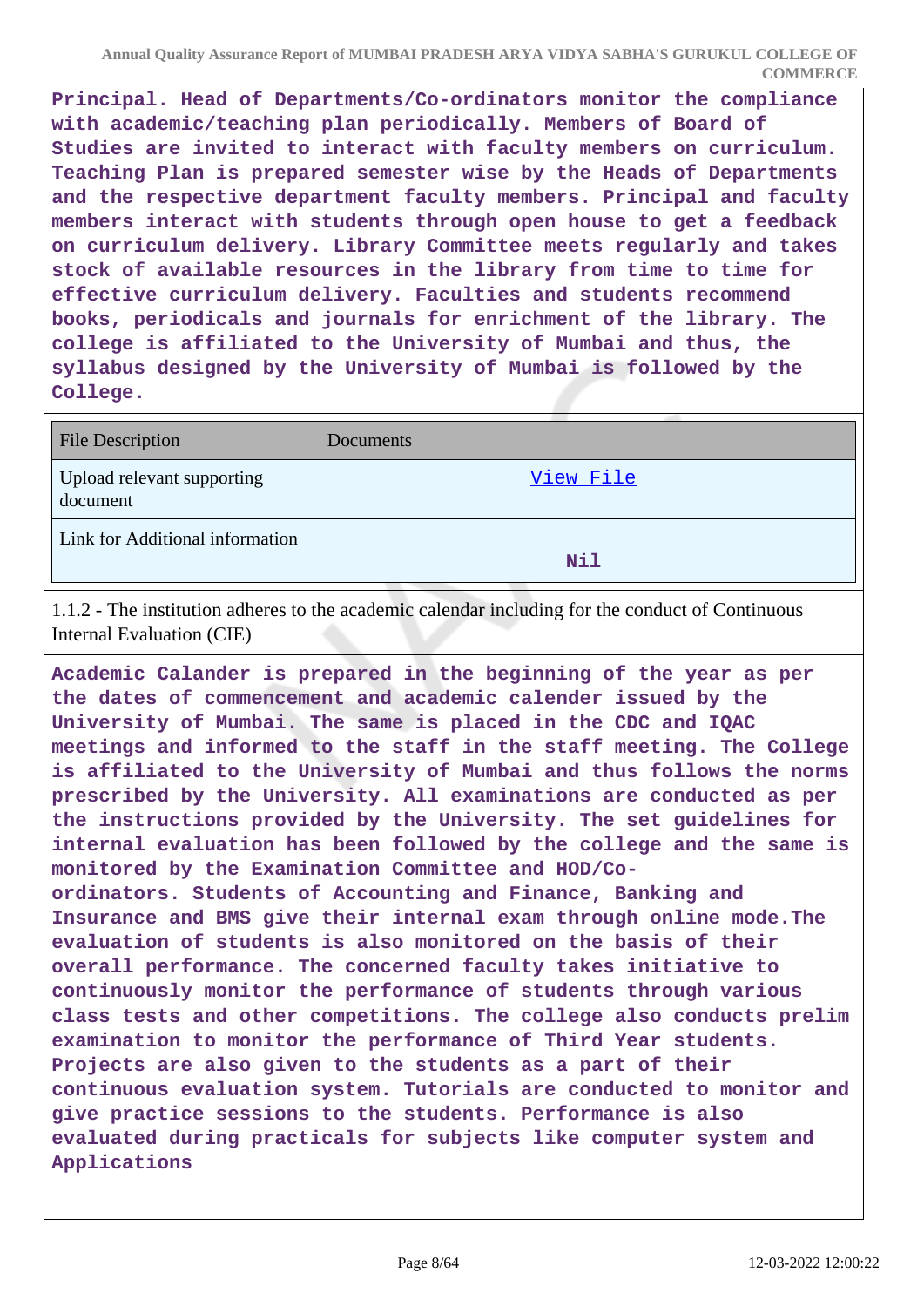| <b>File Description</b>                                                                                                                                                                                                                                                                                                                                                                                                                                                                                  | Documents             |  |
|----------------------------------------------------------------------------------------------------------------------------------------------------------------------------------------------------------------------------------------------------------------------------------------------------------------------------------------------------------------------------------------------------------------------------------------------------------------------------------------------------------|-----------------------|--|
| Upload relevant supporting<br>document                                                                                                                                                                                                                                                                                                                                                                                                                                                                   | View File             |  |
| Link for Additional information                                                                                                                                                                                                                                                                                                                                                                                                                                                                          | Nil                   |  |
| 1.1.3 - Teachers of the Institution participate in<br>following activities related to curriculum<br>development and assessment of the affiliating<br>University and/are represented on the<br>following academic bodies during the year.<br><b>Academic council/BoS of Affiliating University</b><br>Setting of question papers for UG/PG<br>programs Design and Development of<br>Curriculum for Add on/certificate/Diploma<br>Courses Assessment / evaluation process of the<br>affiliating University | B. Any 3 of the above |  |

| <b>File Description</b>                                                                                         | Documents |
|-----------------------------------------------------------------------------------------------------------------|-----------|
| Details of participation of<br>teachers in various<br>bodies/activities provided as a<br>response to the metric | View File |
| Any additional information                                                                                      | View File |

### **1.2 - Academic Flexibility**

**1.2.1 - Number of Programmes in which Choice Based Credit System (CBCS)/ elective course system has been implemented**

### **1.2.1.1 - Number of Programmes in which CBCS/ Elective course system implemented**

**<sup>7</sup>**

| <b>File Description</b>                                    | <b>Documents</b> |
|------------------------------------------------------------|------------------|
| Any additional information                                 | No File Uploaded |
| Minutes of relevant Academic<br>Council/BOS meetings       | No File Uploaded |
| Institutional data in prescribed<br>format (Data Template) | View File        |

### **1.2.2 - Number of Add on /Certificate programs offered during the year**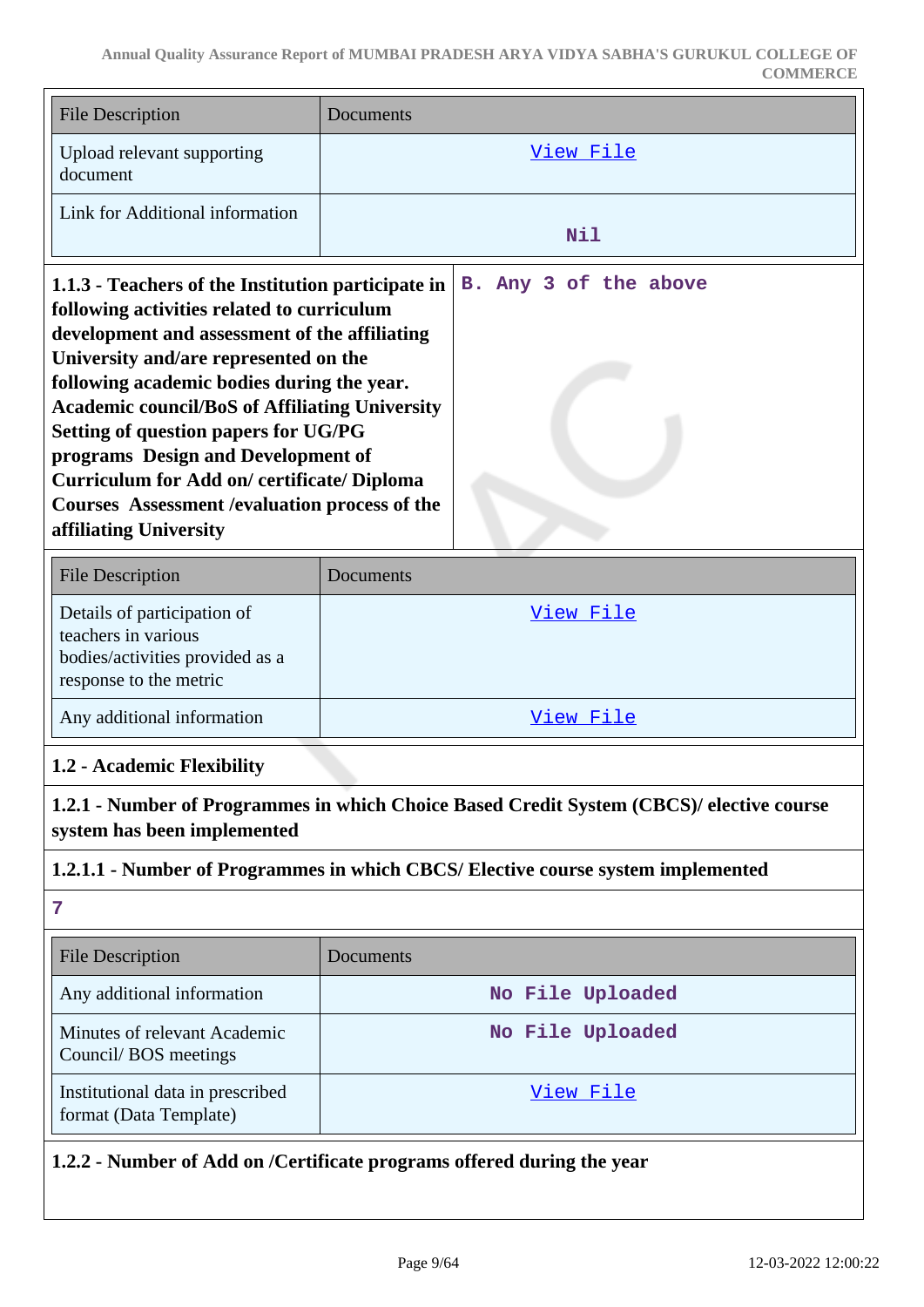# **1.2.2.1 - How many Add on /Certificate programs are added during the year. Data requirement for year: (As per Data Template)**

#### **0**

| <b>File Description</b>                                                       | Documents        |
|-------------------------------------------------------------------------------|------------------|
| Any additional information                                                    | No File Uploaded |
| Brochure or any other document<br>relating to Add on /Certificate<br>programs | View File        |
| List of Add on /Certificate<br>programs (Data Template)                       | View File        |

# **1.2.3 - Number of students enrolled in Certificate/ Add-on programs as against the total number of students during the year**

#### **1269**

| <b>File Description</b>                                                                   | Documents        |
|-------------------------------------------------------------------------------------------|------------------|
| Any additional information                                                                | No File Uploaded |
| Details of the students enrolled in<br>Subjects related to<br>certificate/Add-on programs | View File        |

### **1.3 - Curriculum Enrichment**

1.3.1 - Institution integrates crosscutting issues relevant to Professional Ethics, Gender, Human Values, Environment and Sustainability into the Curriculum

**Crosscutting issues related to Professional Ethics, Gender, Human Values and Environment isintegrated into the curriculum by conducting add on/certificate courses. The Department invites experts to interact with the students on various cross cutting issues. Subjects like Environmental studies, Foundation Course, Business Communication have topics related to the above as per the presecribed curriculum of the University of Mumbai. Thus, the institution integrates these aspects into the curriculum by add on courses, conducting expert lectures, competitions etc.**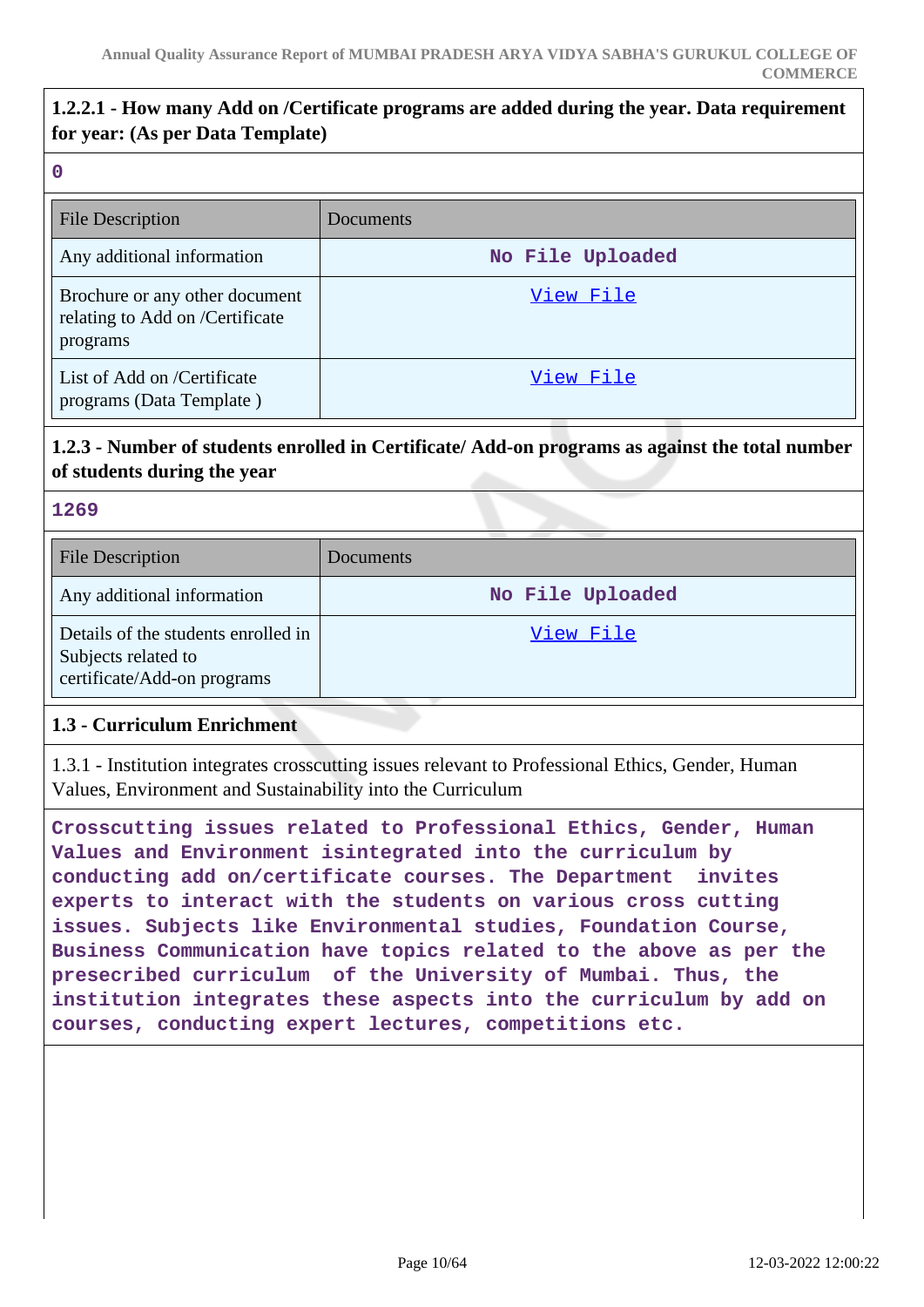| <b>File Description</b>                                                                                                                                                    | Documents        |
|----------------------------------------------------------------------------------------------------------------------------------------------------------------------------|------------------|
| Any additional information                                                                                                                                                 | No File Uploaded |
| Upload the list and description of<br>courses which address the<br>Professional Ethics, Gender,<br>Human Values, Environment and<br>Sustainability into the<br>Curriculum. | View File        |

# **1.3.2 - Number of courses that include experiential learning through project work/field work/internship during the year**

| 6                                                                                                 |                  |
|---------------------------------------------------------------------------------------------------|------------------|
| <b>File Description</b>                                                                           | Documents        |
| Any additional information                                                                        | No File Uploaded |
| Programme / Curriculum/<br>Syllabus of the courses                                                | View File        |
| Minutes of the Boards of Studies<br>Academic Council meetings with<br>approvals for these courses | No File Uploaded |
| MoU's with relevant<br>organizations for these courses, if<br>any                                 | No File Uploaded |
| Institutional Data in Prescribed<br>Format                                                        | View File        |

### **1.3.3 - Number of students undertaking project work/field work/ internships**

### **1156**

| <b>File Description</b>                                                                                             | Documents        |
|---------------------------------------------------------------------------------------------------------------------|------------------|
| Any additional information                                                                                          | No File Uploaded |
| List of programmes and number<br>of students undertaking project<br>work/field work//internships<br>(Data Template) | View File        |

# **1.4 - Feedback System**

| 1.4.1 - Institution obtains feedback on the     |  |  | A. All of the above |  |
|-------------------------------------------------|--|--|---------------------|--|
| syllabus and its transaction at the institution |  |  |                     |  |
| from the following stakeholders Students        |  |  |                     |  |

 $\overline{\phantom{a}}$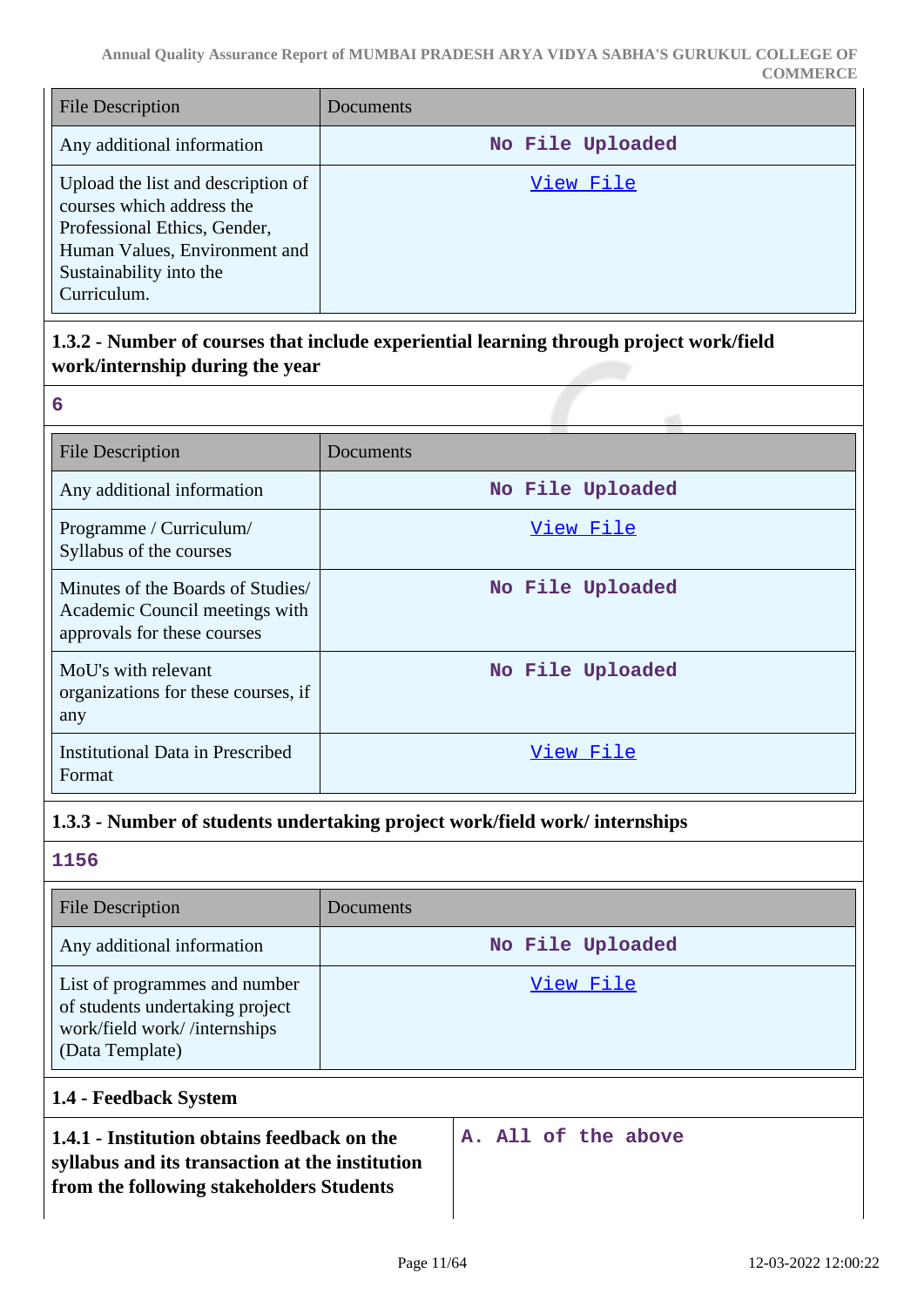**Annual Quality Assurance Report of MUMBAI PRADESH ARYA VIDYA SABHA'S GURUKUL COLLEGE OF COMMERCE**

| <b>Teachers Employers Alumni</b>                                                                                                                               |                                                                                                        |                                                                                                                                                                                   |  |  |  |
|----------------------------------------------------------------------------------------------------------------------------------------------------------------|--------------------------------------------------------------------------------------------------------|-----------------------------------------------------------------------------------------------------------------------------------------------------------------------------------|--|--|--|
| <b>File Description</b>                                                                                                                                        | Documents                                                                                              |                                                                                                                                                                                   |  |  |  |
| URL for stakeholder feedback<br>report                                                                                                                         | http://qurukulcollegeofcommerce.com/wp-conte<br>nt/uploads/2021/11/Curriculum-<br>Analysis-2021-22.pdf |                                                                                                                                                                                   |  |  |  |
| Action taken report of the<br>Institution on feedback report as<br>stated in the minutes of the<br>Governing Council, Syndicate,<br><b>Board of Management</b> | View File                                                                                              |                                                                                                                                                                                   |  |  |  |
| Any additional information                                                                                                                                     |                                                                                                        | No File Uploaded                                                                                                                                                                  |  |  |  |
| 1.4.2 - Feedback process of the Institution may<br>be classified as follows                                                                                    |                                                                                                        | A. Feedback collected, analyzed<br>and action taken and feedback<br>available on website                                                                                          |  |  |  |
| <b>File Description</b>                                                                                                                                        | Documents                                                                                              |                                                                                                                                                                                   |  |  |  |
| Upload any additional<br>information                                                                                                                           | No File Uploaded                                                                                       |                                                                                                                                                                                   |  |  |  |
| URL for feedback report                                                                                                                                        | http://qurukulcollegeofcommerce.com/wp-conte<br>nt/uploads/2021/11/Curriculum-<br>Analysis-2021-22.pdf |                                                                                                                                                                                   |  |  |  |
|                                                                                                                                                                | <b>TEACHING-LEARNING AND EVALUATION</b>                                                                |                                                                                                                                                                                   |  |  |  |
| 2.1 - Student Enrollment and Profile                                                                                                                           |                                                                                                        |                                                                                                                                                                                   |  |  |  |
| 2.1.1 - Enrolment Number Number of students admitted during the year                                                                                           |                                                                                                        |                                                                                                                                                                                   |  |  |  |
| 2.1.1.1 - Number of students admitted during the year                                                                                                          |                                                                                                        |                                                                                                                                                                                   |  |  |  |
| 2133                                                                                                                                                           |                                                                                                        |                                                                                                                                                                                   |  |  |  |
| <b>File Description</b>                                                                                                                                        | Documents                                                                                              |                                                                                                                                                                                   |  |  |  |
| Any additional information                                                                                                                                     |                                                                                                        | No File Uploaded                                                                                                                                                                  |  |  |  |
| Institutional data in prescribed<br>format                                                                                                                     | <u>View File</u>                                                                                       |                                                                                                                                                                                   |  |  |  |
|                                                                                                                                                                |                                                                                                        | 2.1.2 - Number of seats filled against seats reserved for various categories (SC, ST, OBC,<br>Divyangjan, etc. as per applicable reservation policy during the year (exclusive of |  |  |  |

**supernumerary seats)**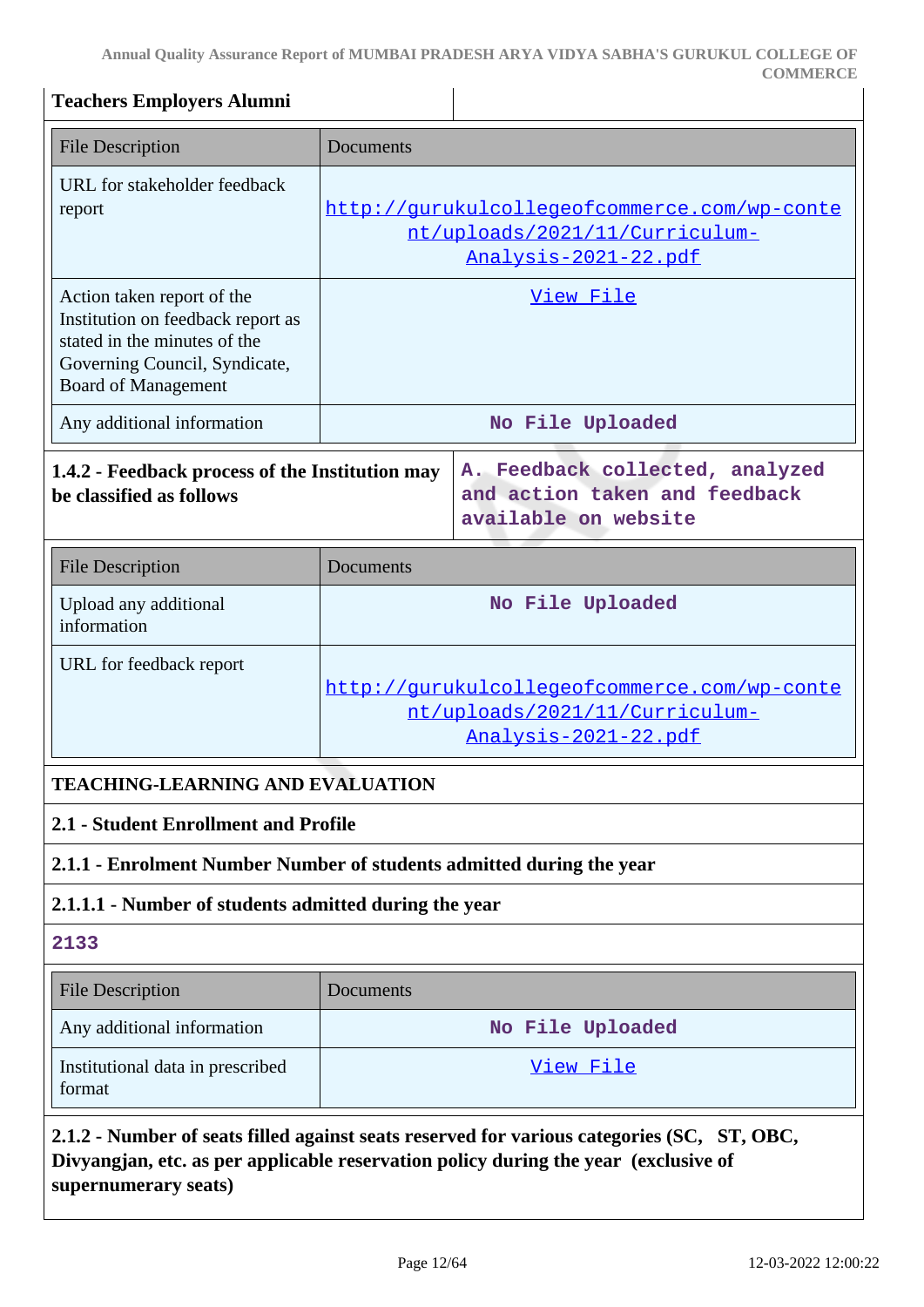### **2.1.2.1 - Number of actual students admitted from the reserved categories during the year**

#### **155**

| <b>File Description</b>                                          | Documents        |
|------------------------------------------------------------------|------------------|
| Any additional information                                       | No File Uploaded |
| Number of seats filled against<br>seats reserved (Data Template) | View File        |

### **2.2 - Catering to Student Diversity**

2.2.1 - The institution assesses the learning levels of the students and organizes special Programmes for advanced learners and slow learners

**ADVANCE LEARNERS :**

- **The respective subject faculty identify high performing students on the basis of internal assessment and university exams.**
- **The students are advised to participate in group discussion, quiz and power point presentations.**
- **Students are also encouraged to take up research based activities.**
- **Bright students are motivated to perform better**
- **Students are encouraged to participate in UPSC, MPSC and Banking Exams.**
- **Toppers are encouraged by giving cash prizes by management.**
- **Additional library books and Book Bank facility is provided to the students for their reference.**
- **The mentors give them higher goals to improve their level of performance and also help them in stress management SLOW LEARNERS :**
- **Special counselling session for slow learners are arranged wherein one to one counselling is done after understanding the students problems. Also a special program is set for them that helps them to perform well**
- **Even parents are involved in this matter so that they can keep a track of their child's performance.**
- **Learning material is provided in the form of PDF to the**  $\bullet$ **students to make them understand the concepts in simple language.**
- **Remedial class is also arranged if required.**
- **The support of alumni is also effectively used to mentor slow learners.**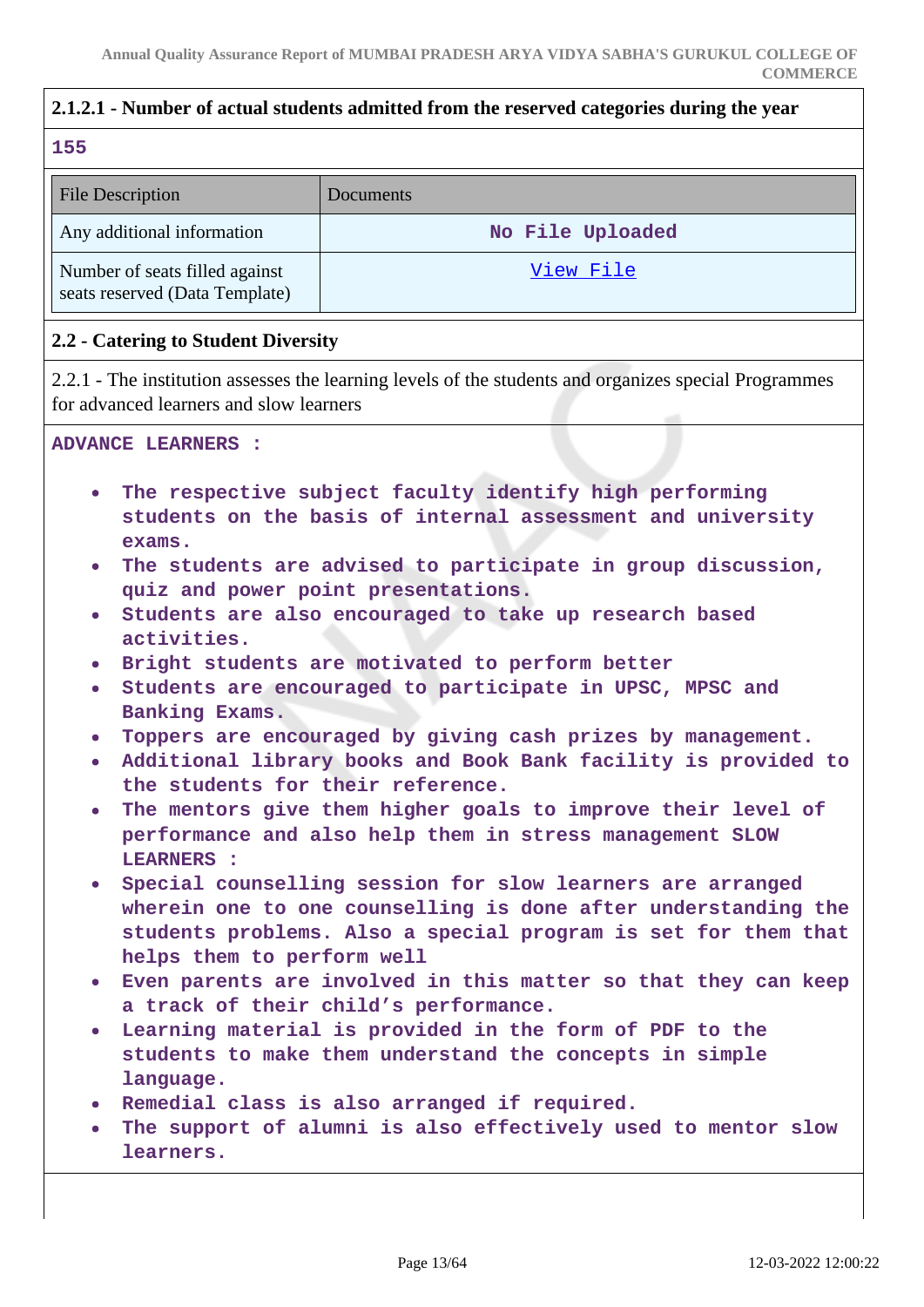| <b>File Description</b>                  | Documents        |
|------------------------------------------|------------------|
| Paste link for additional<br>information | Nil              |
| Upload any additional<br>information     | No File Uploaded |

### **2.2.2 - Student- Full time teacher ratio (Data for the latest completed academic year)**

| Number of Students         |           | Number of Teachers |
|----------------------------|-----------|--------------------|
| 2133                       |           | 22                 |
| <b>File Description</b>    | Documents |                    |
| Any additional information |           | No File Uploaded   |

### **2.3 - Teaching- Learning Process**

2.3.1 - Student centric methods, such as experiential learning, participative learning and problem solving methodologies are used for enhancing learning experiences

**College provides an effective platform for students to develop latest skill, knowledge, attitude and values to shape their learning experiences. All the departments conduct innovative programmes that stimulates creative ability of students and provide them a platform to nurture their problem solving capacity and ensure proper learning.**

**Experiential Learning :**

- **Add-on course by subject experts.**
- **Participation in stock exchange for working on some real life model.**
- **Different learning methods like problem-based, case-based, project-based are implemented wherever feasible.**
- $\bullet$ **Internship -Students get hands on training while working in the company.**

**Participative Learning :**

- **In this, the students are encouraged to participate in**  $\bullet$ **seminars, Group Discussions, Paper Presentations and various other activities.**
- **Students are encourage to participate in annual fest 'FLAME" wherein they showcase different talents.**
- **Proficiency in soft and communication skills through expert's**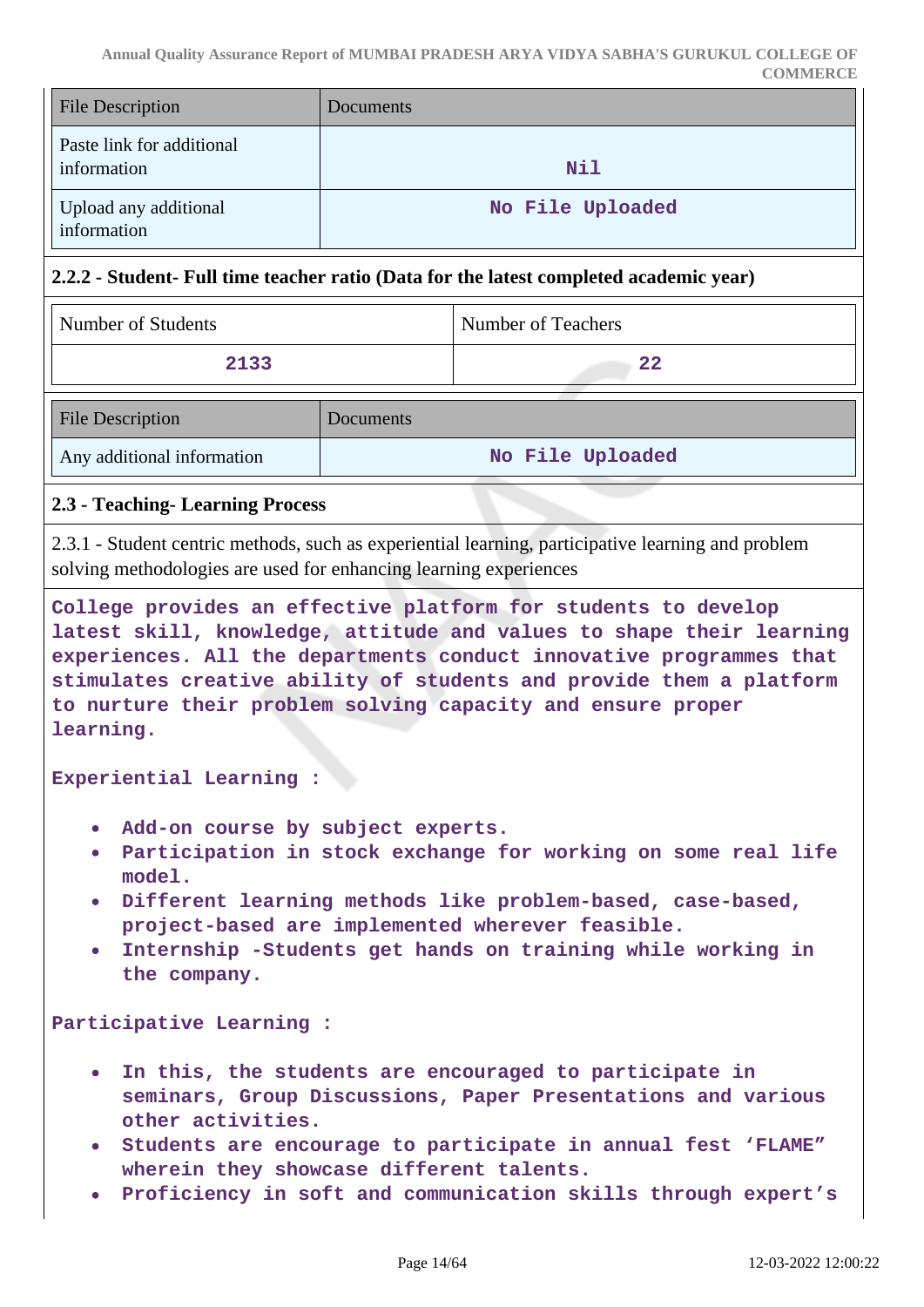**Annual Quality Assurance Report of MUMBAI PRADESH ARYA VIDYA SABHA'S GURUKUL COLLEGE OF COMMERCE**

**sessions.**

**College Departments like NSS, Cultural, WDC, DLLE & Sports organize students activities to promote the spirit of Team work.**

**Problem Solving Methods :**

- **Case study method is adopted in teaching learning process to make the students have logical thinking and practical knowledge to develop problem solving ability.**
- **Free internet access in the library and Wi-Fi facilities in college promotes the habit of self-learning and discussion.**
- **College follows the discussions methods in many of the subjects as it makes the students to think wide and participate by coming up with the opinions & suggestions to check their current knowledge.**
- **Lectures on various topics and expert guidance are provided to the students**

| <b>File Description</b>              | Documents        |
|--------------------------------------|------------------|
| Upload any additional<br>information | No File Uploaded |
| Link for additional information      | <b>Nil</b>       |

2.3.2 - Teachers use ICT enabled tools for effective teaching-learning process. Write description in maximum of 200 words

- **In this pandemic it was obligatory for everyone to use online medium for teaching which involved zoom and Google meet apps.**
- **All the teachers are trained through various programs on regular basis for development.**
- **Computer assisted learning methodology is used to show videos and other educational material to the students.**
- **Faculties organise quiz for students after completion of each unit with the help of Google forms.**
- **All the classrooms are ICT enabled.**
- **Photocopier machine is available for faculties to get print of reference books and required materials.**
- **Seminar hall is equipped with digital facilities.**
- **Auditorium is digitally equipped with mike projector and camera and computer system.**
- **Wi-Fi facilities for access of internet is provided on individual laptop and mobile devices.**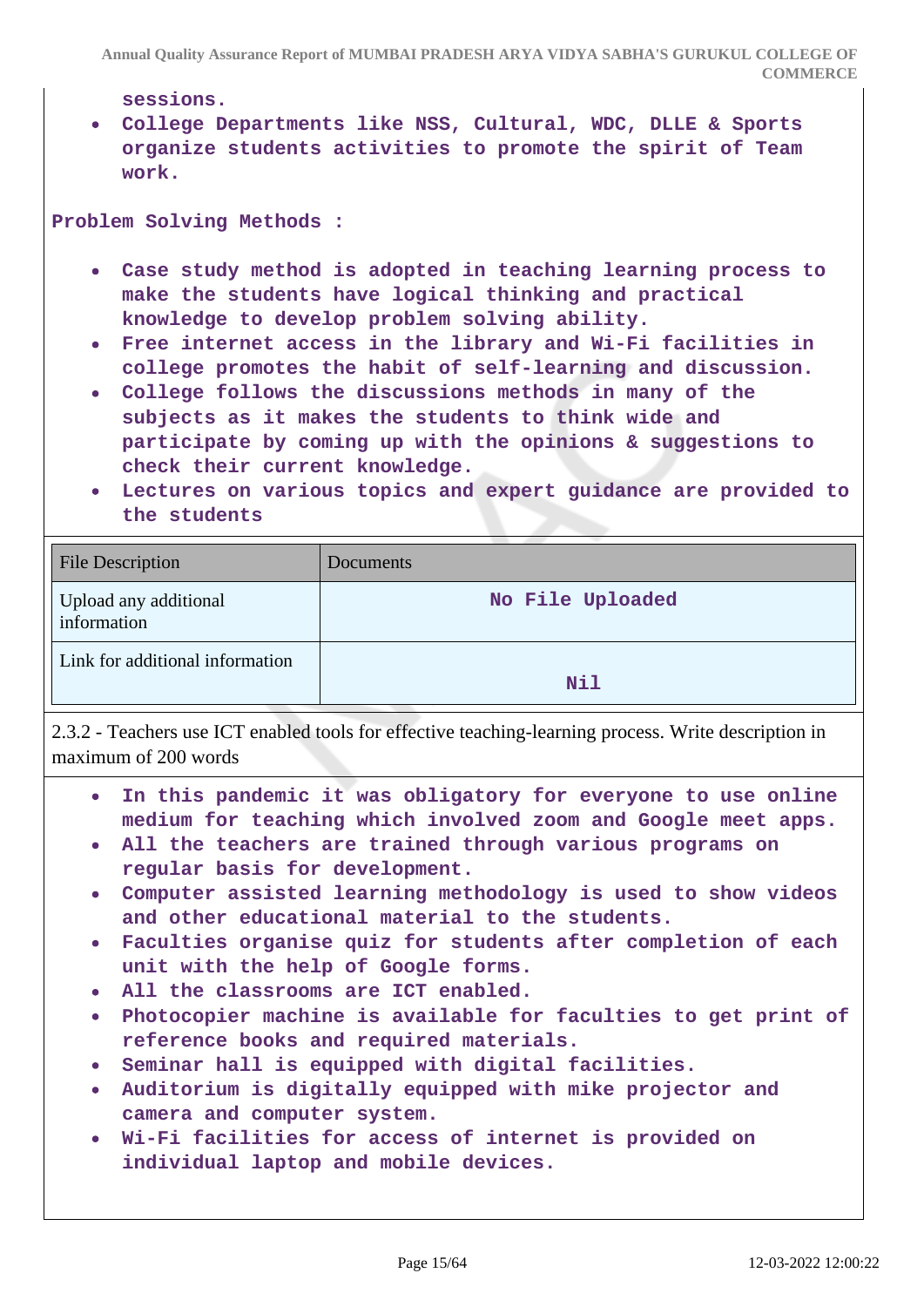| File Description                                                                                           | <b>Documents</b> |
|------------------------------------------------------------------------------------------------------------|------------------|
| Upload any additional<br>information                                                                       | No File Uploaded |
| Provide link for webpage<br>describing the ICT enabled tools<br>for effective teaching-learning<br>process | View File        |

# **2.3.3 - Ratio of mentor to students for academic and other related issues (Data for the latest completed academic year )**

# **2.3.3.1 - Number of mentors**

| $\mathbb{R}$ |          |
|--------------|----------|
|              |          |
|              |          |
|              | ۰.<br>۰. |
|              |          |

| <b>File Description</b>                                                  | Documents |
|--------------------------------------------------------------------------|-----------|
| Upload, number of students<br>enrolled and full time teachers on<br>roll | View File |
| Circulars pertaining to assigning<br>mentors to mentees                  | View File |
| Mentor/mentee ratio                                                      | View File |

# **2.4 - Teacher Profile and Quality**

### **2.4.1 - Number of full time teachers against sanctioned posts during the year**

**22**

| <b>File Description</b>                                             | <b>Documents</b> |
|---------------------------------------------------------------------|------------------|
| Full time teachers and sanctioned<br>posts for year (Data Template) | View File        |
| Any additional information                                          | No File Uploaded |
| List of the faculty members<br>authenticated by the Head of HEI     | View File        |

**2.4.2 - Number of full time teachers with Ph. D. / D.M. / M.Ch. /D.N.B Superspeciality / D.Sc. / D.Litt. during the year (consider only highest degree for count)**

**2.4.2.1 - Number of full time teachers with Ph. D. / D.M. / M.Ch. /D.N.C Superspeciality / D.Sc. / D.Litt. during the year**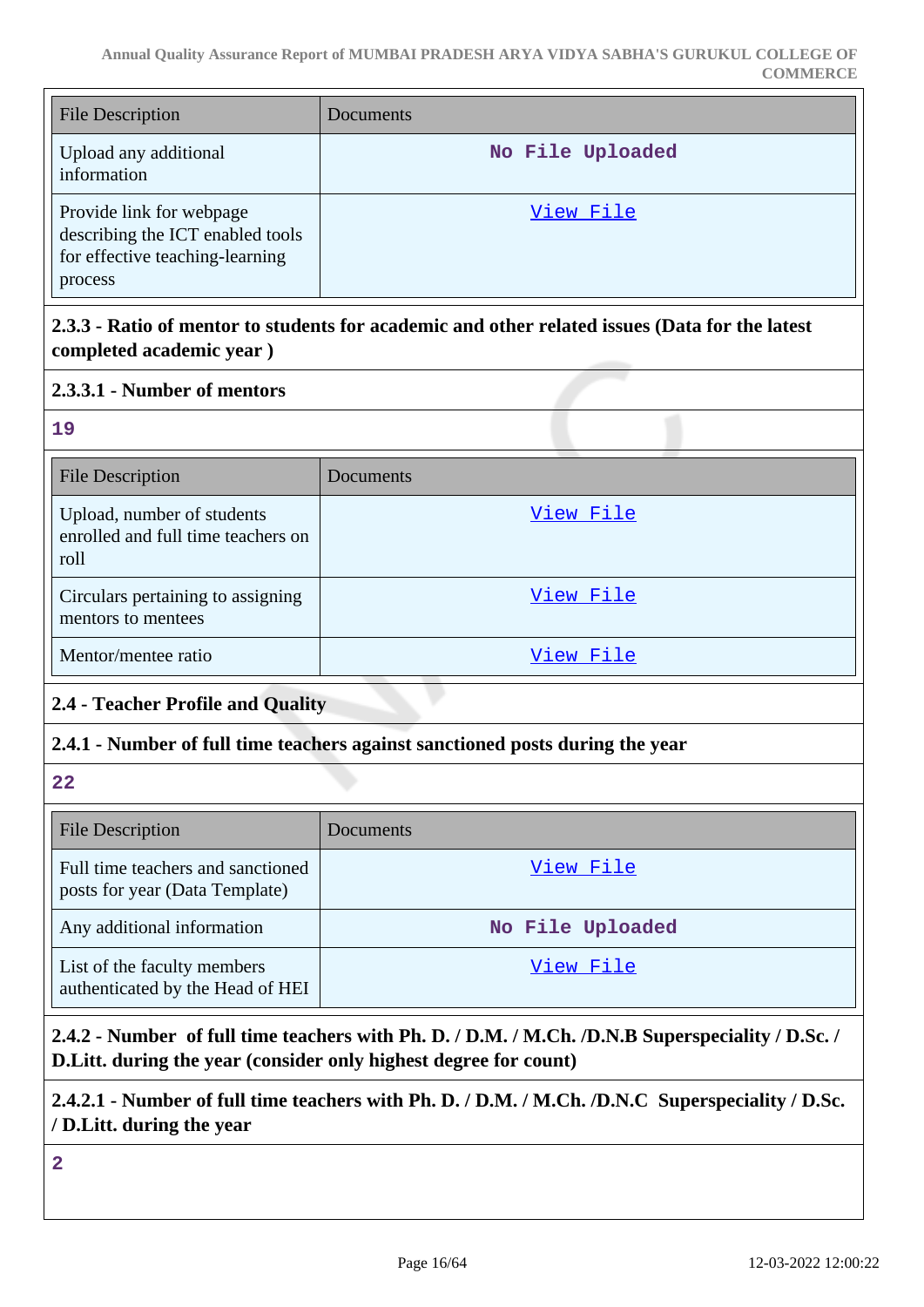| <b>File Description</b>                                                                                                                                                           | <b>Documents</b> |
|-----------------------------------------------------------------------------------------------------------------------------------------------------------------------------------|------------------|
| Any additional information                                                                                                                                                        | No File Uploaded |
| List of number of full time<br>teachers with Ph. D. / D.M. /<br>M.Ch./ D.N.B Super specialty /<br>D.Sc. / D.Litt. and number of full<br>time teachers for year (Data<br>Template) | View File        |

# **2.4.3 - Number of years of teaching experience of full time teachers in the same institution (Data for the latest completed academic year)**

### **2.4.3.1 - Total experience of full-time teachers**

| 10                                                                                                      |                  |
|---------------------------------------------------------------------------------------------------------|------------------|
| <b>File Description</b>                                                                                 | Documents        |
| Any additional information                                                                              | No File Uploaded |
| List of Teachers including their<br>PAN, designation, dept. and<br>experience details(Data<br>Template) | View File        |

### **2.5 - Evaluation Process and Reforms**

2.5.1 - Mechanism of internal assessment is transparent and robust in terms of frequency and mode. Write description within 200 words.

**For maintaining transparency in internal assessment, principal and exam committee hold regular meetings to direct them to ensure efficient implementation of evaluation process. The university norms relating to course wise exam pattern are communicated to the students well in advance. Timely display of university circulars are done at college notice board and college website. Any change in schedule and pattern are immediately notified to the students on whatsapp groups, Notice Board and College Website as well. Continuous evaluation of students is done through quiz, frequent online test on Google forms, PPT, Assignments and various other exams at both college and university level.**

**For transparent internal assessment following methods are used …**

- **1) Meeting with exam committee.**
- **2) Paper setting by faculty members.**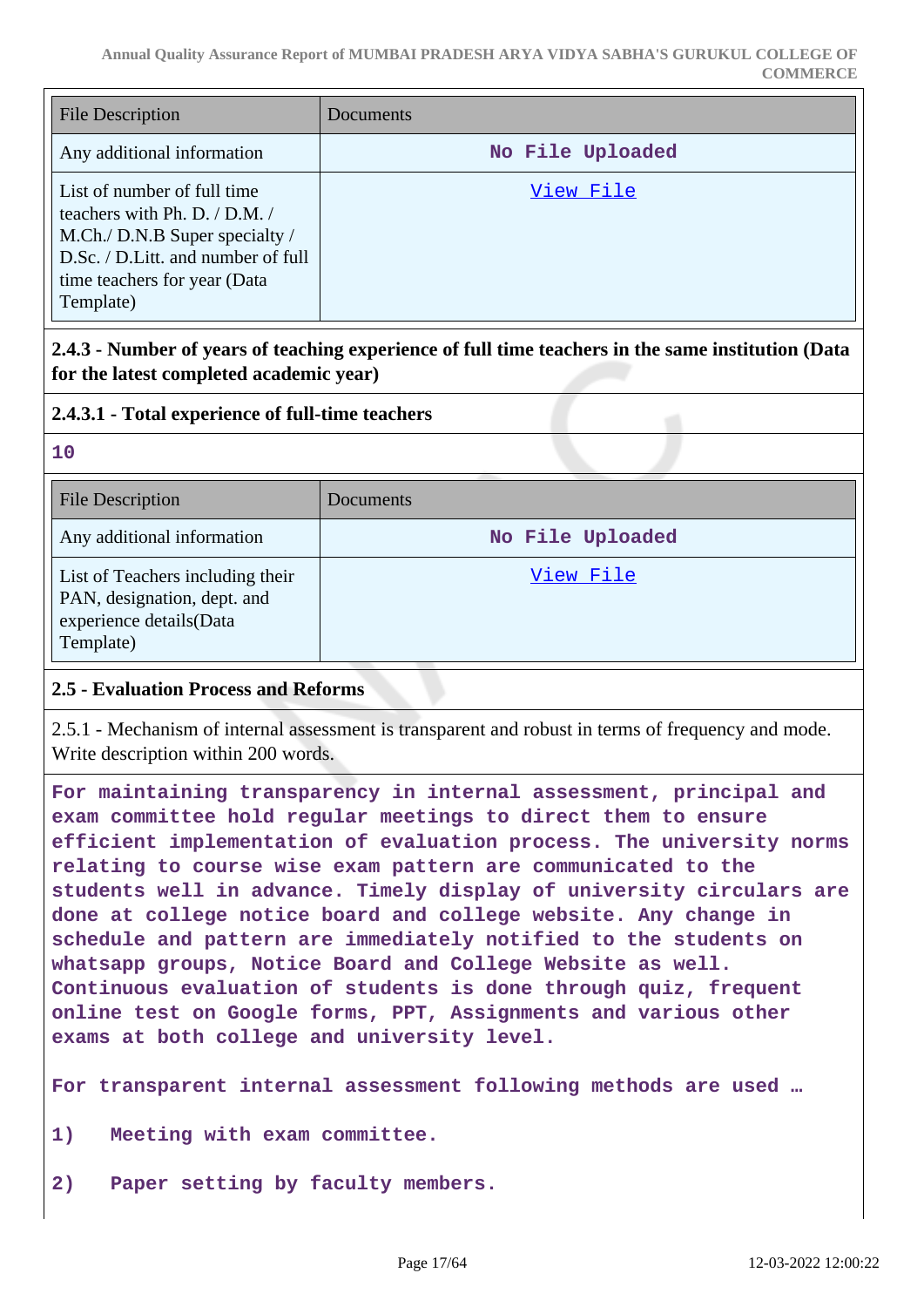**Annual Quality Assurance Report of MUMBAI PRADESH ARYA VIDYA SABHA'S GURUKUL COLLEGE OF COMMERCE**

**3) Conduct of examination**

#### **4) Assessments**

**5) Result Display**

**6) Interaction with students and parents regarding performance**

**As per prescribed syllabus students projects are also assessed and marks are given after proper evaluation and viva-voice. Students are free to interact with the teachers to resolve grievances if any regarding assessment**

| <b>File Description</b>         | Documents        |
|---------------------------------|------------------|
| Any additional information      | No File Uploaded |
| Link for additional information | Nil              |

2.5.2 - Mechanism to deal with internal examination related grievances is transparent, time- bound and efficient

**College follows complete transparency in the internal assessment. College maintains transparency at different levels -----**

 **Departmental Level: The continuous evaluation of students is carried out by faculty regarding theory lectures and periodical examination. Semester wise marks are allotted on the basis of defined strategies. Query if any is discussed with faculty and HOD.**

**College Level: The Institute appoints a Senior Supervisor for smooth conduction of examinations. The grievances during the conduct of online/theory examinations are considered and discussed in consultation with the Principal and if necessary forwarded to the University by examination section. A special orientation programme is organized for fresher to make them aware about all the university norms. Faculty members inform the students about the various components in the assessment process during the semester. The college has well organized mechanism for redressal of exam related grievances. The students can approach faculty, exam committee or principal. If due to medical or any genuine reason, student is unable to appear for exam or missed his exam, re-exam is conducted as per university norms.**

**Ø Before Examination :**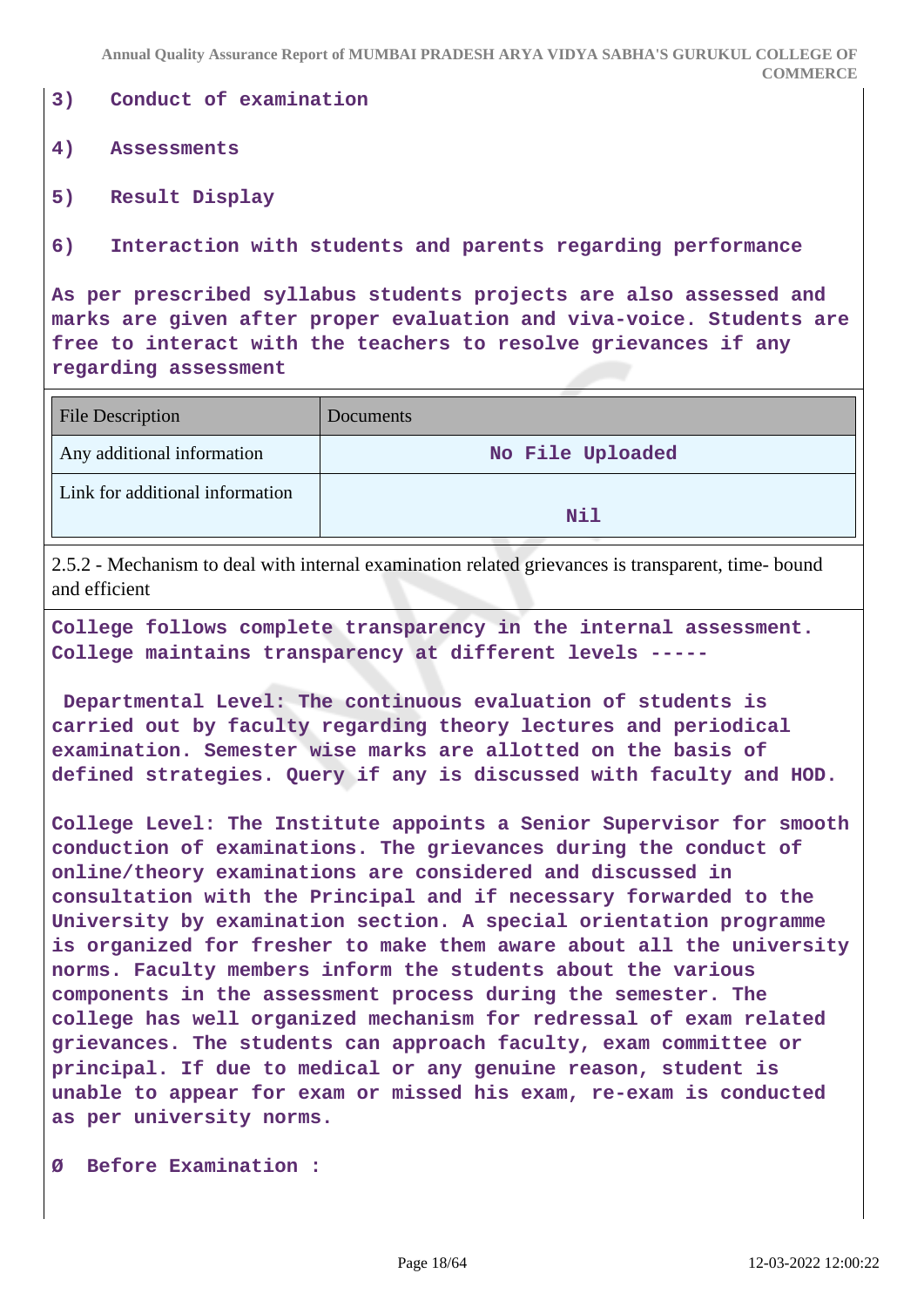**The common grievances of students prior to examination is that of late exam form filing, non-receipt of hall-ticket of examinations or wrong entries of name, subject & seat number. These grievances are taken up urgently and resolved by exam committee.**

**Ø During Examination :**

**Grievances regarding periodical or university examination are taken up at priority level such as typing errors, wrong questions & wrong seat numbers. College immediately reports to University Examination Section, if there are any grievances regarding question papers of any subject.**

**Ø After Examination :**

**If any student has any grievance regarding the result, examination co-ordinator guides the student with correct procedure to be followed.**

**Redressal of grievances at University level: The queries related to results, corrections in mark sheets, other certificates issued by university, college forwarding such queries to the university examination section. Students are allowed to apply for revaluation, recounting and challenged evaluation by paying necessary processing fee to university if they are not satisfied with the university evaluation through college.**

| <b>File Description</b>         | <b>Documents</b> |
|---------------------------------|------------------|
| Any additional information      | No File Uploaded |
| Link for additional information | Nil              |

### **2.6 - Student Performance and Learning Outcomes**

2.6.1 - Programme and course outcomes for all Programmes offered by the institution are stated and displayed on website and communicated to teachers and students.

**Programme outcomes for all programmes are displayed on the website.**

**PO's are informed to the staff via staff meetings.**

**Faculty members inform to the students during lectures the Programme and Course outcomes.** 

**The prospectus also contains all the information related to the**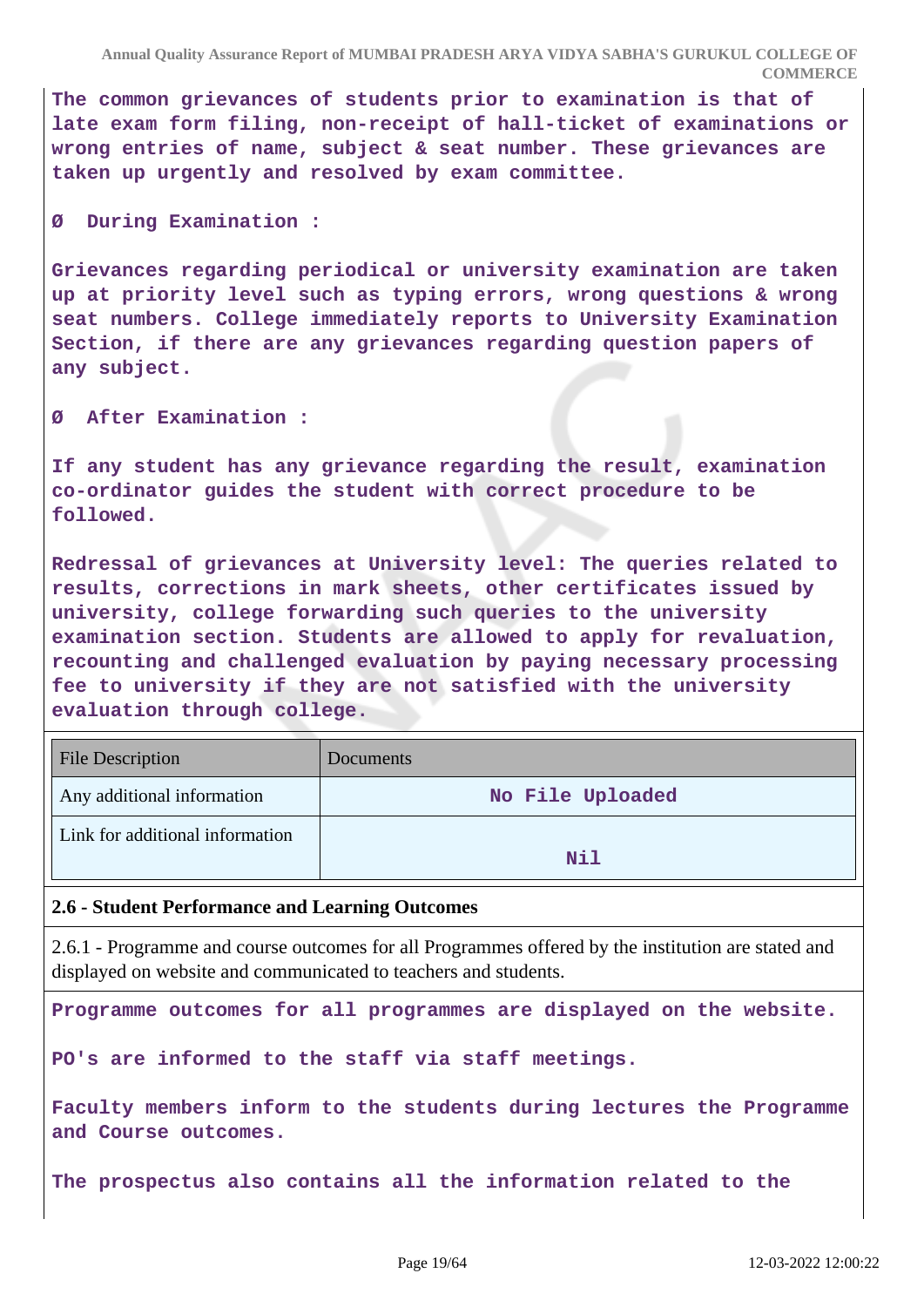**courses such as courses offered, fees and curriculum.**

| <b>File Description</b>                                           | Documents        |
|-------------------------------------------------------------------|------------------|
| Upload any additional<br>information                              | No File Uploaded |
| Paste link for Additional<br>information                          | <b>Nil</b>       |
| <b>Upload COs for all Programmes</b><br>(exemplars from Glossary) | View File        |

2.6.2 - Attainment of Programme outcomes and course outcomes are evaluated by the institution.

**The college has evaluated the attainment of program outcomes, programme specific outcomes and course outcomes through continuous and rigorous assessment of individual student by giving projects, assignments, presentation and also through periodicals and semester end exam. The course outcome and programme specific outcomes are assessed through direct and indirect method. Besides all these university conducts the semester end examination when results are published to measure the individual outcome.**

| <b>File Description</b>                  | Documents        |
|------------------------------------------|------------------|
| Upload any additional<br>information     | No File Uploaded |
| Paste link for Additional<br>information | <b>Nil</b>       |

### **2.6.3 - Pass percentage of Students during the year**

**2.6.3.1 - Total number of final year students who passed the university examination during the year**

| <b>File Description</b>                                                                                                     | Documents                                                                                    |
|-----------------------------------------------------------------------------------------------------------------------------|----------------------------------------------------------------------------------------------|
| Upload list of Programmes and<br>number of students passed and<br>appeared in the final year<br>examination (Data Template) | View File                                                                                    |
| Upload any additional<br>information                                                                                        | No File Uploaded                                                                             |
| Paste link for the annual report                                                                                            | http://qurukulcollegeofcommerce.com/wp-conte<br>nt/uploads/2021/12/Annual-Report-2020-21.pdf |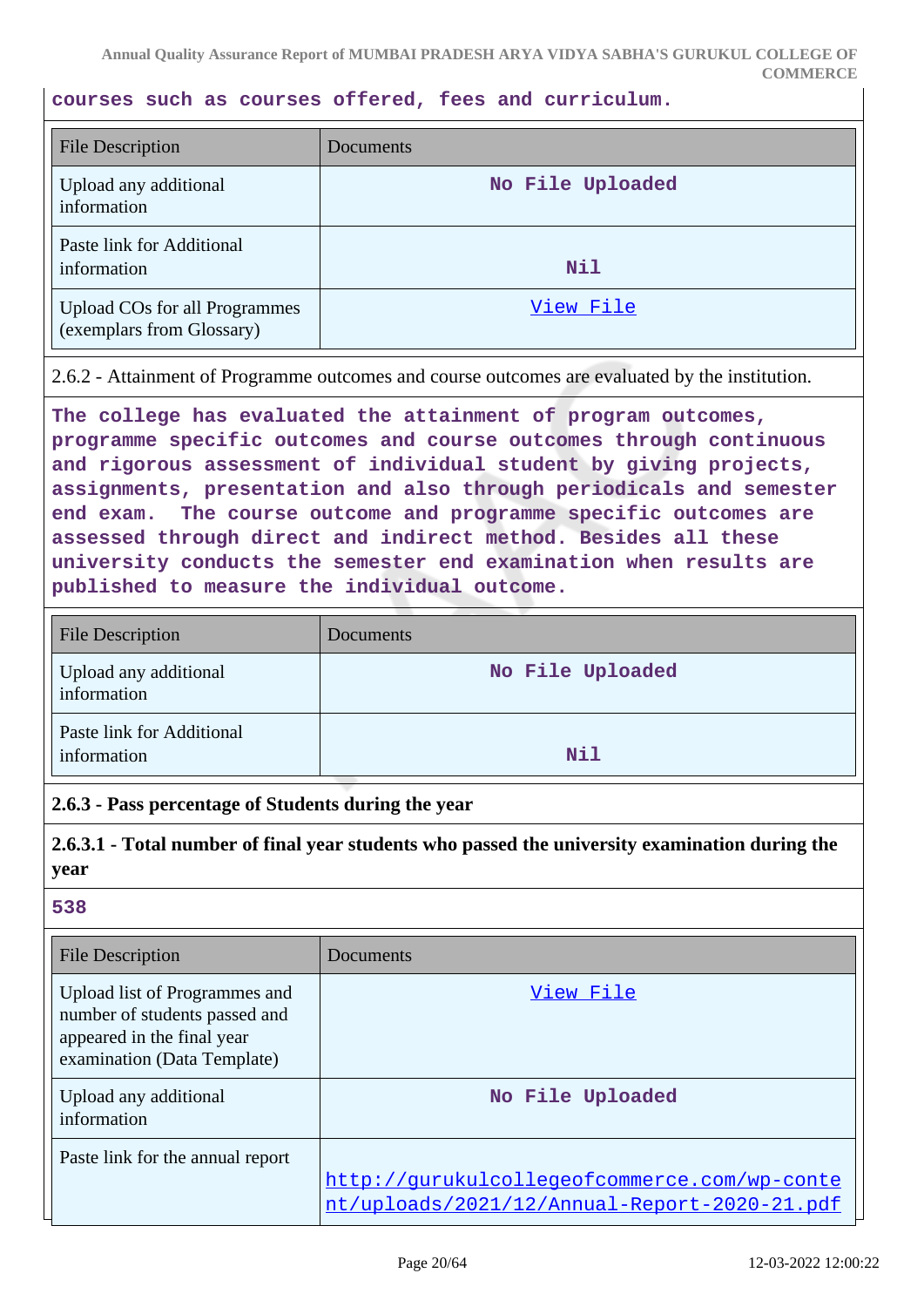#### **2.7 - Student Satisfaction Survey**

**2.7.1 - Student Satisfaction Survey (SSS) on overall institutional performance (Institution may design its own questionnaire) (results and details need to be provided as a weblink)**

[http://gurukulcollegeofcommerce.com/wp](http://gurukulcollegeofcommerce.com/wp-content/uploads/2021/12/Student-Satisfaction-Survey-2020-21.pdf)[content/uploads/2021/12/Student-Satisfaction-Survey-2020-21.pdf](http://gurukulcollegeofcommerce.com/wp-content/uploads/2021/12/Student-Satisfaction-Survey-2020-21.pdf)

#### **RESEARCH, INNOVATIONS AND EXTENSION**

**3.1 - Resource Mobilization for Research**

**3.1.1 - Grants received from Government and non-governmental agencies for research projects / endowments in the institution during the year (INR in Lakhs)**

**3.1.1.1 - Total Grants from Government and non-governmental agencies for research projects / endowments in the institution during the year (INR in Lakhs)**

#### **1.0**

| <b>File Description</b>                                                              | Documents        |
|--------------------------------------------------------------------------------------|------------------|
| Any additional information                                                           | No File Uploaded |
| e-copies of the grant award<br>letters for sponsored research<br>projects/endowments | View File        |
| List of endowments / projects<br>with details of grants (Data<br>Template)           | View File        |

### **3.1.2 - Number of teachers recognized as research guides (latest completed academic year)**

**3.1.2.1 - Number of teachers recognized as research guides**

| <b>File Description</b>                    | Documents        |
|--------------------------------------------|------------------|
| Any additional information                 | No File Uploaded |
| Institutional data in prescribed<br>format | View File        |

# **3.1.3 - Number of departments having Research projects funded by government and non government agencies during the year**

### **3.1.3.1 - Number of departments having Research projects funded by government and nongovernment agencies during the year**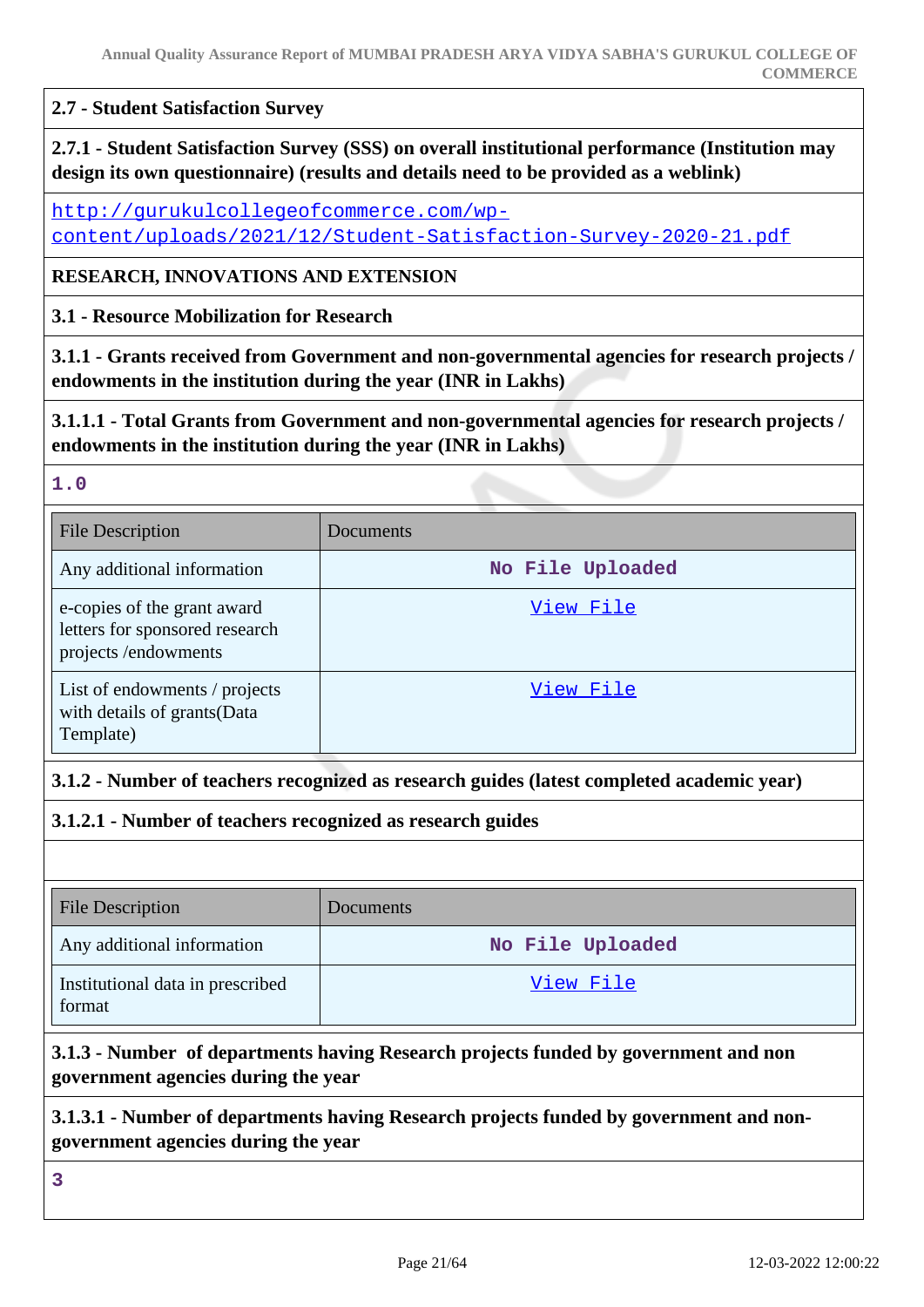**Annual Quality Assurance Report of MUMBAI PRADESH ARYA VIDYA SABHA'S GURUKUL COLLEGE OF COMMERCE**

| <b>File Description</b>                                          | Documents        |
|------------------------------------------------------------------|------------------|
| List of research projects and<br>funding details (Data Template) | View File        |
| Any additional information                                       | No File Uploaded |
| Supporting document from<br><b>Funding Agency</b>                | View File        |
| Paste link to funding agency<br>website                          | Nil              |

#### **3.2 - Innovation Ecosystem**

3.2.1 - Institution has created an ecosystem for innovations and has initiatives for creation and transfer of knowledge

**The institute has organized various workshops, seminars and sessions for students as well as faculty on various topics like Research Paper, Blogging & Website Creation, Entrepreneurship & Skill development training programs such as Rakhi making, pot designing, diya decoration, mehendi, beautician.**

**The institution also conducts 13 add on courses to provide practical and theorical knowledge for enhancing employability skills of the students. Add on courses viz., Conversational English and Creative & Corporate Communication course gives opportunity and enable communication in social, official & business life; Basic Yoga, Business Ethics and Value course helps students aware of physical, social, emotional and mental aspects of their personality, while ethics & values will help to make the world a better place to live in as a good citizen; Personality Development and Image Building course enables the students to learn art of goal setting and learn how to be a winner in all situations in their personal & professional life; Travel and Tourism course gives them insight of this industry giving them updated knowledge of latest trends in tourism sector; Advance Excel, Prezi and Power point and Tally ERP 9 course will help students to re-arrange their presentation styles on any topic & make a greater impact; Digital Marketing, Retail Marketing, Fundamentals of Capital Market & E-Commerce course is crucial in enabling students to compete in Gen X marketing scenario and Campus to Corporate course making them ready for the job market and corporate environment.**

**The institution also gives opportunity to students through DLLE, NSS, WDC by engaging them in its various activities and events & give them exposure ensuring development of personality, leadership**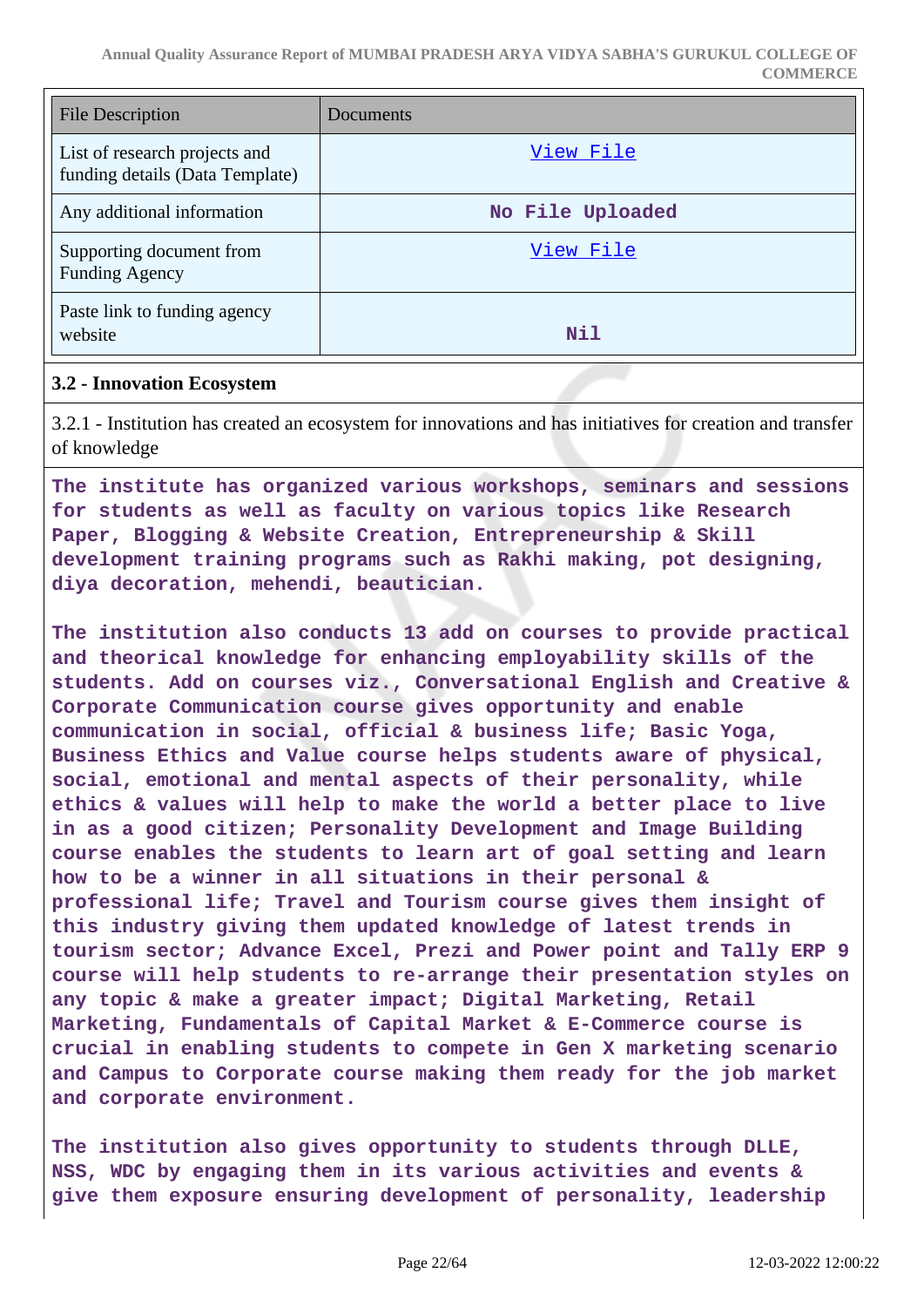**skills and soft skills. Literary Club, Marathi Vangamay Mandal, Gujrathi Mandal and Hindi Sahitya Mandal enables the students better understanding of socio-cultural differences and communal harmony. The institution takes the students on educational visits to industries, ngos and educational institutions (Stock Exchange, RBI) to get acquaintance to various occupations and get on the job training. The institution also collaborates with various esteemed institutions to give students chance to learn from the experts in the field of commerce and management.**

**Our students participated in Avishkar Research Convention as volunteers and paper presenters. The students have represented our college in various extra-curricular activities like dance, music, drama, art & crafts, street plays and competed at district, state, intercollegiate levels giving them exposure to world outside college campus. The placement cell organizes campus interviews in collaboration with esteemed companies like TCS, ICICI Prudential, Hitachi, Bajaj Finance, Coppergate etc.**

**The institution conducted Student Exchange Program and Faculty Exchange Programmes with various institutions of repute**

| <b>File Description</b>                  | Documents        |
|------------------------------------------|------------------|
| Upload any additional<br>information     | No File Uploaded |
| Paste link for additional<br>information | <b>Nil</b>       |

**3.2.2 - Number of workshops/seminars conducted on Research Methodology, Intellectual Property Rights (IPR) and entrepreneurship during the year**

**3.2.2.1 - Total number of workshops/seminars conducted on Research Methodology, Intellectual Property Rights (IPR) and entrepreneurship year wise during the year**

| <b>File Description</b>                                              | Documents        |
|----------------------------------------------------------------------|------------------|
| Report of the event                                                  | View File        |
| Any additional information                                           | No File Uploaded |
| List of workshops/seminars<br>during last 5 years (Data<br>Template) | View File        |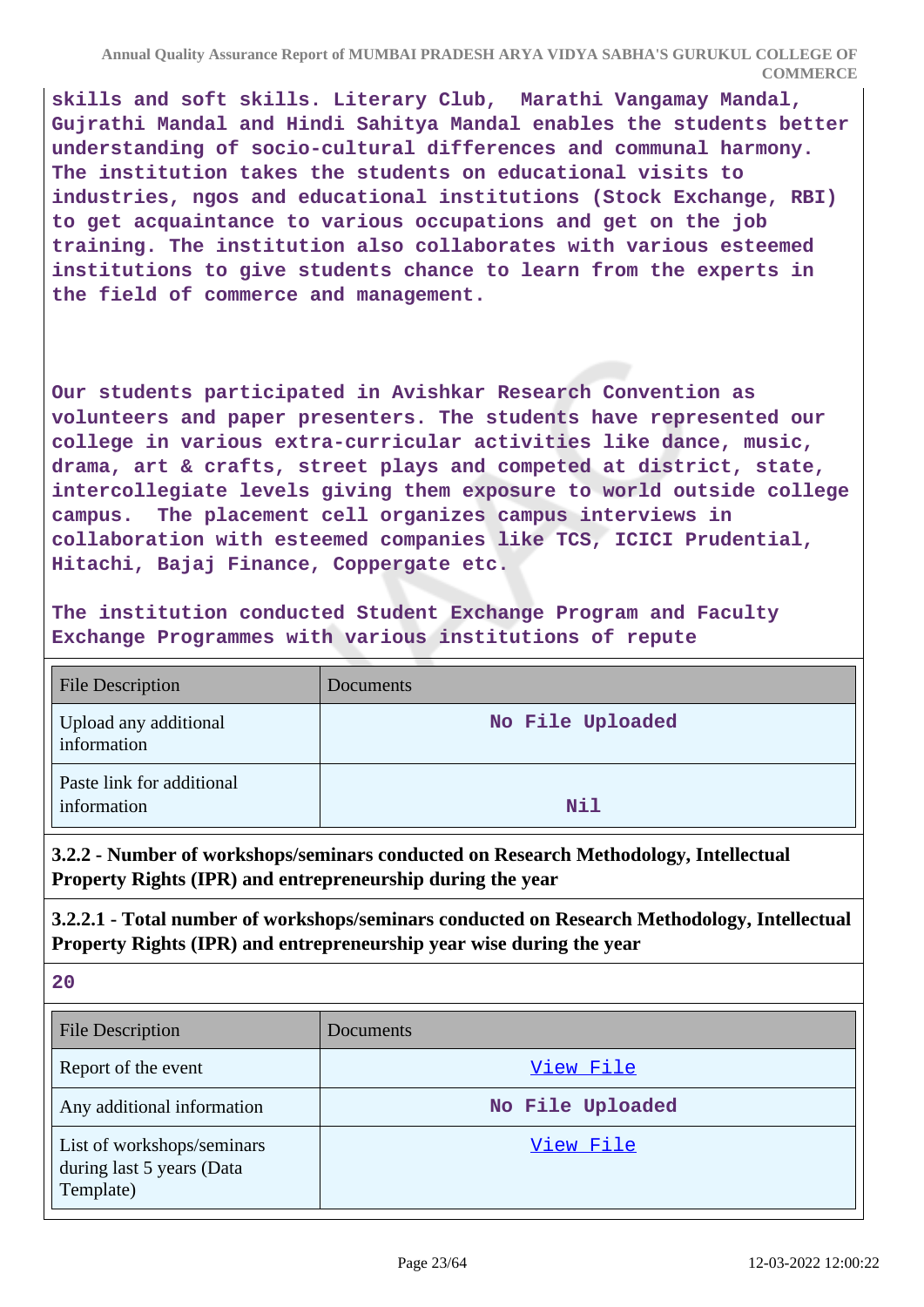#### **3.3 - Research Publications and Awards**

### **3.3.1 - Number of Ph.Ds registered per eligible teacher during the year**

### **3.3.1.1 - How many Ph.Ds registered per eligible teacher within the year**

#### **0**

| <b>File Description</b>                                                                                                    | Documents        |
|----------------------------------------------------------------------------------------------------------------------------|------------------|
| URL to the research page on HEI<br>website                                                                                 | Nil              |
| List of PhD scholars and their<br>details like name of the guide,<br>title of thesis, year of award etc<br>(Data Template) | View File        |
| Any additional information                                                                                                 | No File Uploaded |

### **3.3.2 - Number of research papers per teachers in the Journals notified on UGC website during the year**

### **3.3.2.1 - Number of research papers in the Journals notified on UGC website during the year**

**16**

| <b>File Description</b>                                                                                     | Documents        |
|-------------------------------------------------------------------------------------------------------------|------------------|
| Any additional information                                                                                  | No File Uploaded |
| List of research papers by title,<br>author, department, name and<br>year of publication (Data<br>Template) | View File        |

### **3.3.3 - Number of books and chapters in edited volumes/books published and papers published in national/ international conference proceedings per teacher during the year**

**3.3.3.1 - Total number of books and chapters in edited volumes/books published and papers in national/ international conference proceedings year wise during year**

| <b>File Description</b>                                                      | Documents        |
|------------------------------------------------------------------------------|------------------|
| Any additional information                                                   | No File Uploaded |
| List books and chapters edited<br>volumes/books published (Data<br>Template) | View File        |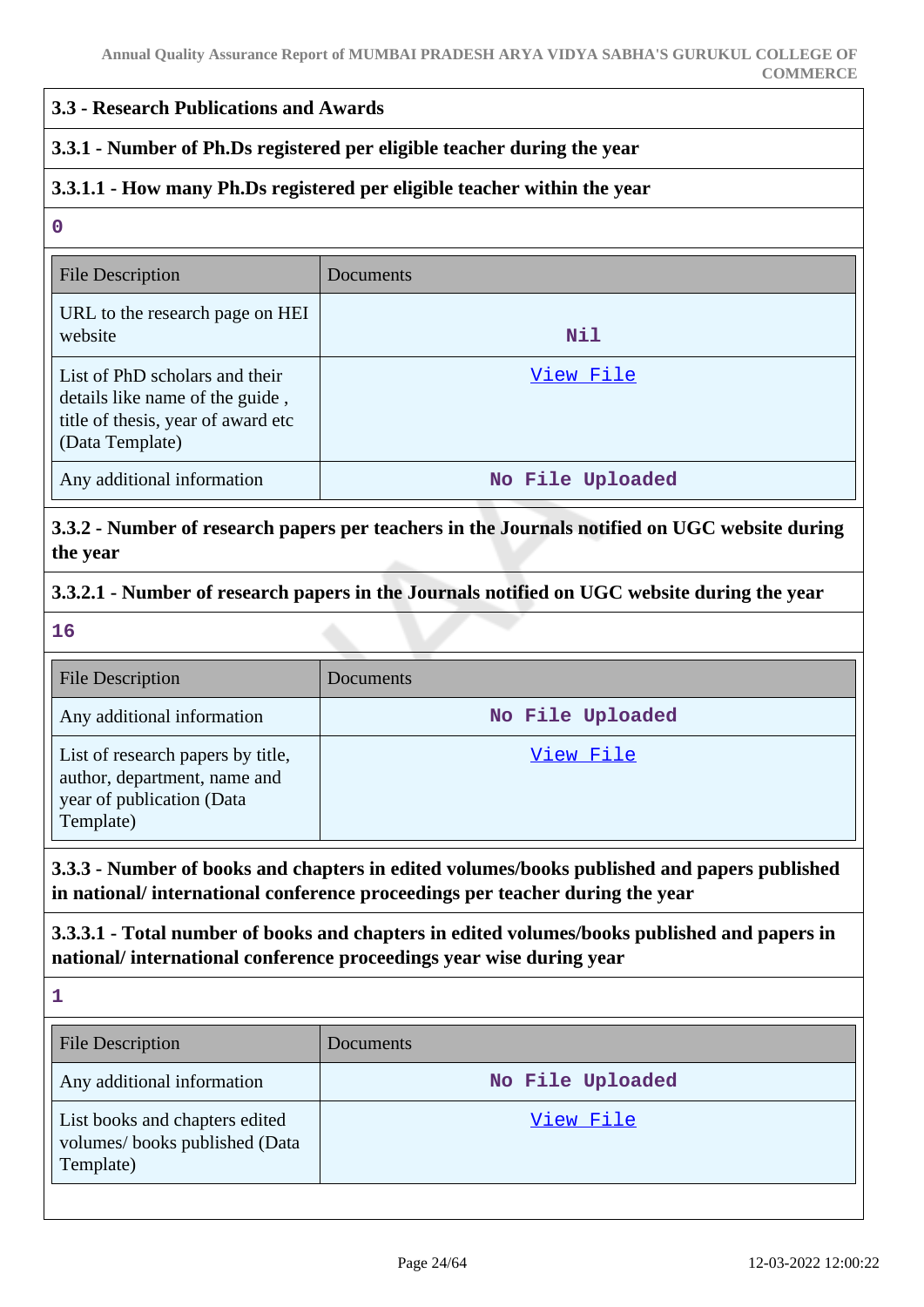### **3.4 - Extension Activities**

3.4.1 - Extension activities are carried out in the neighborhood community, sensitizing students to social issues, for their holistic development, and impact thereof during the year

**The institution carried out various activities under the extension units DLLE and NSS as well as WDC in the neighbourhood community for sensitizing students to social issues and holistic development.**

**DLLE has adopted Primary School namely Matoshree Vidya Mandir at Deonar and the students conducted Workshops like Rakhi making and Dance Choreography. The DLLE students organized competitions like Drawing and Best out of Waste as well as volunteered for the cultural event Annual Day. The students participated as volunteers in Udaan Festival and Purple Parade by Urvi Foundation.**

**WDC unit has conducted various activities, seminars, workshop and competitions. There was awareness session was organized by Stree Chetna (Women's Awareness NGO) on Mental Health, Psycho-socio and Legal Aspects. Self Defence Workshop (3 days) was conducted twice for total 70 girls. Awareness program on Sanitary Napkin Wending Machine, Personal Grooming & Hygiene as well as for Self Confidence (Proctor & Gamble and Rexona). WDC unit organized various competitions like Essay, Elocution, Poster Making, Skit and Slogan Making for the students of Gurukul College of Commerce. WDC Unit organized Zonal Training Workshop for IC and WDC for Central and Navi Mumbai Colleges in collaboration with WDC of University of Mumbai.**

**NSS unit has conducted various activities like Tree Plantation, Bamboo Rakhi selling, Flood Relief for Kolhapur and Beach cleaning drive with at Dadar Beach with Khushiyaan Foundation (NGO), Beach Worriors. NSS Unit created Awareness about Pulse Polio, Drug Addiction, Tobacco Pledge, Dengue & Malaria, Swatcha Bharat Abhiyan (street play & poster), Mahiti Doot, Voter ID, Organ Donation, Bone Marrow & Stem Cell Registration, HIV – AIDS Awareness, Disaster Management and Road Safety Drive Campaign was conducted with United Ways on Drunken Drive & Heads up Awareness Drive. The students collected old books for School Library, ZP school, Bhivandi (nss adopted village). NSS unit conducted Blood Donation Camp twice a year for Kama Hosptial and Rajavadi Hospital. The students went for Industry visit to Bisleri facoty Andheri for awareness plastic recycling and Educational visit at National Association for Blind, Worli. NSS unit members Participated in University level Yoga Training Camp, Bhajan Sandhya at Gateway of India on 2nd October. Yoga Training Program (3 months) by Ambika Yoga Kutir was conducted**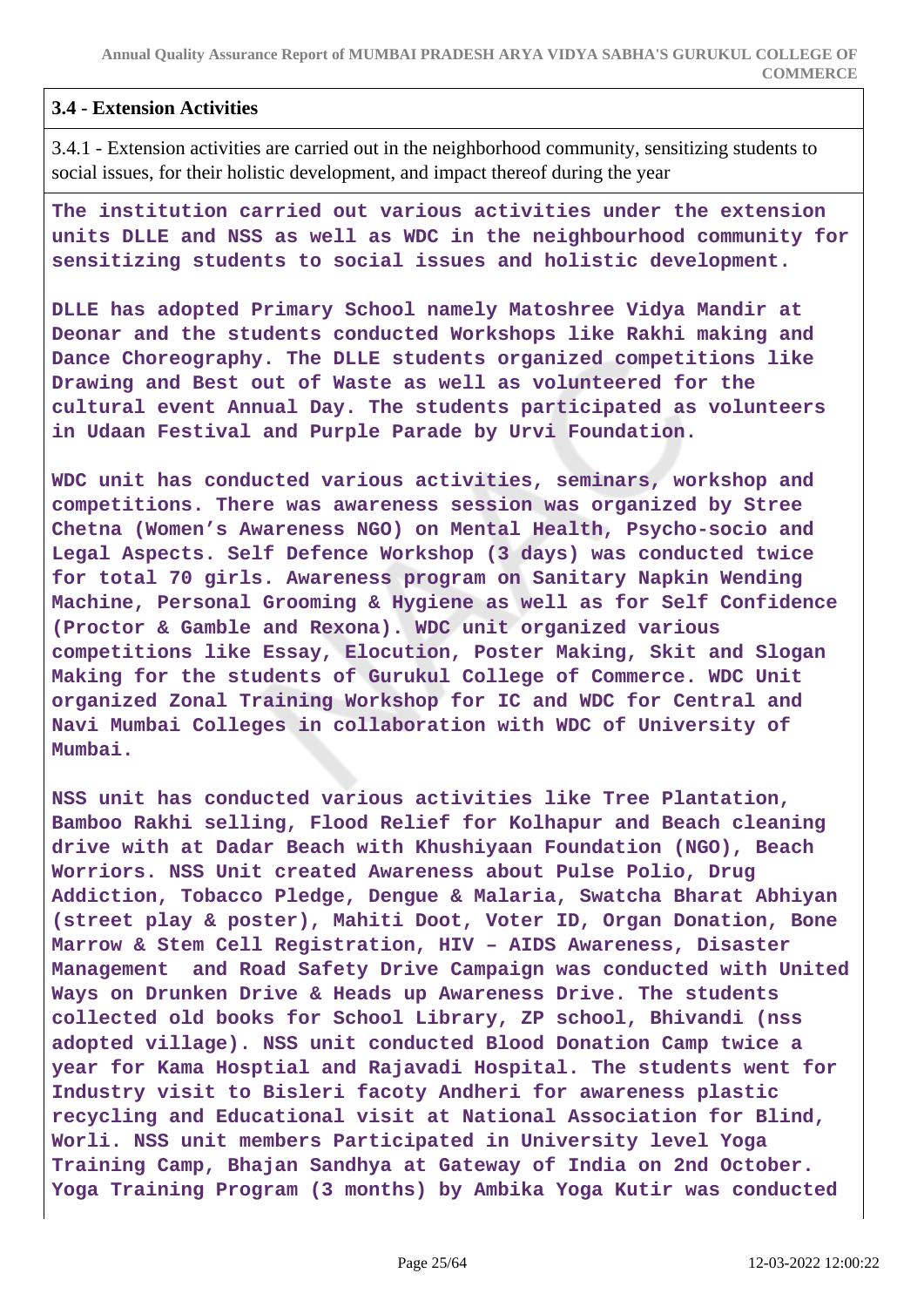**for 35 students. NSS unit celebrated days like World Environment Day, World Blood Donor Day, International Yoga Day, Gandhi Jayanti, Independence Day, and Republic Day. NSS unit organised University level Rangoli and Poster Making Competition in collaboration with NSS Cell of University of Mumbai. The Area level Dandi March on the occasion of Gandhi Jayanti. NSS unit conducted District Level Planning Session for NSS PO in collaboration with NSS Cell of University of Mumbai.**

| <b>File Description</b>                  | <b>Documents</b> |
|------------------------------------------|------------------|
| Paste link for additional<br>information | Nil              |
| Upload any additional<br>information     | No File Uploaded |

**3.4.2 - Number of awards and recognitions received for extension activities from government / government recognized bodies during the year**

**3.4.2.1 - Total number of awards and recognition received for extension activities from Government/ Government recognized bodies year wise during the year**

**13**

| <b>File Description</b>                                                        | Documents        |
|--------------------------------------------------------------------------------|------------------|
| Any additional information                                                     | No File Uploaded |
| Number of awards for extension<br>activities in last 5 year (Data<br>Template) | View File        |
| e-copy of the award letters                                                    | View File        |

**3.4.3 - Number of extension and outreach programs conducted by the institution through NSS/NCC/Red cross/YRC etc., ( including the programmes such as Swachh Bharat, AIDS awareness, Gender issues etc. and/or those organized in collaboration with industry, community and NGOs ) during the year**

**3.4.3.1 - Number of extension and outreach Programs conducted in collaboration with industry, community and Non- Government Organizations through NSS/ NCC/ Red Cross/ YRC etc., during the year**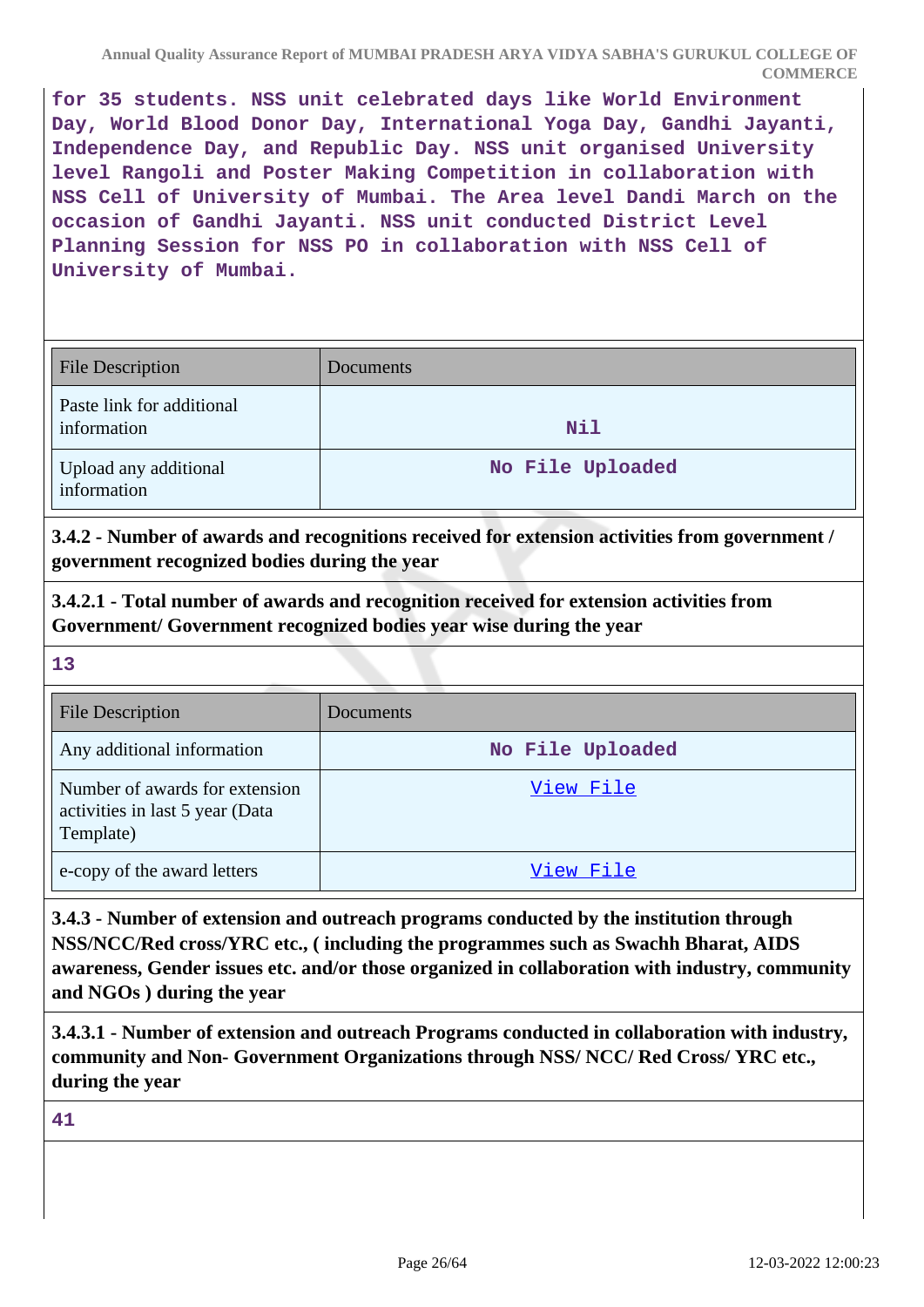| <b>File Description</b>                                                                                                                | Documents        |
|----------------------------------------------------------------------------------------------------------------------------------------|------------------|
| Reports of the event organized                                                                                                         | View File        |
| Any additional information                                                                                                             | No File Uploaded |
| Number of extension and<br>outreach Programmes conducted<br>with industry, community etc for<br>the during the year (Data<br>Template) | View File        |

# **3.4.4 - Number of students participating in extension activities at 3.4.3. above during year**

**3.4.4.1 - Total number of Students participating in extension activities conducted in collaboration with industry, community and Non- Government Organizations such as Swachh Bharat, AIDs awareness, Gender issue etc. year wise during year**

### **227**

| <b>File Description</b>                                                                              | Documents        |
|------------------------------------------------------------------------------------------------------|------------------|
| Report of the event                                                                                  | View File        |
| Any additional information                                                                           | No File Uploaded |
| Number of students participating<br>in extension activities with Govt.<br>or NGO etc (Data Template) | View File        |

### **3.5 - Collaboration**

**3.5.1 - Number of Collaborative activities for research, Faculty exchange, Student exchange/ internship during the year**

**3.5.1.1 - Number of Collaborative activities for research, Faculty exchange, Student exchange/ internship year wise during the year**

**1**

| <b>File Description</b>                                                                      | Documents        |
|----------------------------------------------------------------------------------------------|------------------|
| e-copies of related Document                                                                 | View File        |
| Any additional information                                                                   | No File Uploaded |
| Details of Collaborative activities<br>with institutions/industries for<br>research, Faculty | View File        |

**3.5.2 - Number of functional MoUs with institutions, other universities, industries, corporate houses etc. during the year**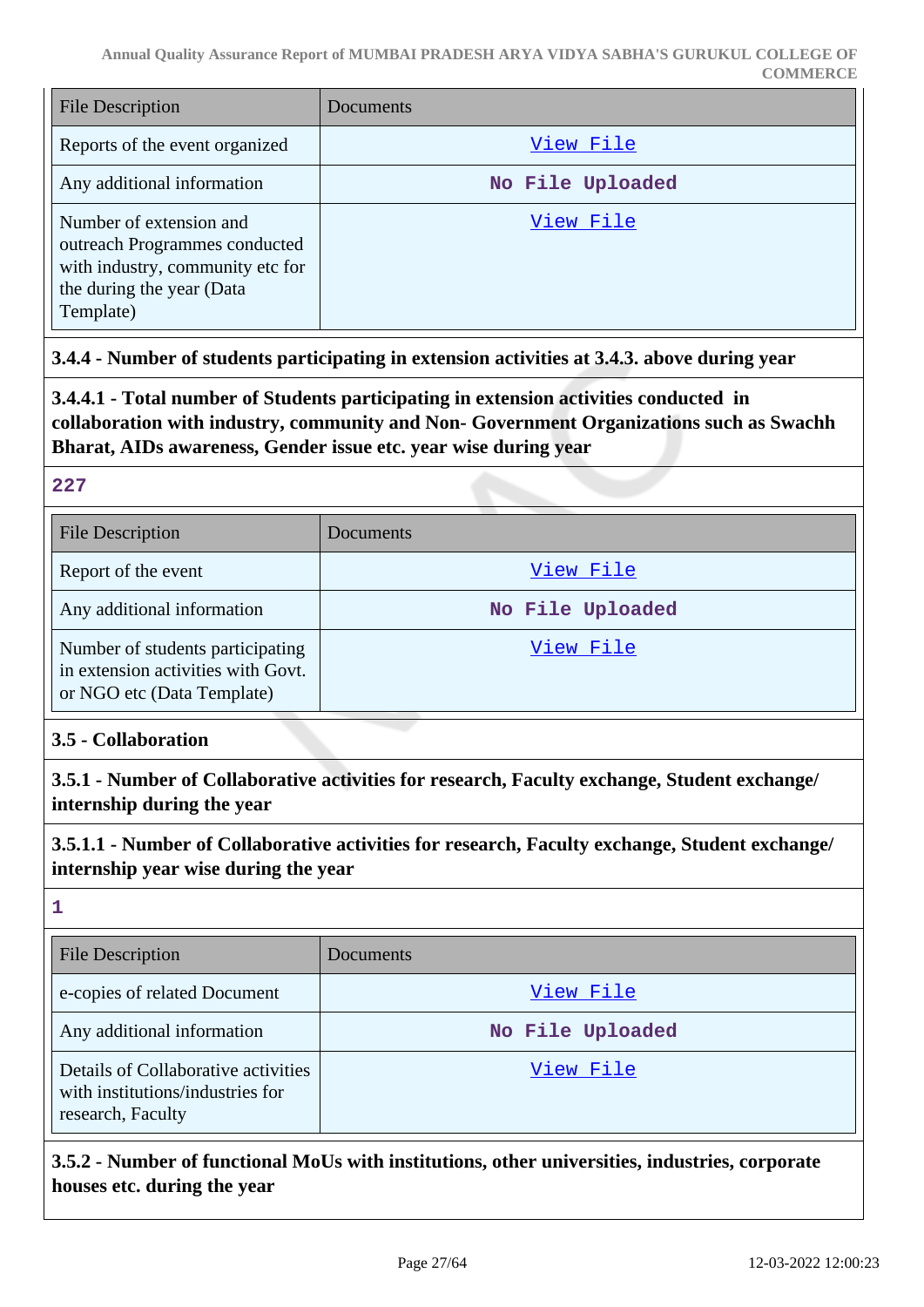# **3.5.2.1 - Number of functional MoUs with Institutions of national, international importance, other universities, industries, corporate houses etc. year wise during the year**

**16**

| <b>File Description</b>                                                                                                             | Documents        |
|-------------------------------------------------------------------------------------------------------------------------------------|------------------|
| e-Copies of the MoUs with<br>institution./industry/corporate<br>houses                                                              | View File        |
| Any additional information                                                                                                          | No File Uploaded |
| Details of functional MoUs with<br>institutions of national,<br>international importance, other<br>universities etc during the year | View File        |

### **INFRASTRUCTURE AND LEARNING RESOURCES**

#### **4.1 - Physical Facilities**

4.1.1 - The Institution has adequate infrastructure and physical facilities for teaching- learning. viz., classrooms, laboratories, computing equipment etc.

**The college building has adequate class rooms, seminar hall and computer labs with internet facilities, centralized Library and canteen. Institute has enough classrooms to accommodate the teaching needs of the number of students enrolled. The class rooms, lecture halls, Computer labs, etc., have been equipped with adequate facilities. The classes are scheduled in an optimum way to ensure best use of classrooms. The IQAC of the institute takes necessary steps for finalizing the schedule and optimization of the facilities. All facilities are being used to the optimum according to a flexible time table generated. There are several class rooms with 100-150 capacities. Sports facilities can be used both by students and faculty members at different time slots. college has a library that has a good collection of books, printed journals and online database to students and faculty. Computer labs are sufficient enough to cater to the existing strength of students and faculties. College has auditorium with capacity ranging between 150-200 which are utilized for various events, co-curricular activities/extra-curricular activities, seminars, conferences, ceremonies etc. The institute is equipped with required recreation facility with provision of indoor and outdoor game facilities inside the college premises and these are well supported with canteen for students and staff members.**

**The institute has adequate facilities and has augmented its**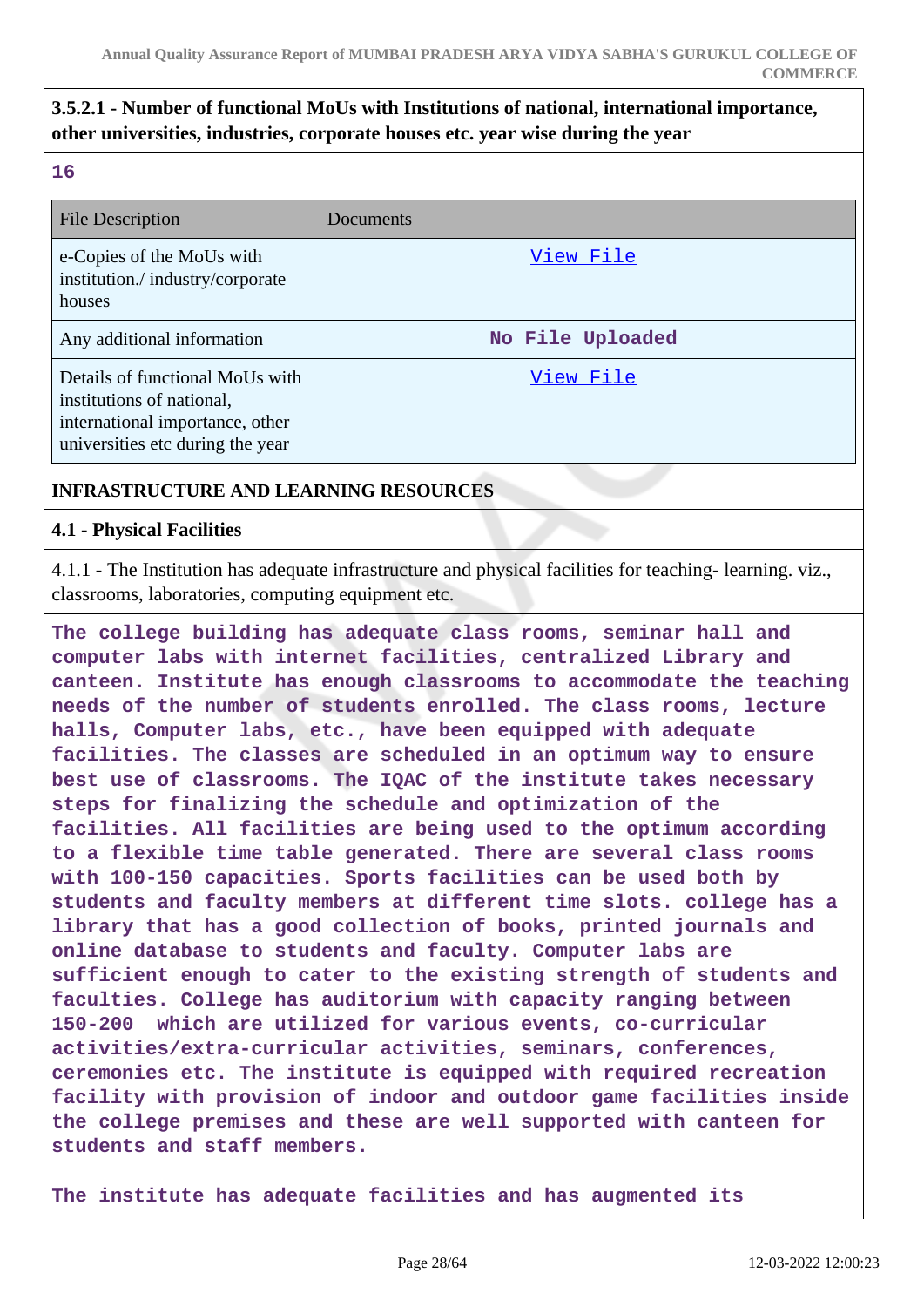**infrastructure to cater to the needs of the high demand for the courses. There are approximately 1700 students enrolled for B.Com, BAF, BBI, BMS, MCom. Accordingly, the rooms have been allotted as per the number of students. In addition to the regular courses, adequate arrangements have been made for self-financed programmes and also for Certificate and Value added courses by making suitable adjustments in the time table, and thereby to maximise the utility of the infrastructure. All the classrooms are well-lit mainly by natural light as well as by electrical lighting when necessary. Additional fixtures in all classrooms include white boards, LCD projector ,mike and speaker setup, Computer and LAN connection. Cyber library with LCD Projector permanently installed that are used for PowerPoint presentations, viewing of movie clips etc. Other facilities for lecture room use (available on request and advance booking) are collar microphone, laptop, speakers etc. The college has a computer-lab with one hundered and three multicourse desktop computers set for teaching computer-related programmes/courses. All computers are connected to the Internet.**

| <b>File Description</b>                  | Documents        |
|------------------------------------------|------------------|
| Upload any additional<br>information     | No File Uploaded |
| Paste link for additional<br>information | Nil              |

4.1.2 - The Institution has adequate facilities for cultural activities, sports, games (indoor, outdoor), gymnasium, yoga centre etc.

**The institution believes in imparting quality education to its pupils in such a manner that there is holistic growth of the individual in particular and the society at large. The college organizes numerous activities and provides a wide platform for its learners to explore their potentials and talents in various arenas. Thus, holistic growth of our learners is ensured through experience they gain by participating in extra-curricular activities like cultural, sports etc. The institution provides good facilities to engage its learners in various types of physical activities for their personal fitness development. These include preparation for intercollegiate competitions and healthy, active leisure activities to socialize with their friends, thus making emotional catharsis for stress and anger management in order to keep them away from substance abuse and other anti-social activities.**

**Physical Education and Sports creates awareness in learners about their physical abilities and fitness levels as well as keeps their**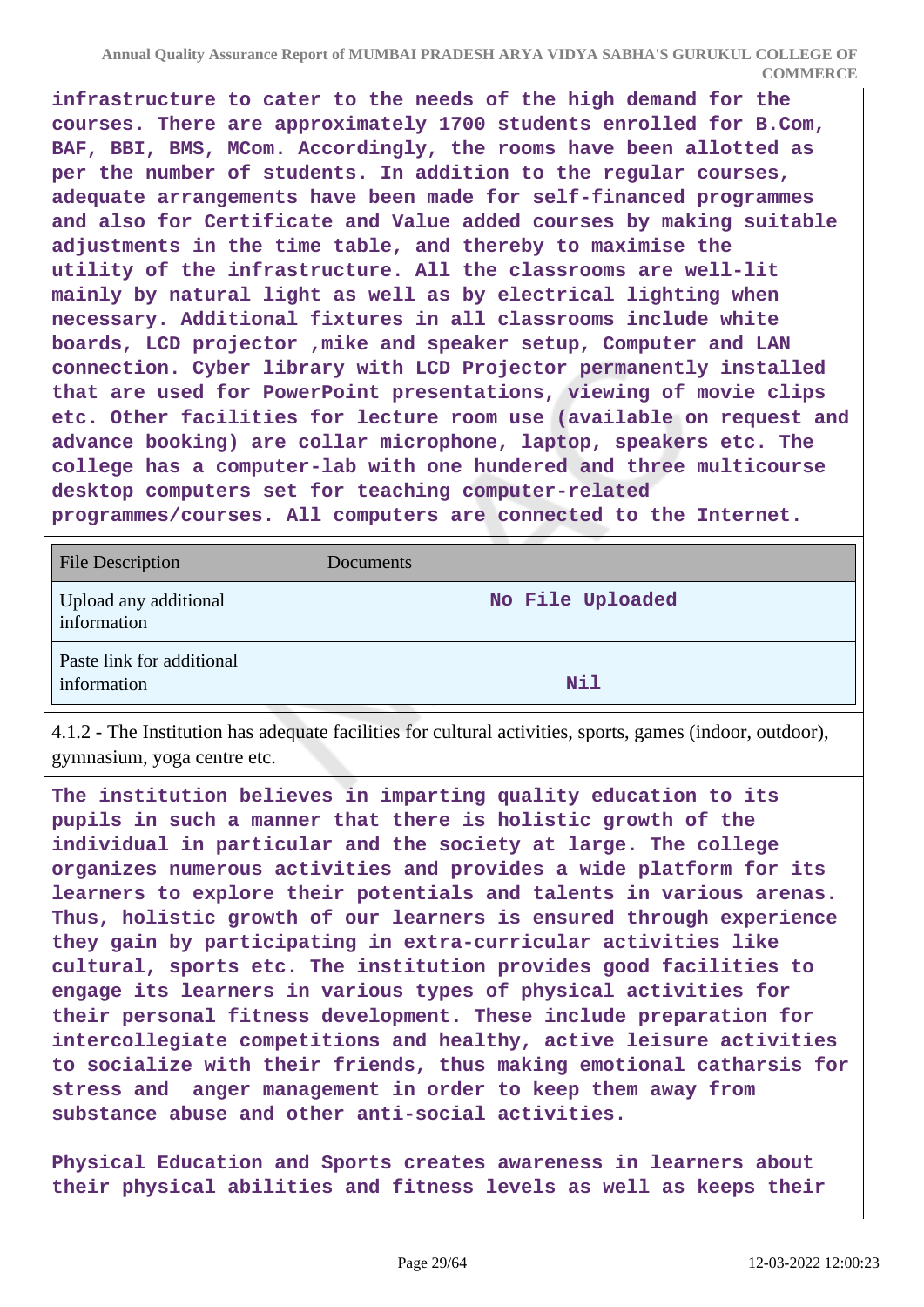**mind occupied with constructive activities. Team sport teach them to play different roles as a leader, follower, manager, cheerleader, coordinator and ultimately trains them to be good team players. These qualities are useful for their personal and professional life. Participation in games and sports inculcates human values like cooperation, trust, honesty, hard work, coordination, team cohesiveness, sportsmanship, loyalty, and communication skills.**

**The college provides its learners with sport equipment like Volleyballs, Volleyball Net, Basketballs, Footballs, Handballs, Cricket Set, Badminton Rackets & Shuttlecocks, Tug of War Rope and Shoes, Cones, Agility Ladder, Carrom Boards & Coins, Chess Boards, Table Tennis Rackets & TT Balls, Yoga Mats, Taekwondo Set. The college has a gymnasium, indoor - outdoor playing areas and has access to a nearby public ground at Pantnagar.**

**The institution has outdoor playing area of interlocking paver blocks with Volleyball removable poles & Basketball movable posts wherein students engage in Basketball, Volleyball, Kabaddi, Tug of War, Kho-kho, Ball Badminton, Outdoor Badminton, Drill and Marching, Athletic events like sprints, relay and recreational games and exercises like three leg race, cycling, etc.**

**The indoor multipurpose playing area (26'6"x6"3" & 12'2"x6'10") which is called as Swagatkaksh is used for playing indoor sports & physical activities such as carom, chess, table tennis, taekwondo, karate, gymnastics and practice of yoga, aerobics, folk dance. The college also has a well-equipped Gymnasium to focus on health and fitness of the students. The Gymnasium (14'5" x 15'11" ) is equipped with all basic gym equipment Dumbbells, Treadmill, Weight Disks / Metal Plates, Weight Bench, Weight Training Barbells / Gym (Metal) Rods, Multi-station, Gym Cycle/Cycling Ergometer, Cross Trainer / Elliptical Trainer, Skipping Ropes and Weighing Machine.**

**Gymkhana and Sports Committee of our college comprises of student sports representatives viz., sports volunteers, sports leaders and sports representatives and gymkhana secretary who work under the guidance of faculty members, sports coaches, fitness instructors, visiting experts from Sports Science background and college Director of Physical Education and Sports. The sports committee organizes various activities – interclass competitions, sports & fitness training programs, selection trials, workshops, seminars, conferences, FDP for students, faculty members and non-teaching staff. Annual Sports Competitions are held bythe college Best Sports Person is declared every year. The college students have been actively participating in the inter-collegiate tournaments organized**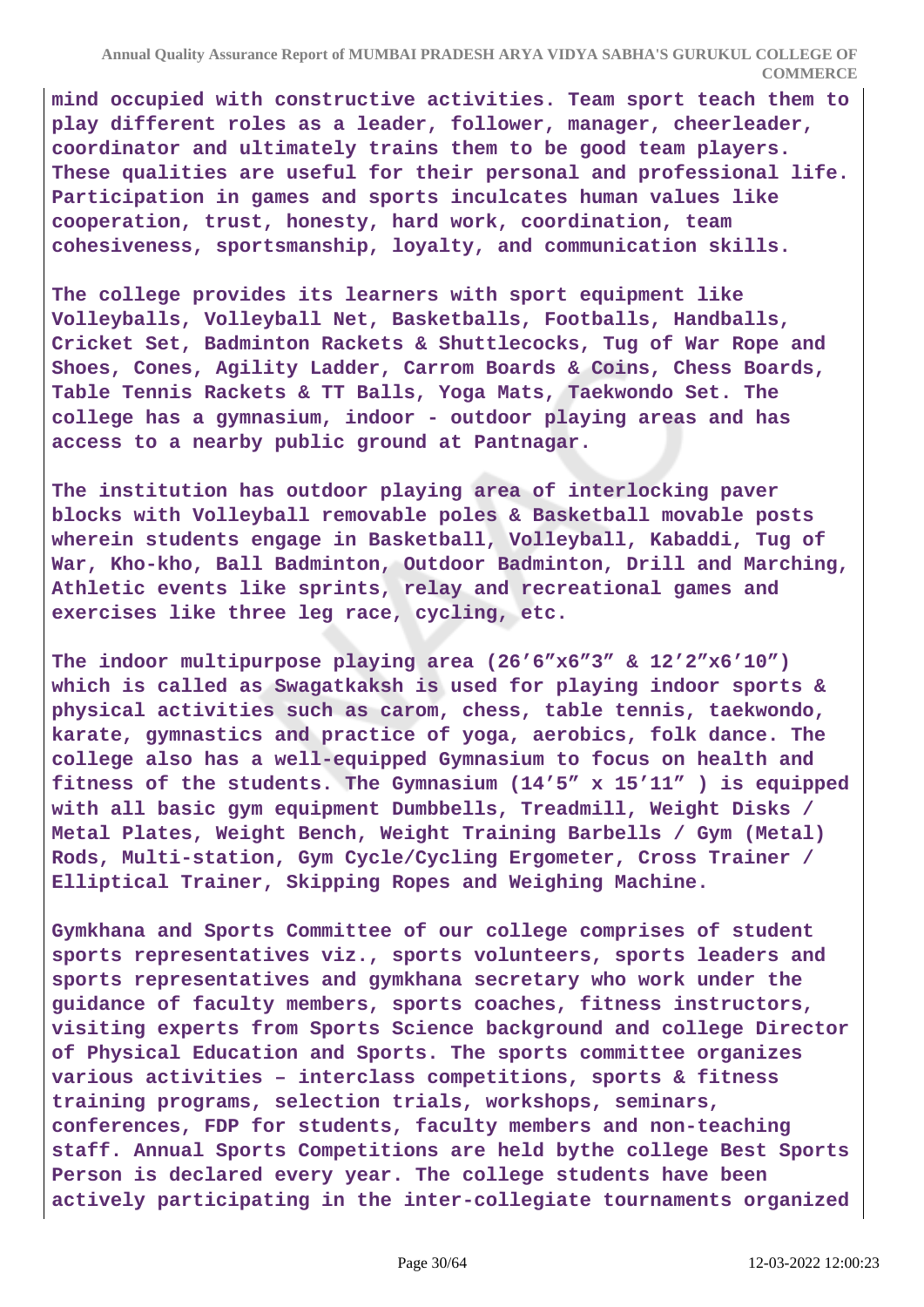**by the University and Affiliated colleges and have won many prizes.**

**The college has an AC Auditorium with a seating capacity of 200 with a stage and an open air theatre is used for cultural activities. The open air theatre also consists of stage and 2 green rooms. Washroom and green room facility separately for males and females is available. College functions such as Teachers' Day, Degree Distribution Ceremony, Valedictory function, college staff and alumni meet, orientation programmes, seminar and conferences are held in the hall. The open air theatre in the hall has been especially conducive for cultural events as well as college parties. The auditorium is fitted with sound system, mic, foldable screen, movable LCD projector and laptop.**

| <b>File Description</b>                  | Documents        |
|------------------------------------------|------------------|
| Upload any additional<br>information     | No File Uploaded |
| Paste link for additional<br>information | Nil              |

**4.1.3 - Number of classrooms and seminar halls with ICT- enabled facilities such as smart class, LMS, etc.**

| <b>File Description</b>                                                                                   | Documents        |
|-----------------------------------------------------------------------------------------------------------|------------------|
| Upload any additional<br>information                                                                      | No File Uploaded |
| Paste link for additional<br>information                                                                  | Nil              |
| <b>Upload Number of classrooms</b><br>and seminar halls with ICT<br>enabled facilities (Data<br>Template) | View File        |

**4.1.4 - Expenditure, excluding salary for infrastructure augmentation during the year (INR in Lakhs)**

**4.1.4.1 - Expenditure for infrastructure augmentation, excluding salary during the year (INR in lakhs)**

**2.20**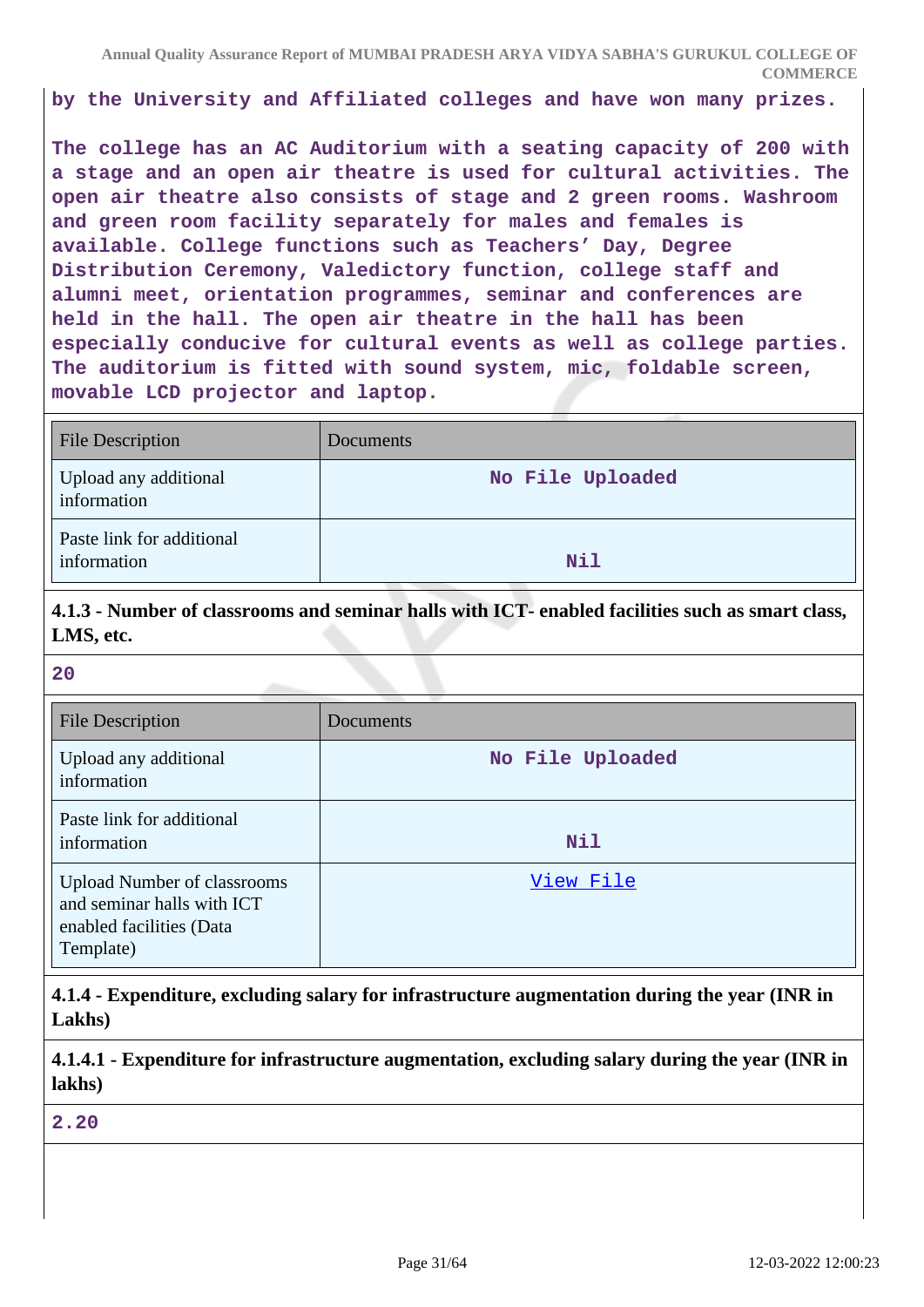| <b>File Description</b>                                                                            | Documents        |
|----------------------------------------------------------------------------------------------------|------------------|
| Upload any additional<br>information                                                               | No File Uploaded |
| Upload audited utilization<br>statements                                                           | View File        |
| <b>Upload Details of budget</b><br>allocation, excluding salary<br>during the year (Data Template) | View File        |

### **4.2 - Library as a Learning Resource**

4.2.1 - Library is automated using Integrated Library Management System (ILMS)

**The college library is well-ventilated, lighted and conducive in nature. It is a treasure trove of information and over a decade now the library has come a long way in terms of its resources as well as the services that it provides to its user.**

**Name of ILMS Software: Liberty**

**Nature of Automation: Partial**

**Year of automation:2014**

#### **Version: V5.0 Build 8.034**

| <b>File Description</b>                                                                                                                                                               | Documents             |
|---------------------------------------------------------------------------------------------------------------------------------------------------------------------------------------|-----------------------|
| Upload any additional<br>information                                                                                                                                                  | No File Uploaded      |
| Paste link for Additional<br>Information                                                                                                                                              | Nil                   |
| 4.2.2 - The institution has subscription for the<br>following e-resources e-journals e-<br>ShodhSindhu Shodhganga Membership e-<br><b>books Databases Remote access toe-resources</b> | B. Any 3 of the above |

| <b>File Description</b>                                                                                     | Documents        |
|-------------------------------------------------------------------------------------------------------------|------------------|
| Upload any additional<br>information                                                                        | No File Uploaded |
| Details of subscriptions like e-<br>journals,e-ShodhSindhu,<br>Shodhganga Membership etc<br>(Data Template) | View File        |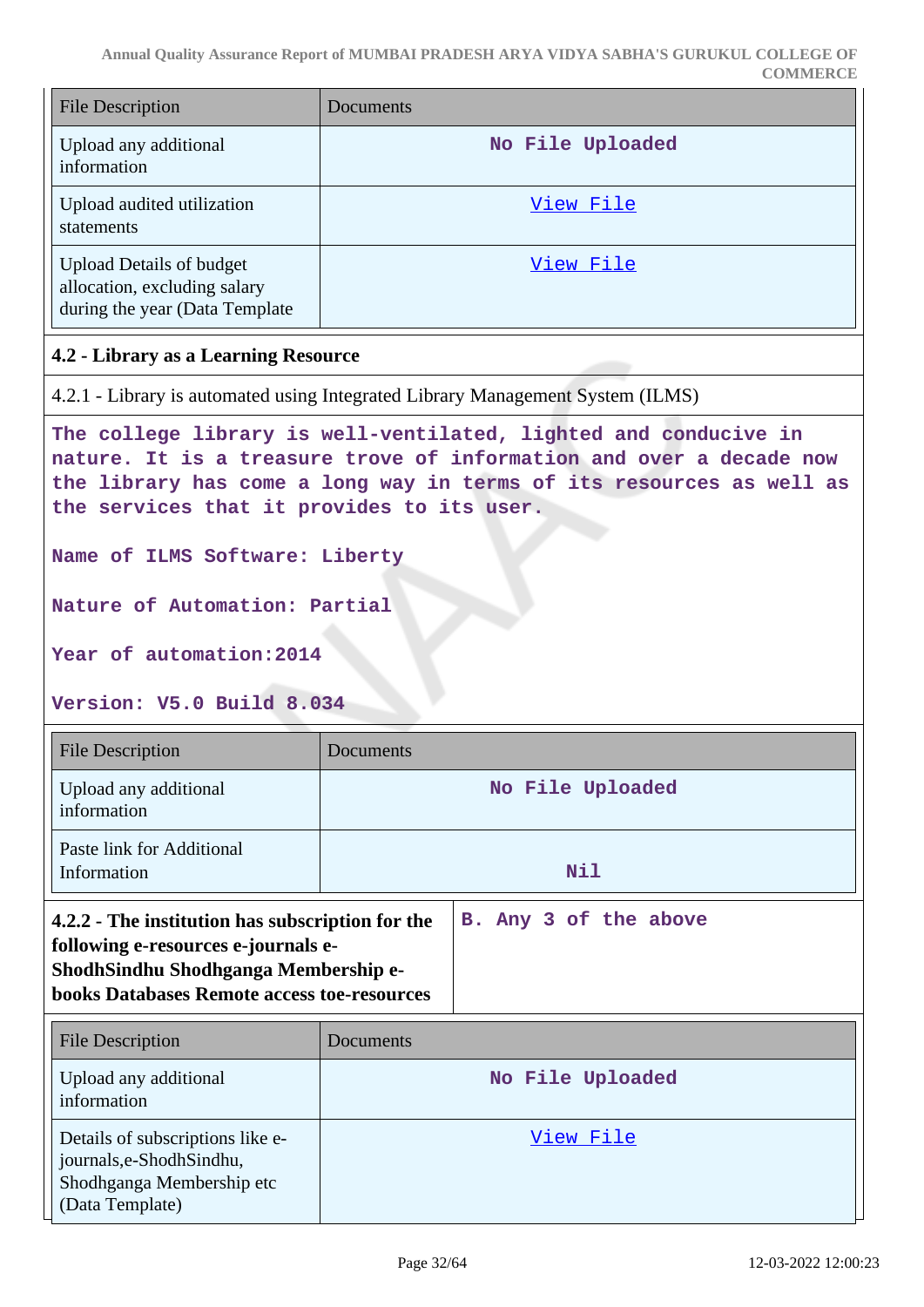# **4.2.3 - Expenditure for purchase of books/e-books and subscription to journals/e- journals during the year (INR in Lakhs)**

**4.2.3.1 - Annual expenditure of purchase of books/e-books and subscription to journals/ejournals during the year (INR in Lakhs)**

### **0.98**

| <b>File Description</b>                                                                                                       | Documents        |
|-------------------------------------------------------------------------------------------------------------------------------|------------------|
| Any additional information                                                                                                    | No File Uploaded |
| Audited statements of accounts                                                                                                | View File        |
| Details of annual expenditure for<br>purchase of books/e-books and<br>journals/e- journals during the<br>year (Data Template) | View File        |

### **4.2.4 - Number per day usage of library by teachers and students ( foot falls and login data for online access) (Data for the latest completed academic year)**

### **4.2.4.1 - Number of teachers and students using library per day over last one year**

**11**

| <b>File Description</b>                              | Documents        |
|------------------------------------------------------|------------------|
| Any additional information                           | No File Uploaded |
| Details of library usage by<br>teachers and students | View File        |

### **4.3 - IT Infrastructure**

4.3.1 - Institution frequently updates its IT facilities including Wi-Fi

**The college has adequate IT Facilities which include a total of 198 computers, 08 Laptops, and 07 Black and White printers and 02 Color Printers and 01 All in One Printer, out of which students have access to 162 computers in the computer lab and library. The available bandwidth of internet connection in the Institution is 50 MBPS 1:1 Lease line and one secondary lease line. Routers are being set for undisturbed Wifi connections to students & Staff. The class rooms have LCD Projector with an output device and a LAN connection for internet access during lectures. Entire floor has LAN facility with exam room having a separate Internet line and not connected to LAN- Standalone PC. The entire LAN and all the computers are connected via a central domain structure with a Server to Client mechanism. Library has different server with only Library software on it. There is a separate IT department for the maintenance of the**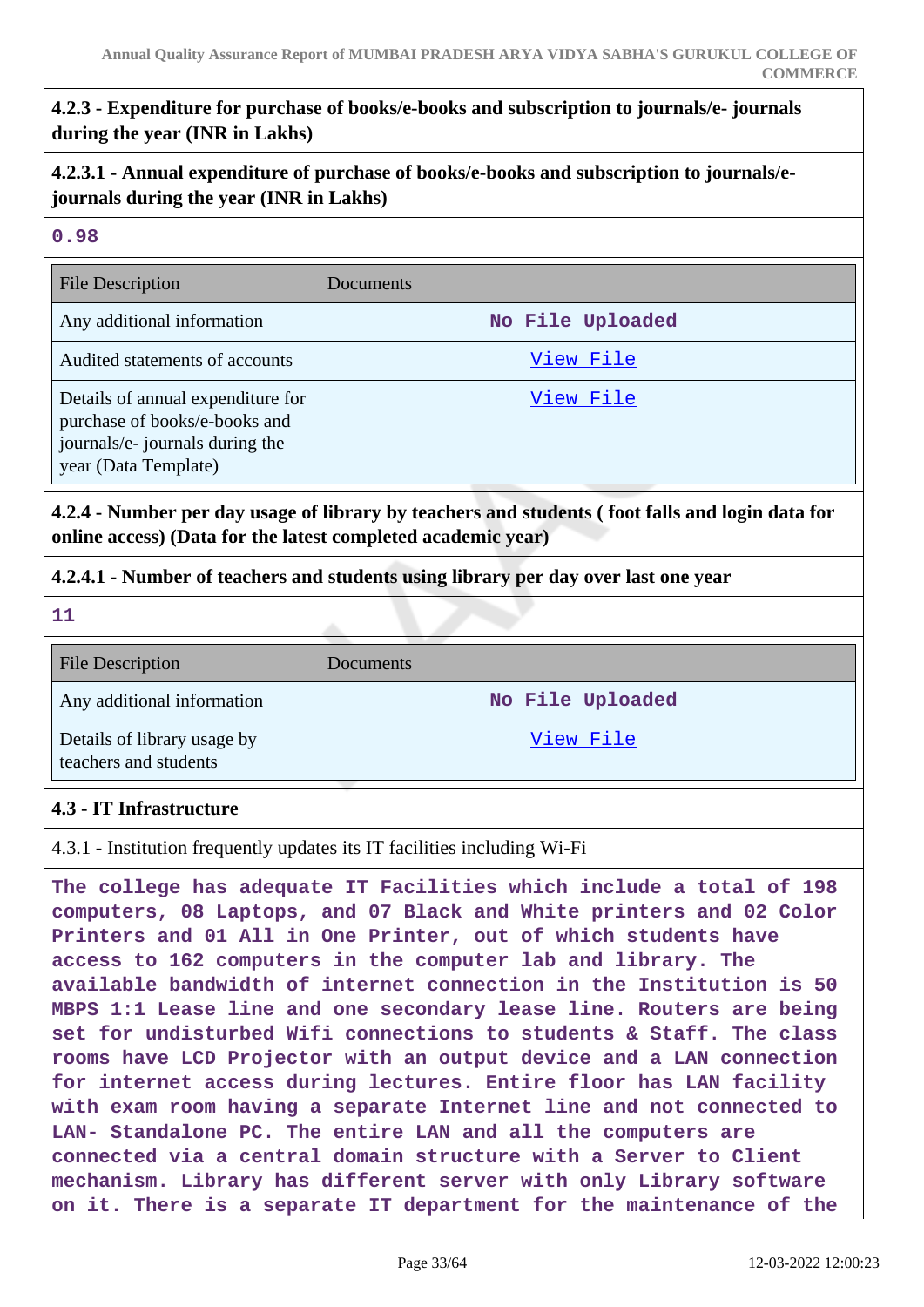**IT Facilities as and is available during college hours. The college also purchases various software's from time to time to remain updated with all the necessary technology, such as Admission software connected with Result "RESO", Attendance software which is an mobile APP based software enabling faculties to share necessary information/assignments to students through mobile APP, "Liberty" for library, Online Lecture Software (Google Meet), Online Exam Software.**

| <b>File Description</b>                  | Documents        |
|------------------------------------------|------------------|
| Upload any additional<br>information     | No File Uploaded |
| Paste link for additional<br>information | Nil              |

### **4.3.2 - Number of Computers**

**198**

| <b>File Description</b>              | Documents        |
|--------------------------------------|------------------|
| Upload any additional<br>information | No File Uploaded |
| List of Computers                    | View File        |

| 4.3.3 - Bandwidth of internet connection in the $\ $ C.10 - 30MBPS |  |  |
|--------------------------------------------------------------------|--|--|
| <b>Institution</b>                                                 |  |  |

| <b>File Description</b>                                                        | <b>Documents</b> |
|--------------------------------------------------------------------------------|------------------|
| Upload any additional<br>Information                                           | No File Uploaded |
| Details of available bandwidth of<br>internet connection in the<br>Institution | View File        |

### **4.4 - Maintenance of Campus Infrastructure**

**4.4.1 - Expenditure incurred on maintenance of infrastructure (physical and academic support facilities) excluding salary component during the year (INR in Lakhs)**

# **4.4.1.1 - Expenditure incurred on maintenance of infrastructure (physical facilities and academic support facilities) excluding salary component during the year (INR in lakhs)**

**4.64**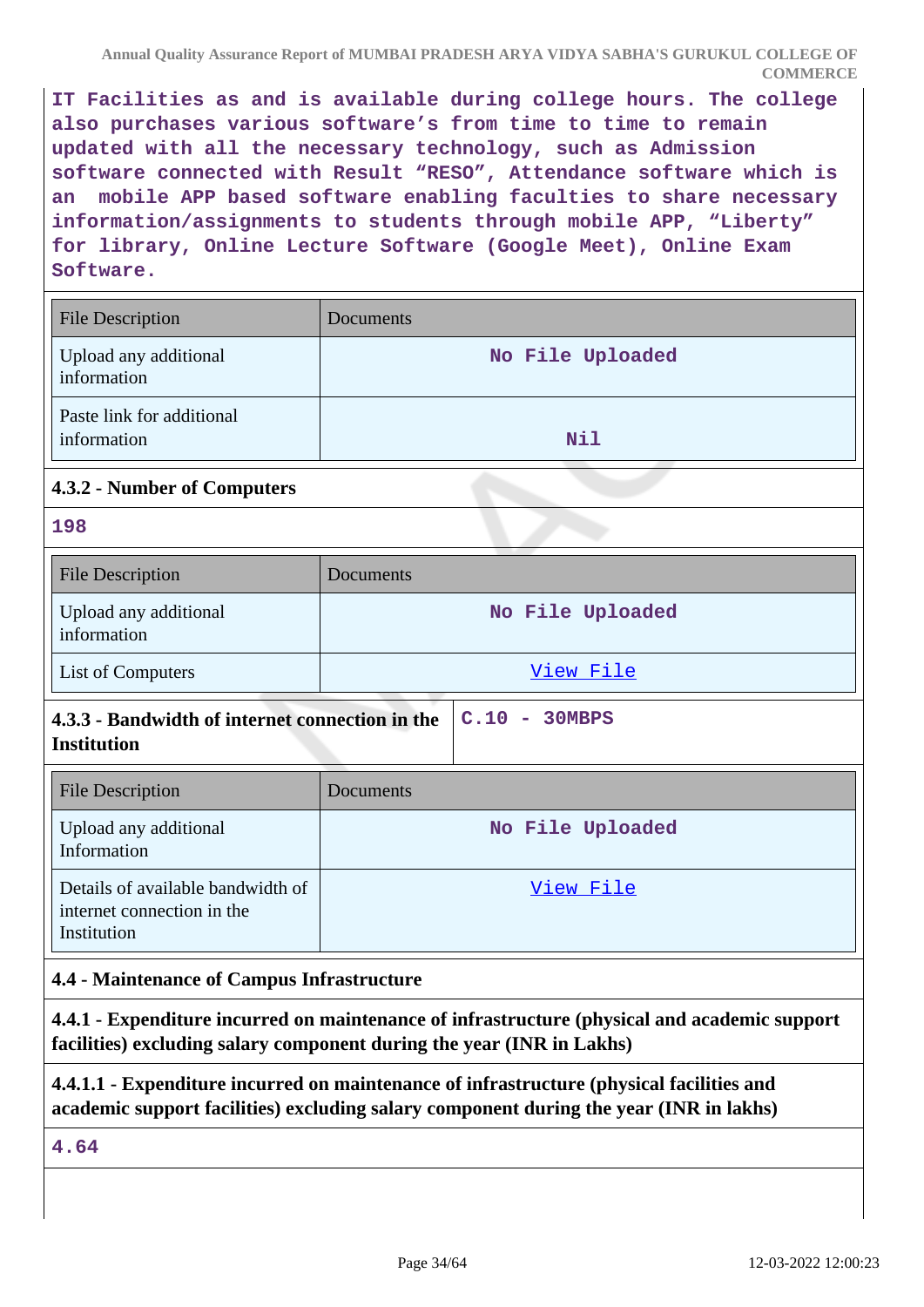**Annual Quality Assurance Report of MUMBAI PRADESH ARYA VIDYA SABHA'S GURUKUL COLLEGE OF COMMERCE**

| <b>File Description</b>                                                                                                        | Documents        |
|--------------------------------------------------------------------------------------------------------------------------------|------------------|
| Upload any additional<br>information                                                                                           | No File Uploaded |
| Audited statements of accounts                                                                                                 | View File        |
| Details about assigned budget<br>and expenditure on physical<br>facilities and academic support<br>facilities (Data Templates) | View File        |

4.4.2 - There are established systems and procedures for maintaining and utilizing physical, academic and support facilities - laboratory, library, sports complex, computers, classrooms etc.

**The college prepares the budget for maintenance and utilisation of physical, academic and support facilities before the beginning of the academic year which is approved in the Trust Board meeting and College Development Committee Meeting. The following maintenance procedure is being followed from time to time. • Inhouse electrician, I.T. technician and plumbing services are available • Security services are outsourced and are available 24/7 • Regular maintenance of furniture is undertaken from time to time. • The computers are upgraded every three years and regular maintenance of machines is undertaken. • AMC for the following has been made available: • Housekeeping • Library software • Admission and Result Software • Copier and Xerox Machines • Air Conditioners • Pest Control Services • Water purifier • Gymkhana Equipment's • Website**

| <b>File Description</b>                  | <b>Documents</b> |
|------------------------------------------|------------------|
| Upload any additional<br>information     | No File Uploaded |
| Paste link for additional<br>information | Nil              |

### **STUDENT SUPPORT AND PROGRESSION**

**5.1 - Student Support**

**5.1.1 - Number of students benefited by scholarships and free ships provided by the Government during the year**

**5.1.1.1 - Number of students benefited by scholarships and free ships provided by the Government during the year**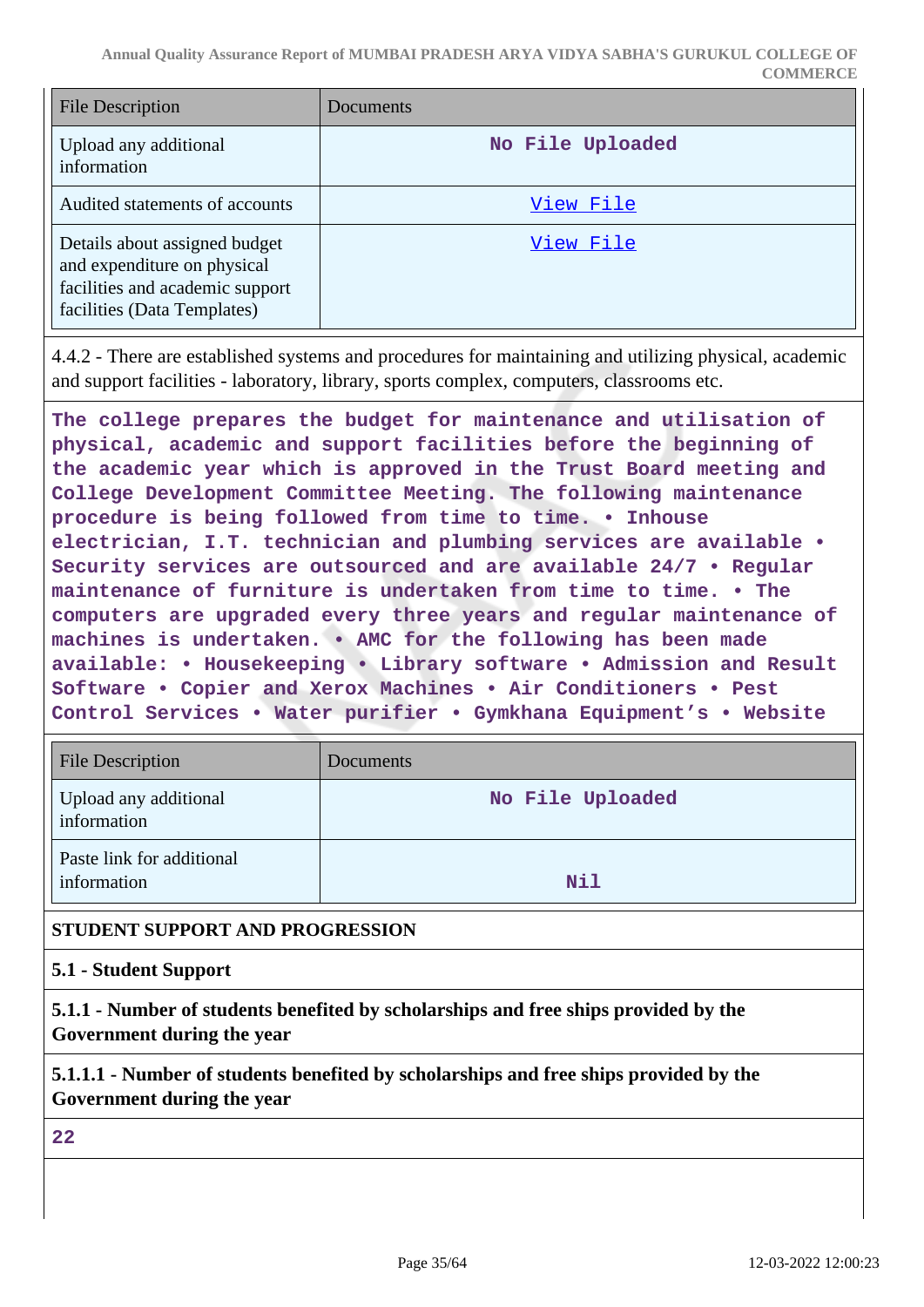| <b>File Description</b>                                                                                                         | Documents        |
|---------------------------------------------------------------------------------------------------------------------------------|------------------|
| Upload self attested letter with<br>the list of students sanctioned<br>scholarship                                              | View File        |
| Upload any additional<br>information                                                                                            | No File Uploaded |
| Number of students benefited by<br>scholarships and free ships<br>provided by the Government<br>during the year (Data Template) | View File        |

**5.1.2 - Number of students benefitted by scholarships, free ships etc. provided by the institution / non- government agencies during the year**

**5.1.2.1 - Total number of students benefited by scholarships, free ships, etc provided by the institution / non- government agencies during the year**

| <b>File Description</b>                                                                                                                                                                                                                                        | Documents           |
|----------------------------------------------------------------------------------------------------------------------------------------------------------------------------------------------------------------------------------------------------------------|---------------------|
| Upload any additional<br>information                                                                                                                                                                                                                           | No File Uploaded    |
| Number of students benefited by<br>scholarships and free ships<br>institution / non-government<br>agencies in last 5 years (Date<br>Template)                                                                                                                  | View File           |
| 5.1.3 - Capacity building and skills<br>enhancement initiatives taken by the<br>institution include the following: Soft skills<br>Language and communication skills Life skills<br>(Yoga, physical fitness, health and hygiene)<br><b>ICT/computing skills</b> | A. All of the above |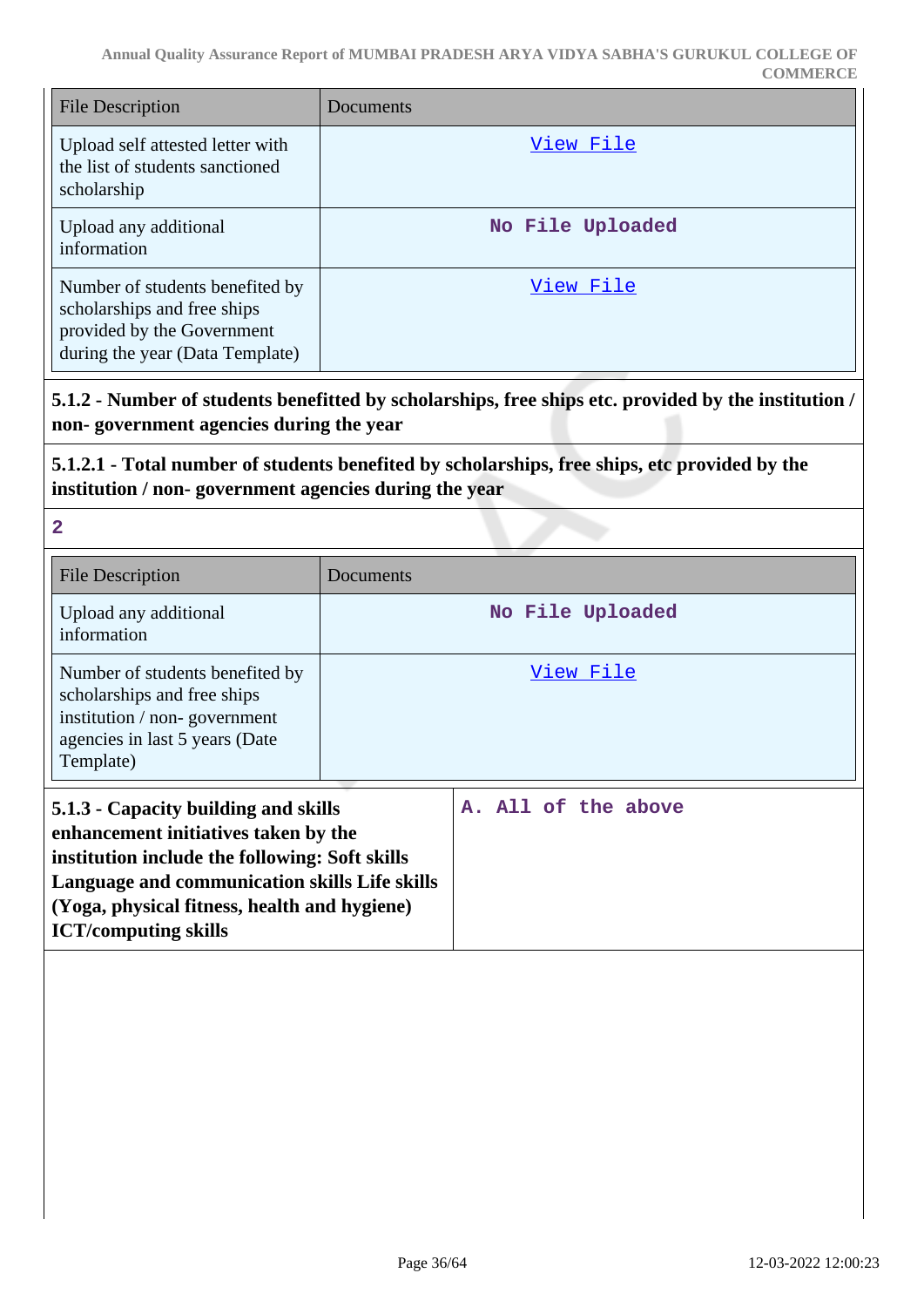| <b>File Description</b>                                                                 | Documents                                                                                                                      |
|-----------------------------------------------------------------------------------------|--------------------------------------------------------------------------------------------------------------------------------|
| Link to Institutional website                                                           | http://qurukulcollegeofcommerce.com/wp-conte<br>nt/uploads/2021/12/Capacity-Building-and-<br>Skill-Development-Initiatives.pdf |
| Any additional information                                                              | No File Uploaded                                                                                                               |
| Details of capability building and<br>skills enhancement initiatives<br>(Data Template) | View File                                                                                                                      |

**5.1.4 - Number of students benefitted by guidance for competitive examinations and career counseling offered by the institution during the year**

#### **347**

**5.1.4.1 - Number of students benefitted by guidance for competitive examinations and career counseling offered by the institution during the year**

| <b>File Description</b>                                                                                                                                                                                                                                                                                                                                                                                                                             | Documents           |
|-----------------------------------------------------------------------------------------------------------------------------------------------------------------------------------------------------------------------------------------------------------------------------------------------------------------------------------------------------------------------------------------------------------------------------------------------------|---------------------|
| Any additional information                                                                                                                                                                                                                                                                                                                                                                                                                          | No File Uploaded    |
| Number of students benefited by<br>guidance for competitive<br>examinations and career<br>counseling during the year (Data<br>Template)                                                                                                                                                                                                                                                                                                             | View File           |
| 5.1.5 - The Institution has a transparent<br>mechanism for timely redressal of student<br>grievances including sexual harassment and<br>ragging cases Implementation of guidelines of<br>statutory/regulatory bodies Organization wide<br>awareness and undertakings on policies with<br>zero tolerance Mechanisms for submission of<br>online/offline students' grievances Timely<br>redressal of the grievances through<br>appropriate committees | A. All of the above |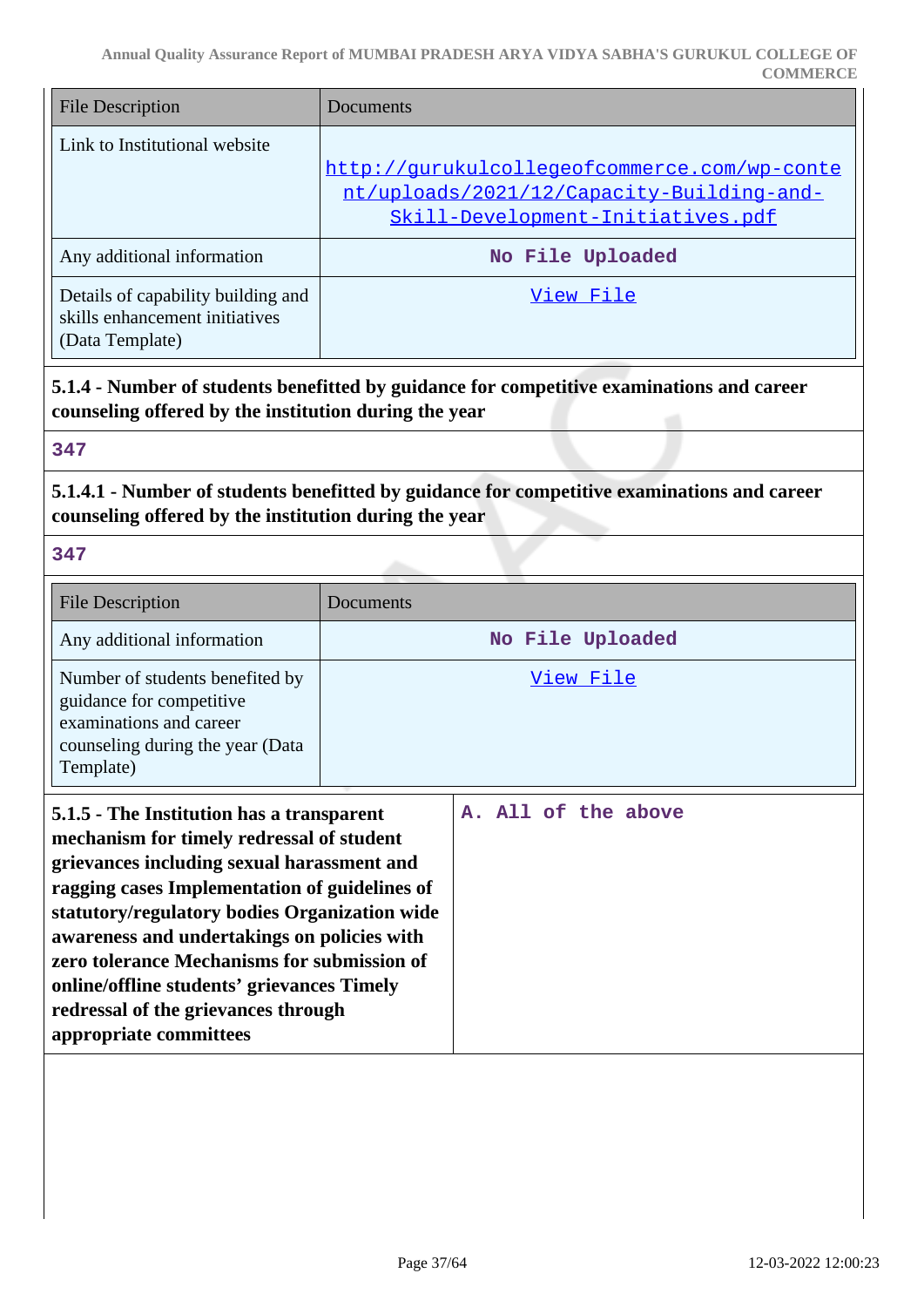| <b>File Description</b>                                                                                                                  | Documents                                                                                        |
|------------------------------------------------------------------------------------------------------------------------------------------|--------------------------------------------------------------------------------------------------|
| Minutes of the meetings of<br>student redressal committee,<br>prevention of sexual harassment<br>committee and Anti Ragging<br>committee | <u>View File</u>                                                                                 |
| Upload any additional<br>information                                                                                                     | No File Uploaded                                                                                 |
| Details of student grievances<br>including sexual harassment and<br>ragging cases                                                        | View File                                                                                        |
| <b>5.2 - Student Progression</b>                                                                                                         |                                                                                                  |
| 5.2.1 - Number of placement of outgoing students during the year                                                                         |                                                                                                  |
| 5.2.1.1 - Number of outgoing students placed during the year                                                                             |                                                                                                  |
| 78                                                                                                                                       |                                                                                                  |
| <b>File Description</b>                                                                                                                  | Documents                                                                                        |
| Self-attested list of students<br>placed                                                                                                 | View File                                                                                        |
| Upload any additional<br>information                                                                                                     | No File Uploaded                                                                                 |
| Details of student placement<br>during the year (Data Template)                                                                          | View File                                                                                        |
| 5.2.2 - Number of students progressing to higher education during the year                                                               |                                                                                                  |
|                                                                                                                                          | 5.2.2.1 - Number of outgoing student progression to higher education                             |
| 59                                                                                                                                       |                                                                                                  |
| <b>File Description</b>                                                                                                                  | Documents                                                                                        |
| Upload supporting data for<br>student/alumni                                                                                             | <u>View File</u>                                                                                 |
| Any additional information                                                                                                               | No File Uploaded                                                                                 |
| Details of student progression to<br>higher education                                                                                    | <u>View File</u>                                                                                 |
|                                                                                                                                          | 5.2.3 - Number of students qualifying in state/national/ international level examinations during |

**the year (eg: JAM/CLAT/GATE/ GMAT/CAT/GRE/ TOEFL/ Civil Services/State government examinations)**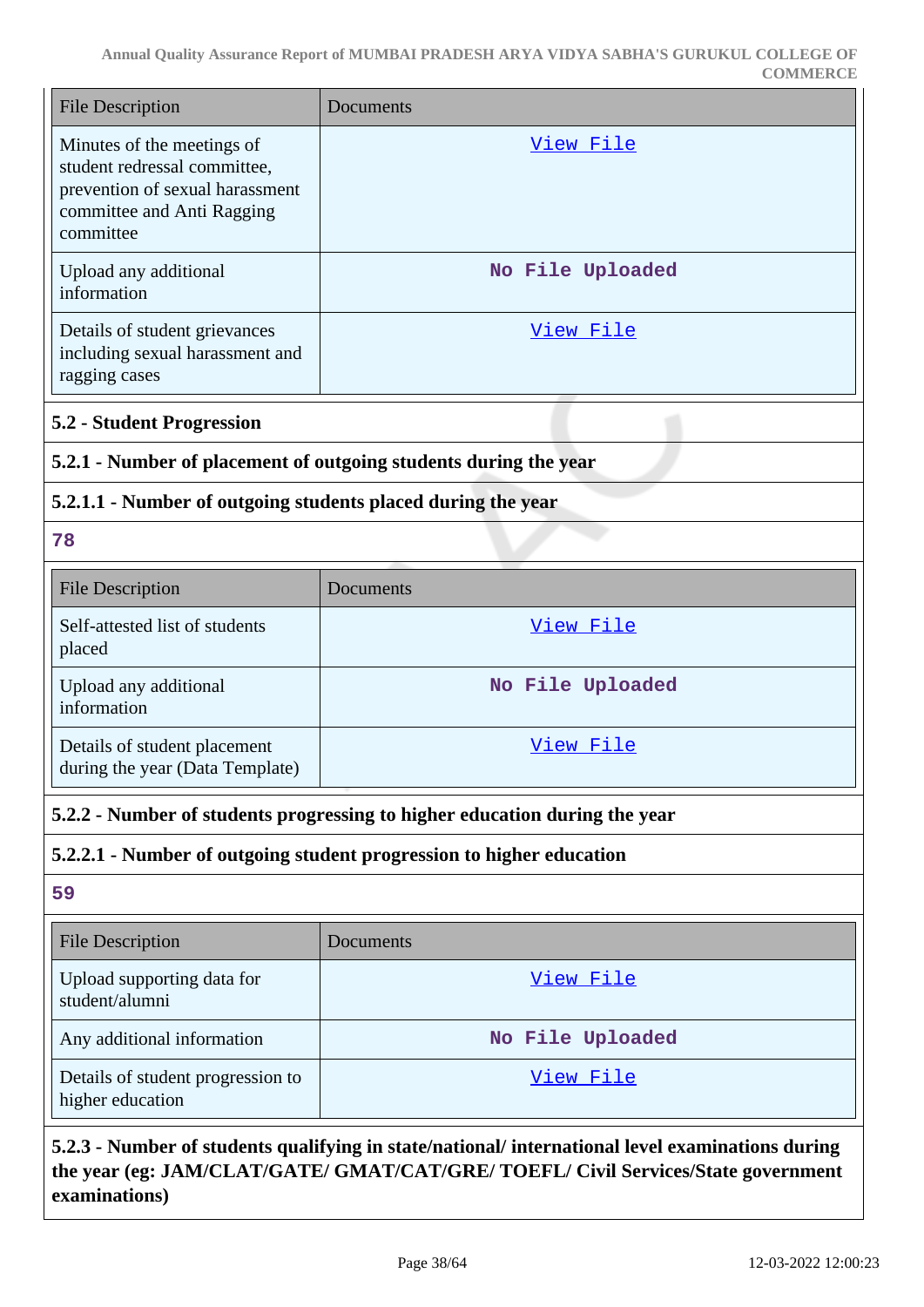# **5.2.3.1 - Number of students qualifying in state/ national/ international level examinations (eg: JAM/CLAT/NET/ SLET/ GATE/ GMAT/CAT/GRE/ TOEFL/ Civil Services/ State government examinations) during the year**

**0**

| File Description                                                                                                          | Documents        |
|---------------------------------------------------------------------------------------------------------------------------|------------------|
| Upload supporting data for the<br>same                                                                                    | No File Uploaded |
| Any additional information                                                                                                | No File Uploaded |
| Number of students qualifying in<br>state/national/international level<br>examinations during the year<br>(Data Template) | View File        |

### **5.3 - Student Participation and Activities**

**5.3.1 - Number of awards/medals for outstanding performance in sports/cultural activities at university/state/national / international level (award for a team event should be counted as one) during the year**

**5.3.1.1 - Number of awards/medals for outstanding performance in sports/cultural activities at university/state/ national / international level (award for a team event should be counted as one) during the year.**

#### **0**

| <b>File Description</b>                                                                                                                                                              | Documents        |
|--------------------------------------------------------------------------------------------------------------------------------------------------------------------------------------|------------------|
| e-copies of award letters and<br>certificates                                                                                                                                        | No File Uploaded |
| Any additional information                                                                                                                                                           | No File Uploaded |
| Number of awards/medals for<br>outstanding performance in<br>sports/cultural activities at univer<br>sity/state/national/international<br>level (During the year) (Data<br>Template) | View File        |

5.3.2 - Institution facilitates students' representation and engagement in various administrative, cocurricular and extracurricular activities (student council/ students representation on various bodies as per established processes and norms )

**The college has a very active students council formed as per the norms of the Maharashtra State Government Act and University of Mumbai. The students take active part in various activities. They**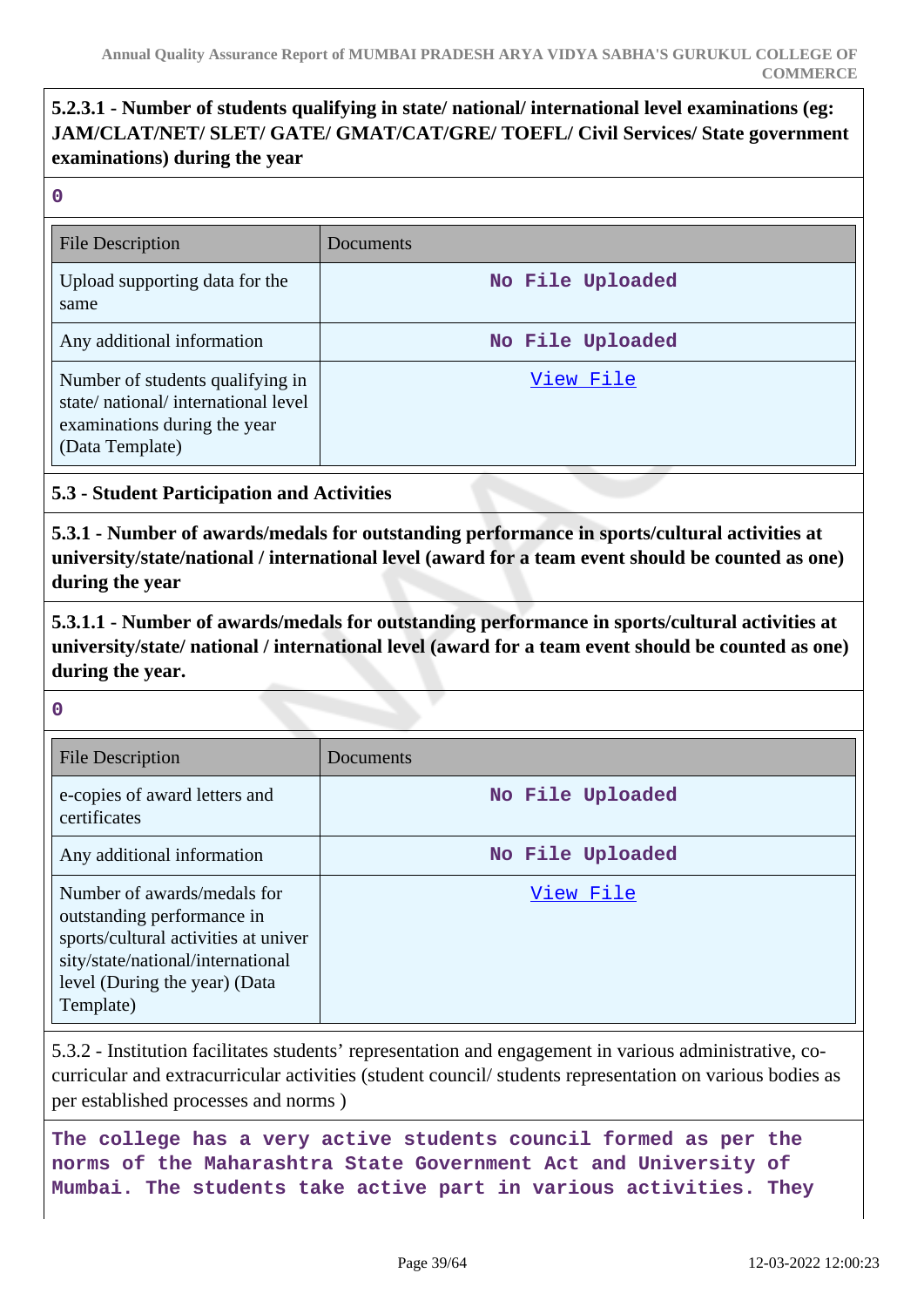**display their organisational, leadership and managerial skills towards their personal skill development andgrowth of the college. The members of the council are part of the academic and administration bodies of the college 1. College Development Committtee 2. Sports/Cultural/NSS/Women Devp Cell/DLLE 3. IQAC 4. Library 5. All other statutory representations. Regular meetings of the student council are conducted and feedback is obtained from them for the betterment of the institution. they play a key role in maintaining discipline and managing various activities of the college. The members of the Student Council also participate in the Indian Youth Parliament annually that is held in Pune, Maharashtra. They represent the college at various institutions and Universities. Thus, the student council ensures active participation of the students in college activities.**

| File Description                         | Documents        |
|------------------------------------------|------------------|
| Paste link for additional<br>information | Nil              |
| Upload any additional<br>information     | No File Uploaded |

**5.3.3 - Number of sports and cultural events/competitions in which students of the Institution participated during the year (organized by the institution/other institutions)**

**5.3.3.1 - Number of sports and cultural events/competitions in which students of the Institution participated during the year**

**15**

| <b>File Description</b>                                                                                                                                                                                | Documents        |
|--------------------------------------------------------------------------------------------------------------------------------------------------------------------------------------------------------|------------------|
| Report of the event                                                                                                                                                                                    | View File        |
| Upload any additional<br>information                                                                                                                                                                   | No File Uploaded |
| Number of sports and cultural<br>events/competitions in which<br>students of the Institution<br>participated during the year<br>(organized by the<br>institution/other institutions<br>(Data Template) | View File        |

### **5.4 - Alumni Engagement**

5.4.1 - There is a registered Alumni Association that contributes significantly to the development of the institution through financial and/or other support services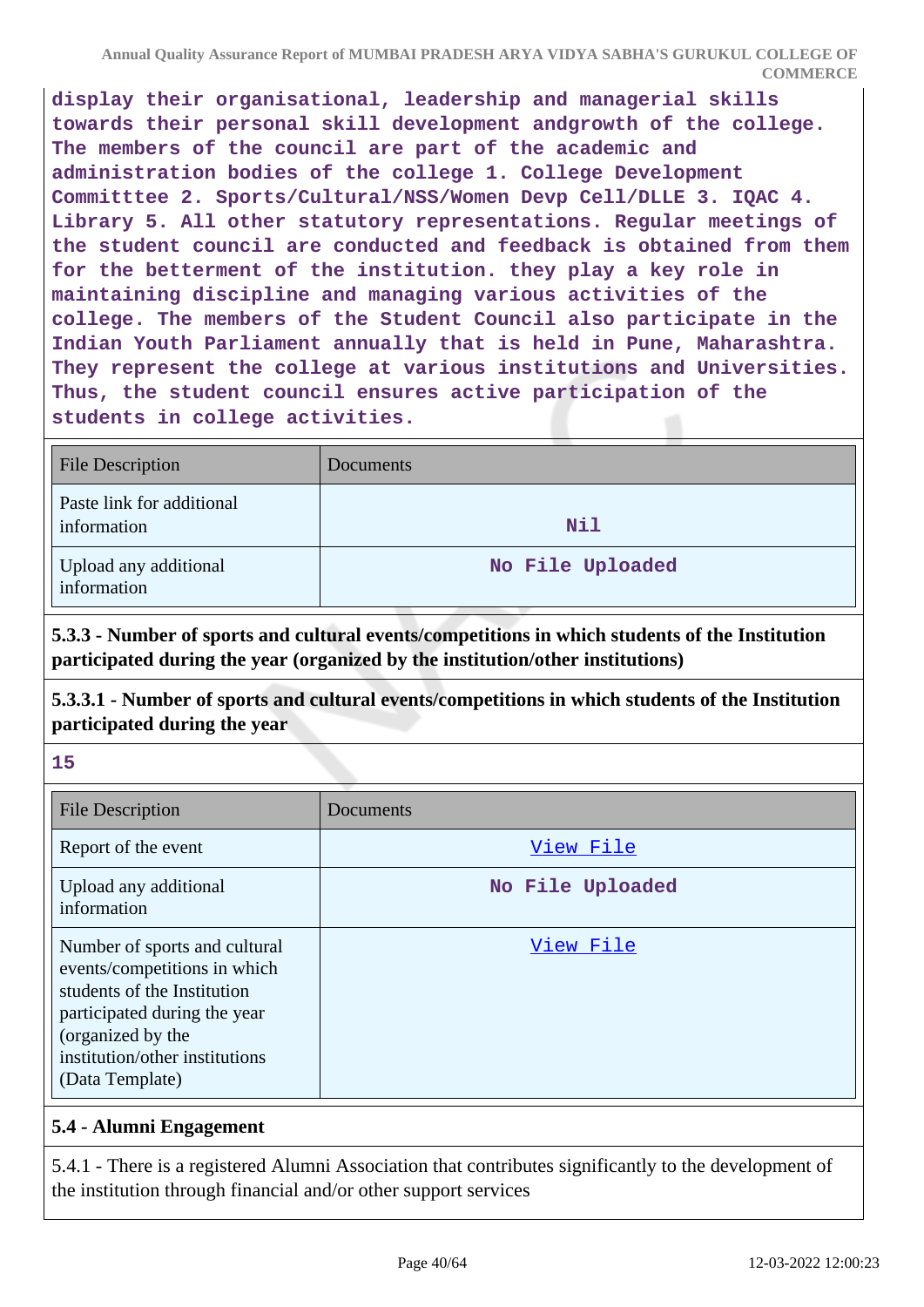**The college is yet to register its aumni association. However, the alumni association of our college contributes to various activities of the college in a number of ways. Regular meetings of the Alumni Association is conducted in the college. The Alumni are invited to deliver lectures as a source of motivation to the students. Distinguished Alumnis are also invited as Judges to Judge various events. Alumni also participate in various events like Blood Donation, Inter Collegiate Fest etc. Alumni has also contributed by organzing Career Counseling sessions for our students.This makes a strong connect of the alumni with the college.**

| <b>File Description</b>                  | Documents        |
|------------------------------------------|------------------|
| Paste link for additional<br>information | Nil              |
| Upload any additional<br>information     | No File Uploaded |

**5.4.2 - Alumni contribution during the year (INR in Lakhs)**

**E. <1Lakhs**

| <b>File Description</b>              | Documents        |
|--------------------------------------|------------------|
| Upload any additional<br>information | No File Uploaded |

### **GOVERNANCE, LEADERSHIP AND MANAGEMENT**

### **6.1 - Institutional Vision and Leadership**

6.1.1 - The governance of the institution is reflective of and in tune with the vision and mission of the institution

**Our Vision: To impart Quality Education with the commitment to shape career path of learners and inculcate cultural values in such a manner that there is holistic growth of the individual learner in particular and the society at large**

**Our Mission: To emerge as one of the best college in the Central Suburbs of Mumbai for studies in the Commerce Stream through Value--based Quality education and preparing learners towards nation building.**

**The Vision Statement of the college, which states that it aims to impart quality education with the commitment to shape the career path of learners and inculcate cultural values in such a manner that there is holistic growth of the individual learner as well as**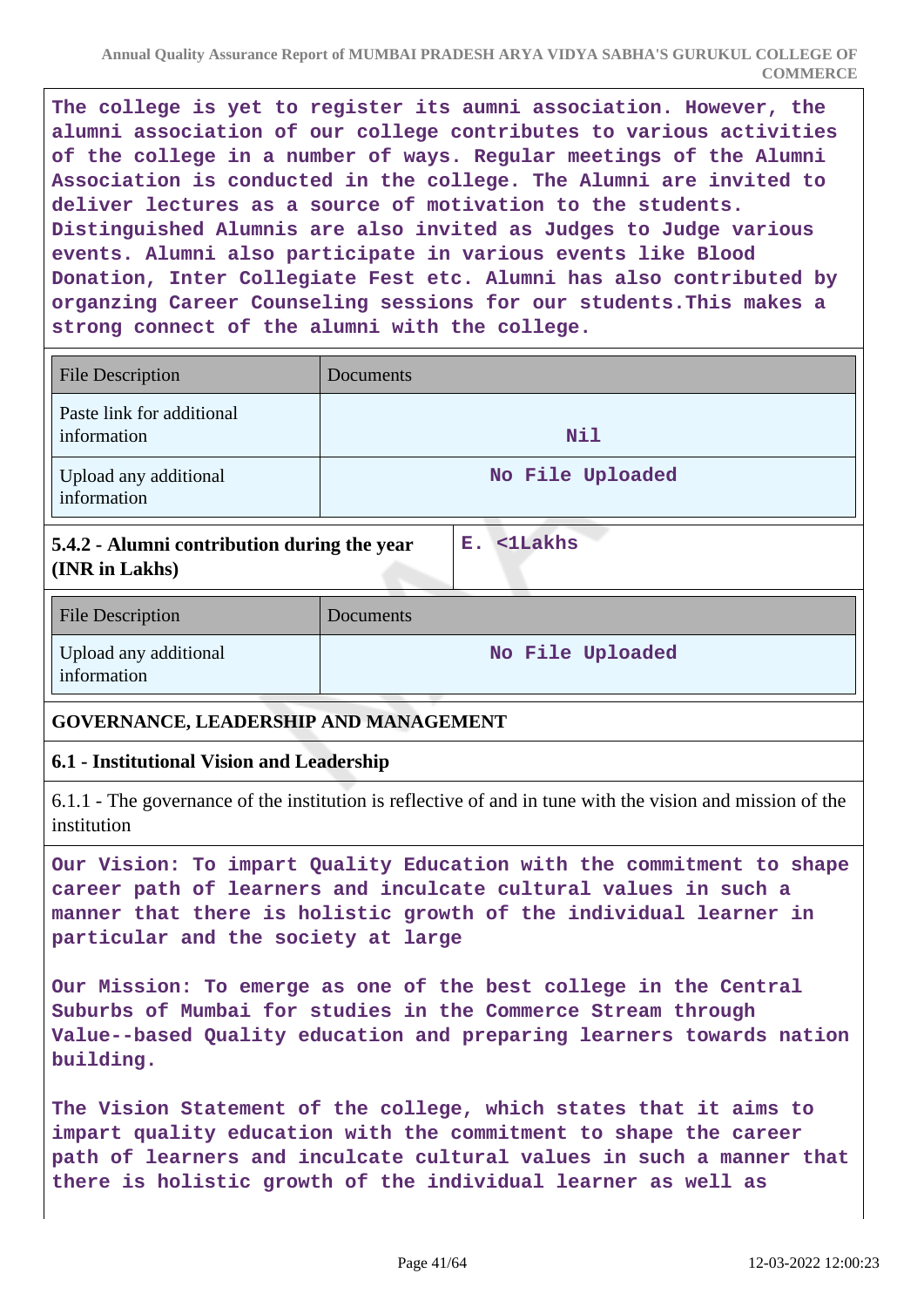**Annual Quality Assurance Report of MUMBAI PRADESH ARYA VIDYA SABHA'S GURUKUL COLLEGE OF COMMERCE**

**society in large, colours the governance to make perspective plans which include the formation and inclusion of programs to this effect. Apart from University framed programs and syllabus, the college runs about thirteen Add-On/Certificate/Value-Added/Skill-Based programs such as Conversational English, Yoga, Values and Ethics, Personality Development, Travel and Tourism, Retail Marketing, Advance Exel and Prezi Presentation, Digital Marketing, E-Commerce, Tally ERP9, Capital Market, Campus to Corporate, Investment Management and Creative and Corporate Communication. An Employability Training Program is also being run by the college to enhance the learners' career prospects. Cultural values are also imbibed by learners through cultural activities encouraged by the Management and conducted by teachers. These activities are all planned and approved by the IQAC and College Development Committee as well as budgeted in advance. The Marathi Vangmay Mandal, Gujrati Sahitya Mandal and Hindi Sahitya Mandal cater to the imparting of cultures of the language groups to learners. Renowned persons from the respective cultural areas are invited as Honoured Guests. Learners are exposed to their expertise. Such activities promote interest and pride in the mother-tongue and related cultural activities. Our learners, who are also the responsible citizens of tomorrow, transmit this sense of interest and pride to members of society at large through street plays and cultural shows in NSS camps, adopted areas and college neighborhood areas.**

| <b>File Description</b>                  | Documents        |
|------------------------------------------|------------------|
| Paste link for additional<br>information | Nil              |
| Upload any additional<br>information     | No File Uploaded |

6.1.2 - The effective leadership is visible in various institutional practices such as decentralization and participative management.

**Decentralisation in Day to Day functioning:The college has divided the faculties into committees considering the area of interest and expertise of each of the faculty. The college has more than 40 functional committees. Regular meetings are held at the beginning of every academic year. Planning of each committee is discussed in the first meeting and the outcome and measurement of the plan is measured towards the end of the academic year. Every faculty is given opportunity to come up with innovative ideas and activities in the interest of the institution and students. The initiatives taken by the committees are informed to the Management authorities through meetings and interactions. Also faculty members are given autonomy**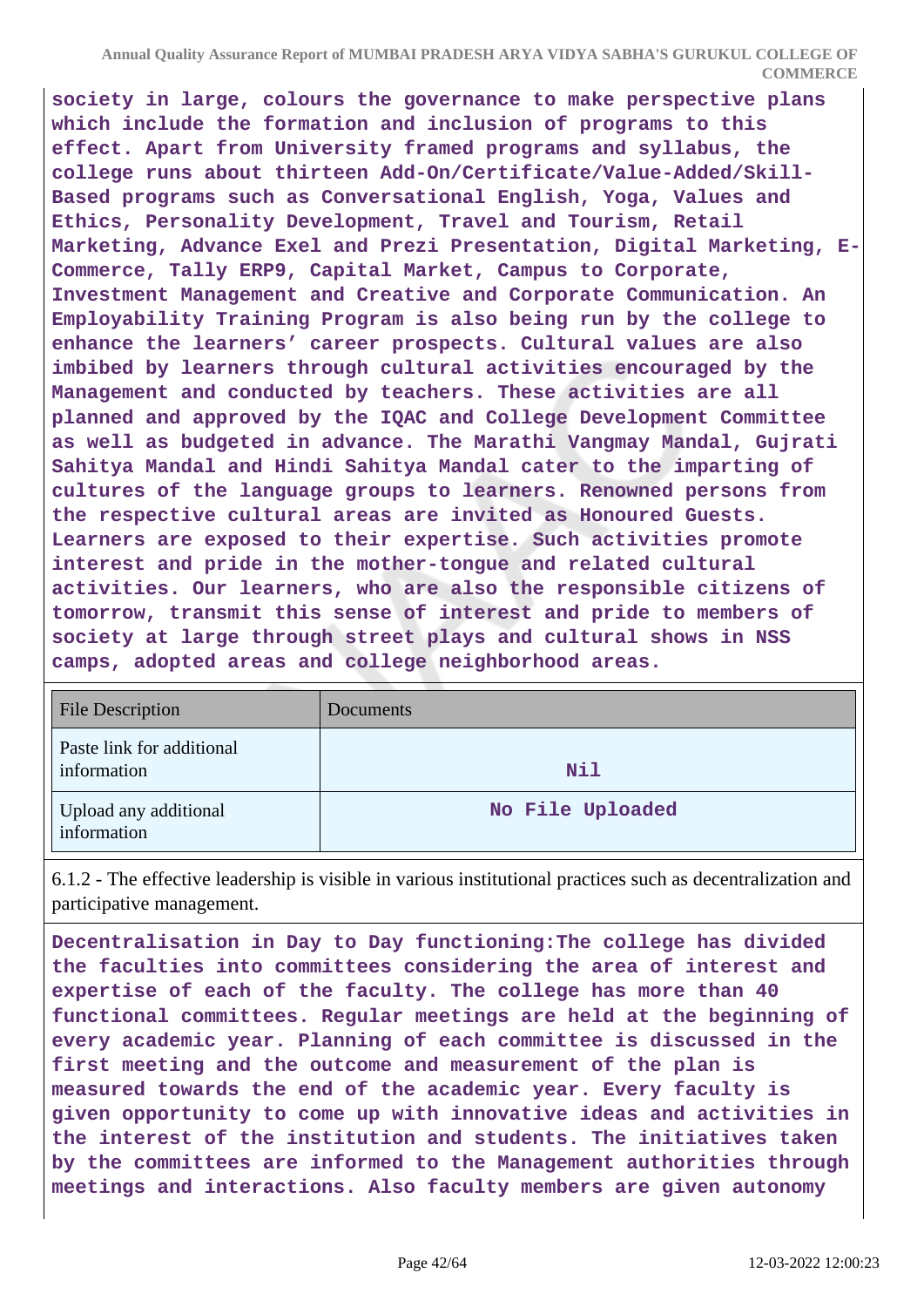**to plan and execute teaching methods as per the teaching plan and subjects. Faculties in every department and departmental heads have freedom to execute innovative activities within the budget provision.**

**Involvement of all staff in decision making: The Principal, Vice-Principal and IQAC Co-ordinator ensure participation of all staff teaching, admin and support staff in decision making. Opinion and suggestion of all staff is taken into consideration during staff meetings. The Principal seeks participation from all staff and accordingly appropriate decision is taking as and when required with the consent of all the staff members in the matter concerned to each one of them**

| <b>File Description</b>                  | Documents        |
|------------------------------------------|------------------|
| Paste link for additional<br>information | Nil              |
| Upload any additional<br>information     | No File Uploaded |

### **6.2 - Strategy Development and Deployment**

6.2.1 - The institutional Strategic/ perspective plan is effectively deployed

**Gurukul College of Commerce has forged ahead along a planned and systematic way to achieve its mission of emerging as one of the best Commerce colleges in the Central suburbs of Mumbai. Among other things, it has been a Centre for Distance Learning for two years before the lockdown. A new University program of BMS, has been added along with extra divisions in B.Com and B.AF. Post-graduation in Commerce has also been introduced. Now the college also boasts of a total of 14 Certificate, Add-On and Value Added Courses as well as Skill Development Certificate Programs which give the minds of learners a wider horizon and also make them better equipped to face the world outside the college gates. In order to improve and enhance the teaching-learning process, ICT facilities have been increased to make way for smart classrooms. E-learning has expanded and intensified to a great extent so much so that the pandemic challenge to education has been squarely met by the college. The college has signed Memorandum of Understandings with many educational as well as corporate institutions whereby learners have gained the benefit of being taught by faculty of other organizations also. Entrepreneurship Development has also become a regular part of the college's portfolio.**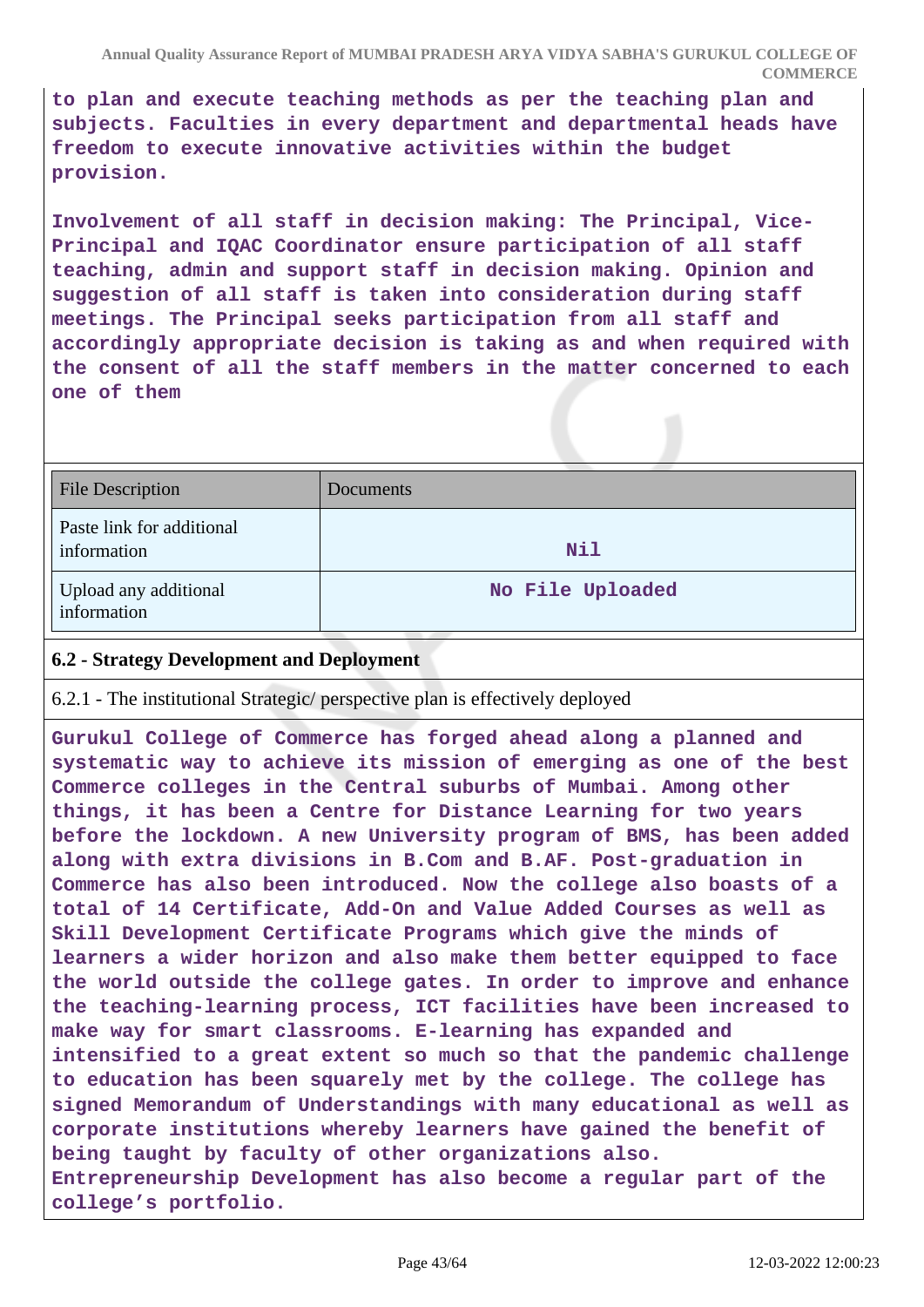| <b>File Description</b>                                   | Documents        |
|-----------------------------------------------------------|------------------|
| Strategic Plan and deployment<br>documents on the website | View File        |
| Paste link for additional<br>information                  | Nil              |
| Upload any additional<br>information                      | No File Uploaded |

6.2.2 - The functioning of the institutional bodies is effective and efficient as visible from policies, administrative setup, appointment and service rules, procedures, etc.

**The functioning of the institutional bodies is effective and effcient as the institution follows the necessary norms in terms of staff appointmnet and service rules**

**Faculty and staff recruitment is conducted as per the norms of the University of Mumbai as and when vacancy arises.Once the appointment is made, necessary formalities and procedure is being followed for approval of the staff. The institution has competent and qualified staff with high retention. The Institution follows the set norms by the Trust as well as follows the ules by the University of Mumbai in terms of appoitnment of teaching and non-teaching staff**

| <b>File Description</b>                                                                                                                                           | Documents                                                                         |  |
|-------------------------------------------------------------------------------------------------------------------------------------------------------------------|-----------------------------------------------------------------------------------|--|
| Paste link for additional<br>information                                                                                                                          | Nil                                                                               |  |
| Link to Organogram of the<br>institution webpage                                                                                                                  | http://qurukulcollegeofcommerce.com/wp-<br>content/uploads/2021/12/Organogram.pdf |  |
| Upload any additional<br>information                                                                                                                              | No File Uploaded                                                                  |  |
| 6.2.3 - Implementation of e-governance in<br>areas of operation Administration Finance and<br><b>Accounts Student Admission and Support</b><br><b>Examination</b> | B. Any 3 of the above                                                             |  |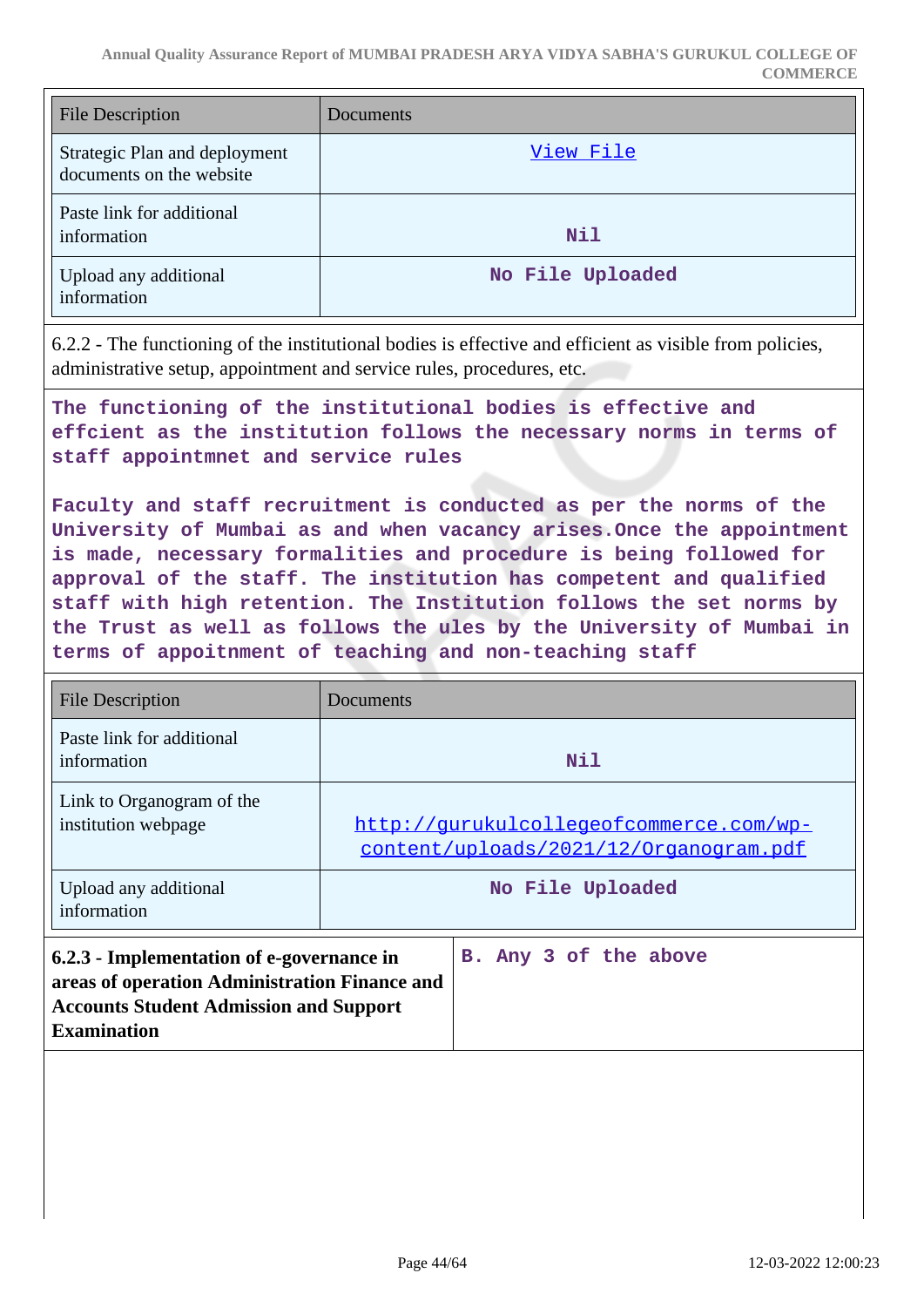| <b>File Description</b>                                                                                      | Documents        |
|--------------------------------------------------------------------------------------------------------------|------------------|
| ERP (Enterprise Resource)<br>Planning)Document                                                               | No File Uploaded |
| Screen shots of user inter faces                                                                             | View File        |
| Any additional information                                                                                   | No File Uploaded |
| Details of implementation of e-<br>governance in areas of operation,<br>Administration etc(Data<br>Template) | View File        |

### **6.3 - Faculty Empowerment Strategies**

6.3.1 - The institution has effective welfare measures for teaching and non- teaching staff

**Teaching and Non-teaching staff of the college have an almost negligible retrenchment rate, which clearly implies that they are a satisfied lot happy to be a part of the Gurukul family. As compared to other unaided colleges, the Management here ensures to keep good, efficient employees motivated by paying better salaries which are credited directly to their accounts well within the first week of every month. Salaries are also paid for all twelve months in a year along with arrears whenever applicable. There is no system or culture of bonds as in many other unaided institutions. Neither are employees coerced to give donations or funding for any matter or situation. Employees are also encouraged to upgrade their qualifications through incentives like two increments for Ph.D. degree. Seminar and workshop registration fees are reimbursed as are publication fees. Leave for employees is sanctioned as per University rules. Children of employees are given admission under Management Quota in all institutions of the Trust. Fees of such children is also subsidized fifty per cent. During the pandemic, work from home was encouraged to ensure the health safety of teaching as well as non-teaching staff. Health camps (e.g. free Check-ups for Breast Cancer, free eye-test camp in which included free spectacle frames) have been organized for employees.** 

| <b>File Description</b>                  | Documents        |
|------------------------------------------|------------------|
| Paste link for additional<br>information | Nil              |
| Upload any additional<br>information     | No File Uploaded |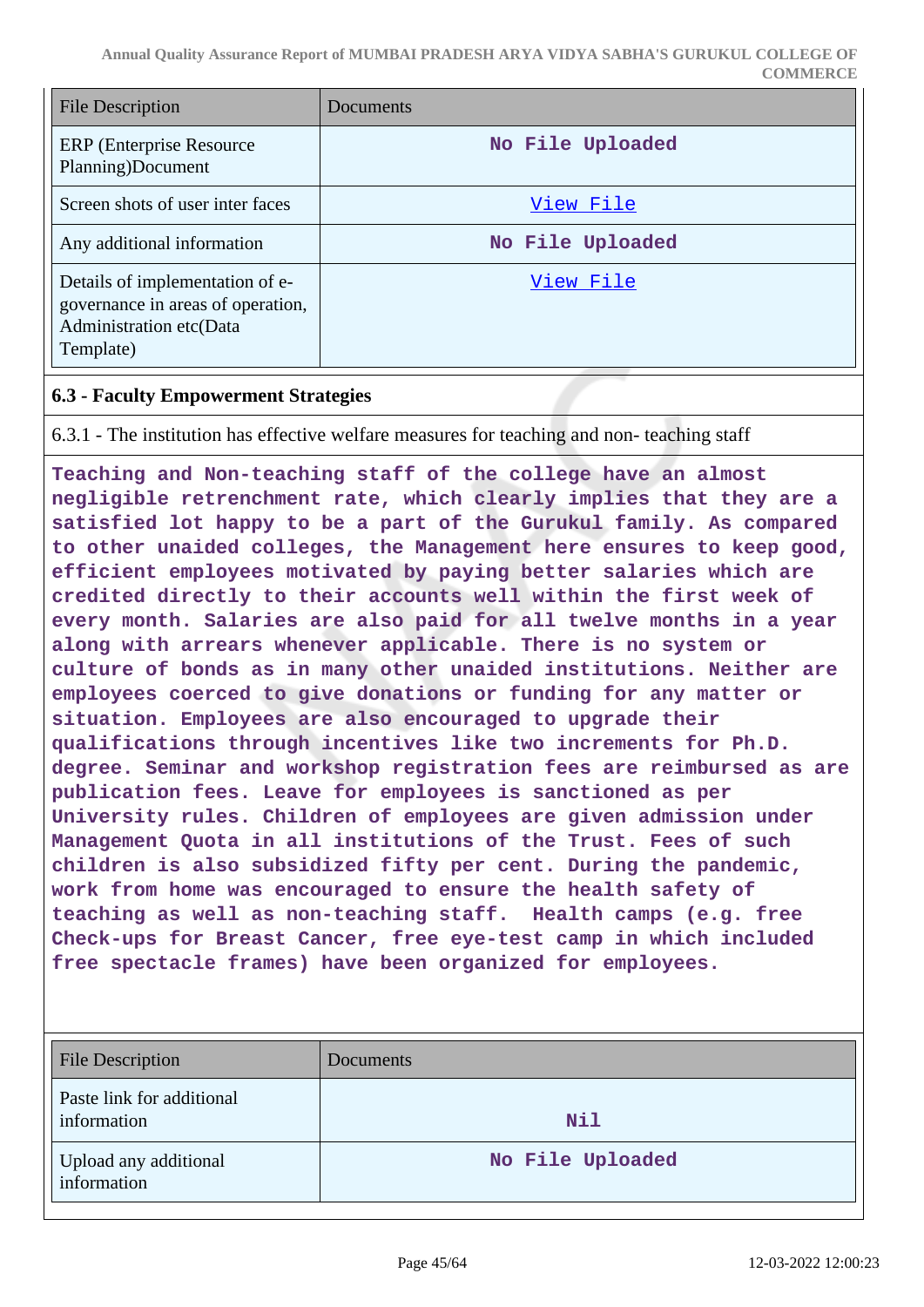# **6.3.2 - Number of teachers provided with financial support to attend conferences/ workshops and towards membership fee of professional bodies during the year**

**6.3.2.1 - Number of teachers provided with financial support to attend conferences/workshops and towards membership fee of professional bodies during the year**

#### **11**

| <b>File Description</b>                                                                                                          | Documents        |
|----------------------------------------------------------------------------------------------------------------------------------|------------------|
| Upload any additional<br>information                                                                                             | No File Uploaded |
| Details of teachers provided with<br>financial support to attend<br>conference, workshops etc during<br>the year (Data Template) | View File        |

**6.3.3 - Number of professional development /administrative training programs organized by the institution for teaching and non-teaching staff during the year**

**6.3.3.1 - Total number of professional development /administrative training Programmes organized by the institution for teaching and non teaching staff during the year**

**3**

| <b>File Description</b>                                                                                                                                                 | Documents        |
|-------------------------------------------------------------------------------------------------------------------------------------------------------------------------|------------------|
| Reports of the Human Resource<br>Development Centres (UGCASC<br>or other relevant centres).                                                                             | No File Uploaded |
| Reports of Academic Staff<br>College or similar centers                                                                                                                 | No File Uploaded |
| Upload any additional<br>information                                                                                                                                    | No File Uploaded |
| Details of professional<br>development / administrative<br>training Programmes organized<br>by the University for teaching<br>and non teaching staff (Data<br>Template) | View File        |

**6.3.4 - Number of teachers undergoing online/face-to-face Faculty development Programmes (FDP) during the year (Professional Development Programmes, Orientation / Induction Programmes, Refresher Course, Short Term Course etc.)**

**6.3.4.1 - Total number of teachers attending professional development Programmes viz., Orientation / Induction Programme, Refresher Course, Short Term Course during the year**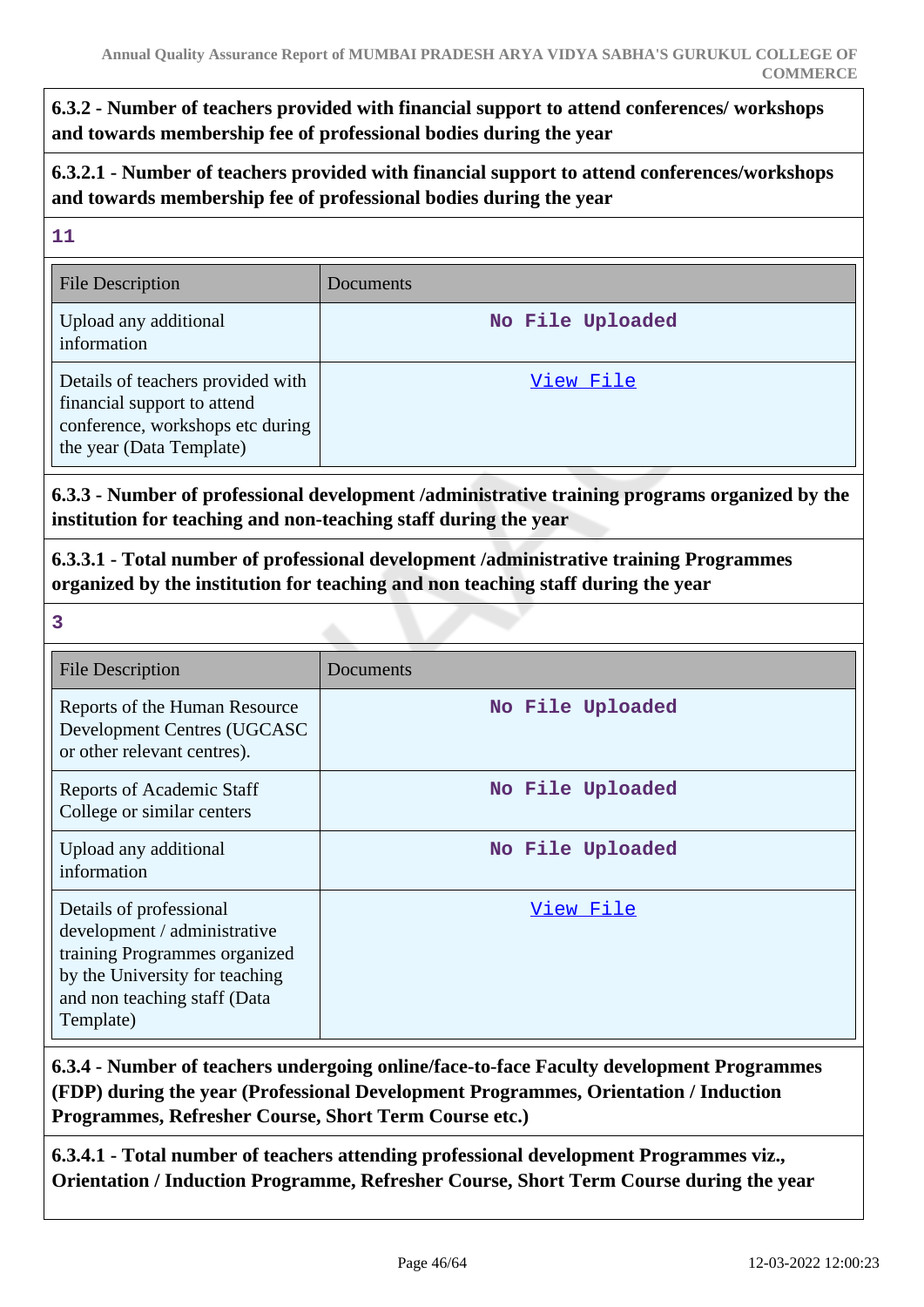|   | v            |  |
|---|--------------|--|
|   | ı            |  |
| × | I<br>٠<br>۰. |  |
|   |              |  |

| File Description                                                                                           | Documents        |
|------------------------------------------------------------------------------------------------------------|------------------|
| <b>IQAC</b> report summary                                                                                 | View File        |
| Reports of the Human Resource<br>Development Centres (UGCASC<br>or other relevant centers)                 | No File Uploaded |
| Upload any additional<br>information                                                                       | No File Uploaded |
| Details of teachers attending<br>professional development<br>programmes during the year<br>(Data Template) | View File        |

6.3.5 - Institutions Performance Appraisal System for teaching and non- teaching staff

**All teaching and non-teaching staff fill the Performance Appraisal Performa annually. For teaching staff, the respective Heads of Departments go through these filled forms, write their comments whenever and wherever required and submit to the Vice Principal, who later, after checking, submits them to the Principal. The Senior Clerk collects the forms filled up by the non-teaching staff, checks them and writes comments wherever and whenever required before submitting them to the Vice-Principal, who later submits them to the Principal. The Principal and Vice-Principal review these forms together and discuss them based on the informal feedback on employee performance that both keep collecting throughout the year. The ability of the employee to rise up to unforeseen challenges, interpersonal relations with their colleagues, ability to finish tasks on time and the end-results of their efforts etc. are given added weightage. The final outcome is seen in the level of annual increments given to employees, sanctioned by the Principal and Management.**

| <b>File Description</b>                  | Documents        |
|------------------------------------------|------------------|
| Paste link for additional<br>information | Nil              |
| Upload any additional<br>information     | No File Uploaded |

### **6.4 - Financial Management and Resource Mobilization**

6.4.1 - Institution conducts internal and external financial audits regularly Enumerate the various internal and external financial audits carried out during the year with the mechanism for settling audit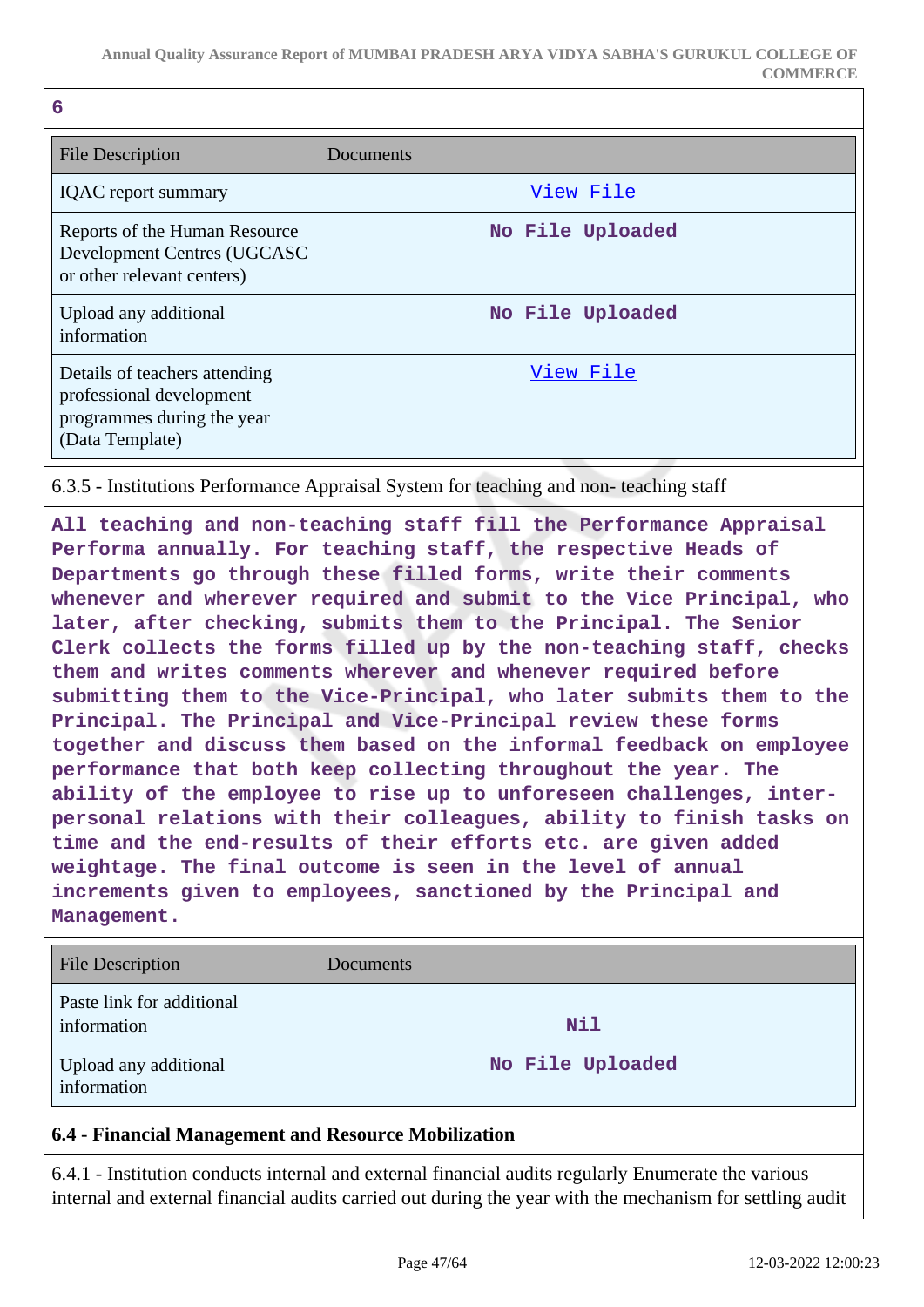objections within a maximum of 200 words

**The Institution appoints internal auditor and Statutory auditor to audit the books of accounts every financial year. The audit is undertaken half yearly. The audited reports are approved in the Annual General Meeting of the Trust. Audit Report is then duly signed by the concerned authorities and given to the college for recording.**

| <b>File Description</b>                  | <b>Documents</b> |
|------------------------------------------|------------------|
| Paste link for additional<br>information | Nil              |
| Upload any additional<br>information     | No File Uploaded |

**6.4.2 - Funds / Grants received from non-government bodies, individuals, philanthropers during the year (not covered in Criterion III)**

**6.4.2.1 - Total Grants received from non-government bodies, individuals, Philanthropers during the year (INR in Lakhs)**

#### **0.95**

| <b>File Description</b>                                                                                                                        | Documents        |
|------------------------------------------------------------------------------------------------------------------------------------------------|------------------|
| Annual statements of accounts                                                                                                                  | View File        |
| Any additional information                                                                                                                     | No File Uploaded |
| Details of Funds / Grants<br>received from of the non-<br>government bodies, individuals,<br>Philanthropers during the year<br>(Data Template) | View File        |

6.4.3 - Institutional strategies for mobilization of funds and the optimal utilization of resources

**The institution is managed by more than a 100 year old trust Mumbai Pradesh Arya Vidya Sabha. Thus the funds are generated through the through fees of the students. The funds recieved are mobilised and allocated by preparing a budget for the forthcoming financial year. The budget is prepared keeping in view of the statutory expenses, compensation to employees, Maintenance and augmentation of infrastructure, repairs and AMC, academic and non-academic expenditure and other establishment expenses. Budgets are prepared in consultation with the Head of Departments and Committee Heads and approved by the Management. These funds are accordingly allocated and optimumly utilised as per the requirement.**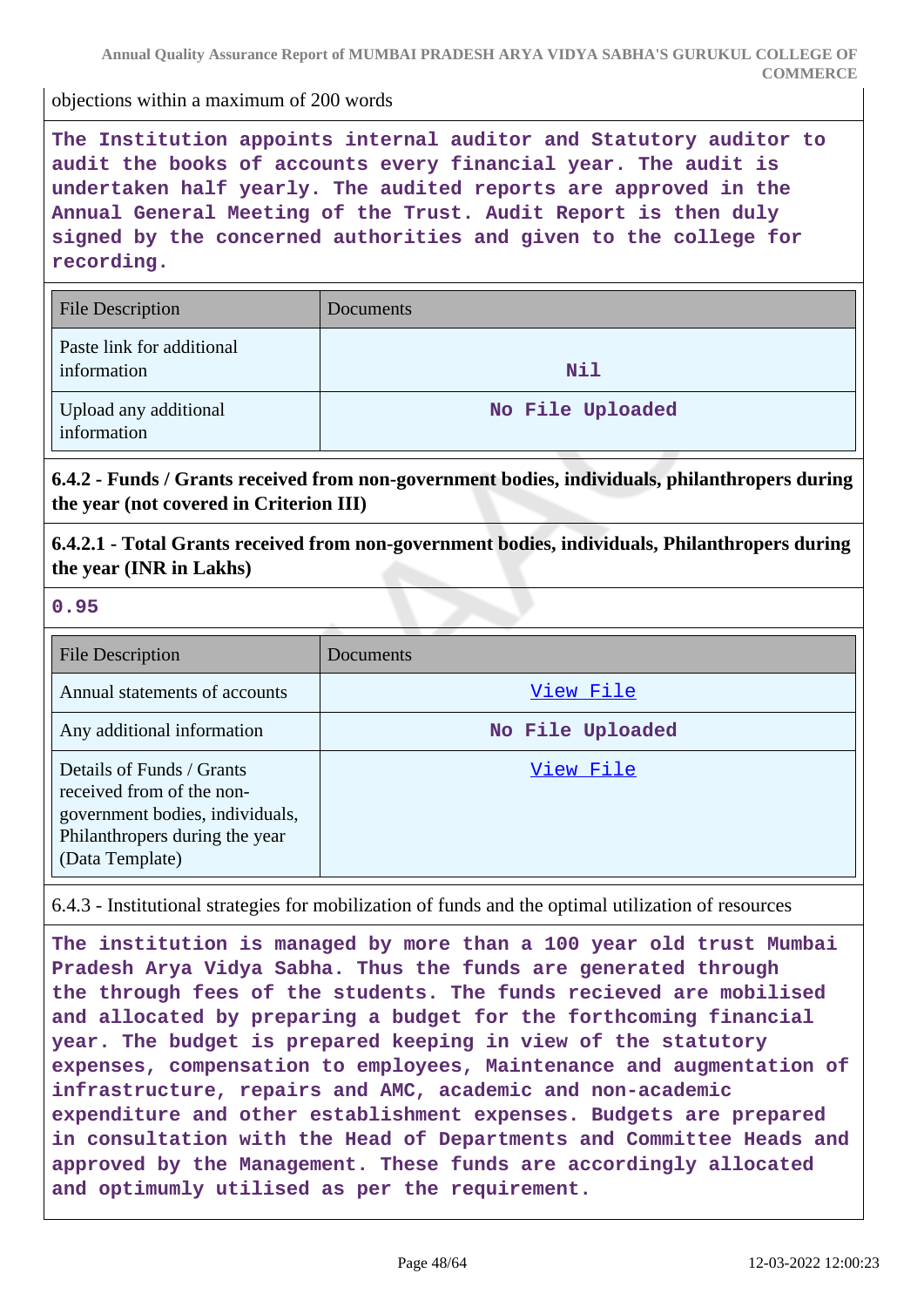| <b>File Description</b>                  | <b>Documents</b> |
|------------------------------------------|------------------|
| Paste link for additional<br>information | Nil              |
| Upload any additional<br>information     | No File Uploaded |

### **6.5 - Internal Quality Assurance System**

6.5.1 - Internal Quality Assurance Cell (IQAC) has contributed significantly for institutionalizing the quality assurance strategies and processes

**The IQAC plays a significant role in institutionalising the quality assurance strategies and processes. The IQAC continuoulsy frames strategies and implements the same effectively. The IQAC meets regularly and prepares annual plan in consultation with the respective committees appointed. This process ensures equal involvement of all faculty members and enhances co-ordination within the teams. IQAC aims to develop team spirit and enhance quality in all areas ranging from teaching learning to other non-academic activties. The IQAC orgnaises various workshops and seminars for staff to improve their skills and competencies. IQAC has contributed in the following ways**

- **Encouraging staff to adopt innovative teaching learning**  $\bullet$ **methods to make online teaching interesting**
- **Motivating staff to participate in Reserach related activities and Monetary incentives to faculty members completing Ph d.**
- **Developing team work through regular formal and informal meetings**
- **Organising events for staff and students to improve quality and develop institutional belongingness**
- **Autonomy to faculty members to organise departmental activities as well as other extra curricular activities**
- **Continuous and effective monitoring by regular meetings to**  $\bullet$ **ensur eeffective implemnetation of the plan**

| <b>File Description</b>                  | Documents        |
|------------------------------------------|------------------|
| Paste link for additional<br>information | Nil              |
| Upload any additional<br>information     | No File Uploaded |

6.5.2 - The institution reviews its teaching learning process, structures & methodologies of operations and learning outcomes at periodic intervals through IQAC set up as per norms and recorded the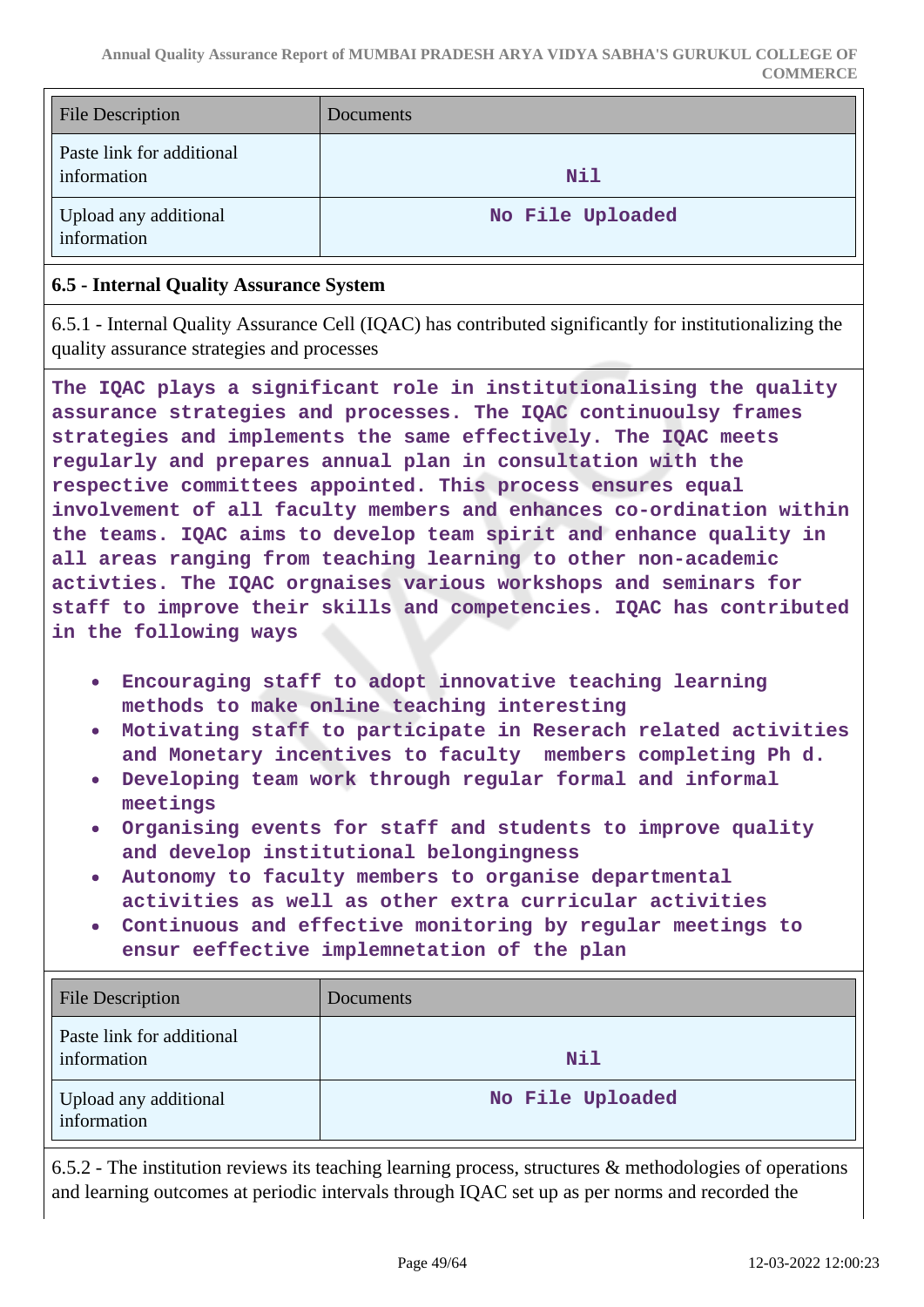incremental improvement in various activities

**Curriculum Development: • The college is affiliated to the University of Mumbai and hence, the curriculum is prescribed by the University • The college deputes faculties to syllabus revision workshops • Members from the Board of Studies are invited to interact with the faculty and students and therein suggestions are given for further improvement. • Aspects related to Curriculum are discussed in Department meetings. • Curriculum Development is undertaken by faculties in Add on/Certificate programmes like Capital Markets, Yoga Ethics and Human values etc. • Feedback for Curriculum Development is taken from the students and stakeholders.** 

**Taeching and Learning: • Regular meetings of the departments are held to distribute workload, monitor syllabus plan and completion. of the same• Use of ICT techniques are adopted to make learning more interesting • Relevant PPT and video presentations are shown to the students • Other teaching techniques like field visits, expert lectures, competitions, role play, case study technique are adopted • Projects are given to students so as to provide adequate exposure to students • Various ICT and other Library resources made available to faculties and students from time to time. • Faculties participate in workshops/Orientation/Refresher Programmes organized by industry and UGC HRDC • Departmental Library and Book Bank facilities are given to students • Add on/ Certificate Programmes are conducted for overall Development.**

**Library and Physical Infrastructure: •Requisition is given by HOD's and Faculties for recommending new books in the library and order is further placed by the Librarian • Library is automated with Liberty software • OPAC facility is available for staff and students • Ecorner is created for students where they can access eresources and also find the list of books available in the library with printer facility • Separate reading room is made available for the staff with computer internet and printer facility • Library orientation was given to the students. • Library Committee consisting of staff and students has conducted book exhibition • The college provides book bank facility to economically weak students free of cost. More than 100 students have benefitted from this facility. ICT and Physical infrastructure: • The institution has a centralised IT department that looks into upgradation of ICT facilities in the college. The college has planned phase wise upgradation of ICT facilities. Adequate maintenance of software and hardware is undertaken. • Regular maintenance and repair of physical infrastructure is undertaken • Budgetary provisions are made for the same.**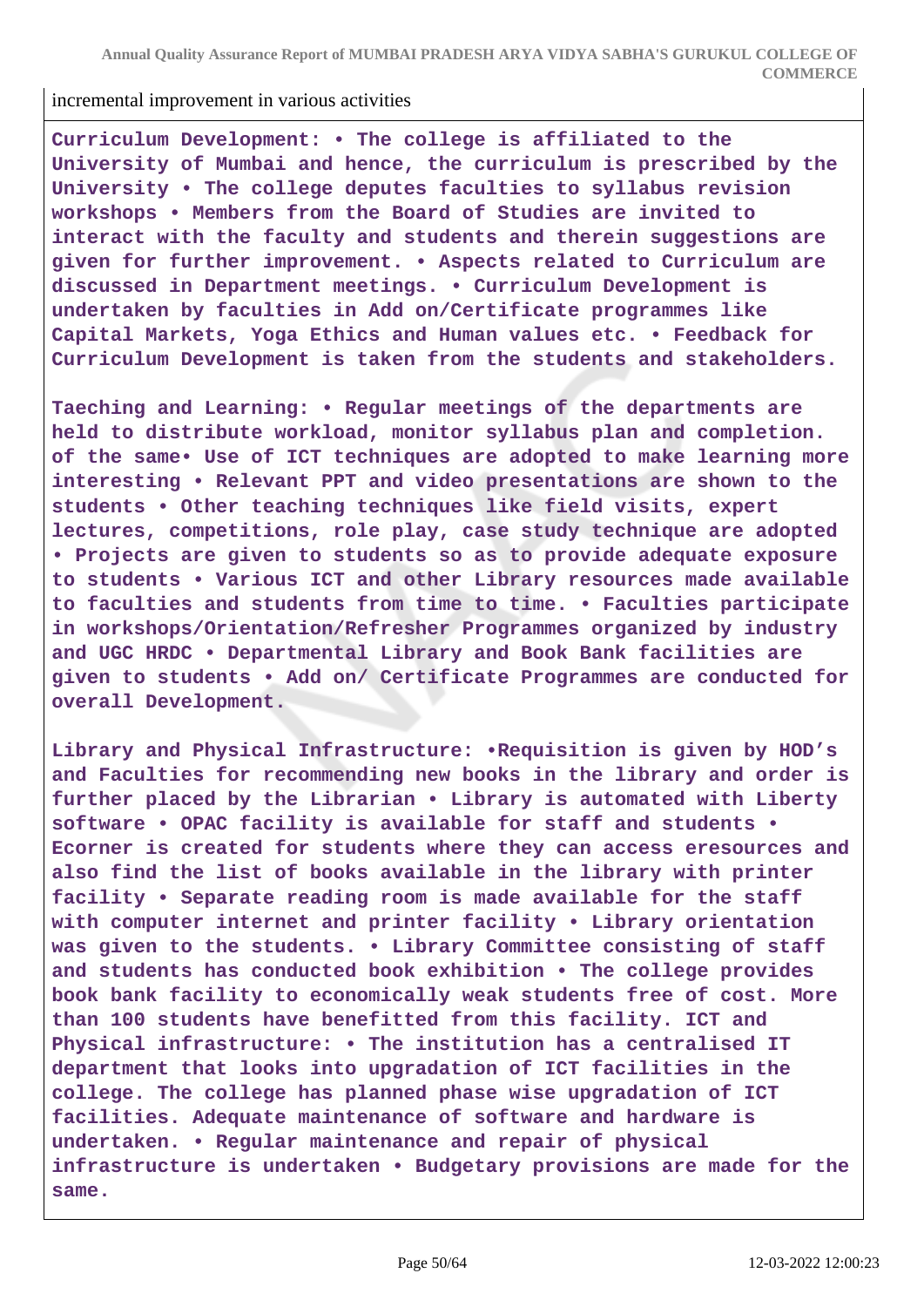| <b>File Description</b>                                                                                                                                                                                                                                                                                                                                                                                              | Documents                                                                                    |
|----------------------------------------------------------------------------------------------------------------------------------------------------------------------------------------------------------------------------------------------------------------------------------------------------------------------------------------------------------------------------------------------------------------------|----------------------------------------------------------------------------------------------|
| Paste link for additional<br>information                                                                                                                                                                                                                                                                                                                                                                             | Nil                                                                                          |
| Upload any additional<br>information                                                                                                                                                                                                                                                                                                                                                                                 | No File Uploaded                                                                             |
| 6.5.3 - Quality assurance initiatives of the<br>institution include: Regular meeting of<br><b>Internal Quality Assurance Cell (IQAC);</b><br>Feedback collected, analyzed and used for<br>improvements Collaborative quality initiatives<br>with other institution(s) Participation in NIRF<br>any other quality audit recognized by state,<br>national or international agencies (ISO<br><b>Certification, NBA)</b> | C. Any 2 of the above                                                                        |
| <b>File Description</b>                                                                                                                                                                                                                                                                                                                                                                                              | <b>Documents</b>                                                                             |
| Paste web link of Annual reports<br>of Institution                                                                                                                                                                                                                                                                                                                                                                   | http://qurukulcollegeofcommerce.com/wp-conte<br>nt/uploads/2021/12/Annual-Report-2020-21.pdf |
| Upload e-copies of the<br>accreditations and certifications                                                                                                                                                                                                                                                                                                                                                          | No File Uploaded                                                                             |
| Upload any additional<br>information                                                                                                                                                                                                                                                                                                                                                                                 | No File Uploaded                                                                             |
| <b>Upload details of Quality</b><br>assurance initiatives of the<br>institution (Data Template)                                                                                                                                                                                                                                                                                                                      | View File                                                                                    |

### **INSTITUTIONAL VALUES AND BEST PRACTICES**

**7.1 - Institutional Values and Social Responsibilities**

7.1.1 - Measures initiated by the Institution for the promotion of gender equity during the year

**The Following measures were initiated by the institution of gender equity during the year**

**2020-21. Gurukul College of Commerce believes in creating awareness among women and girls. Exposing parents in the class room to stop child marriage and sexual harassment.**

**To raise aspirations of girls and their parents, empowering mothers. Various themes related competitions were held and awareness was created.**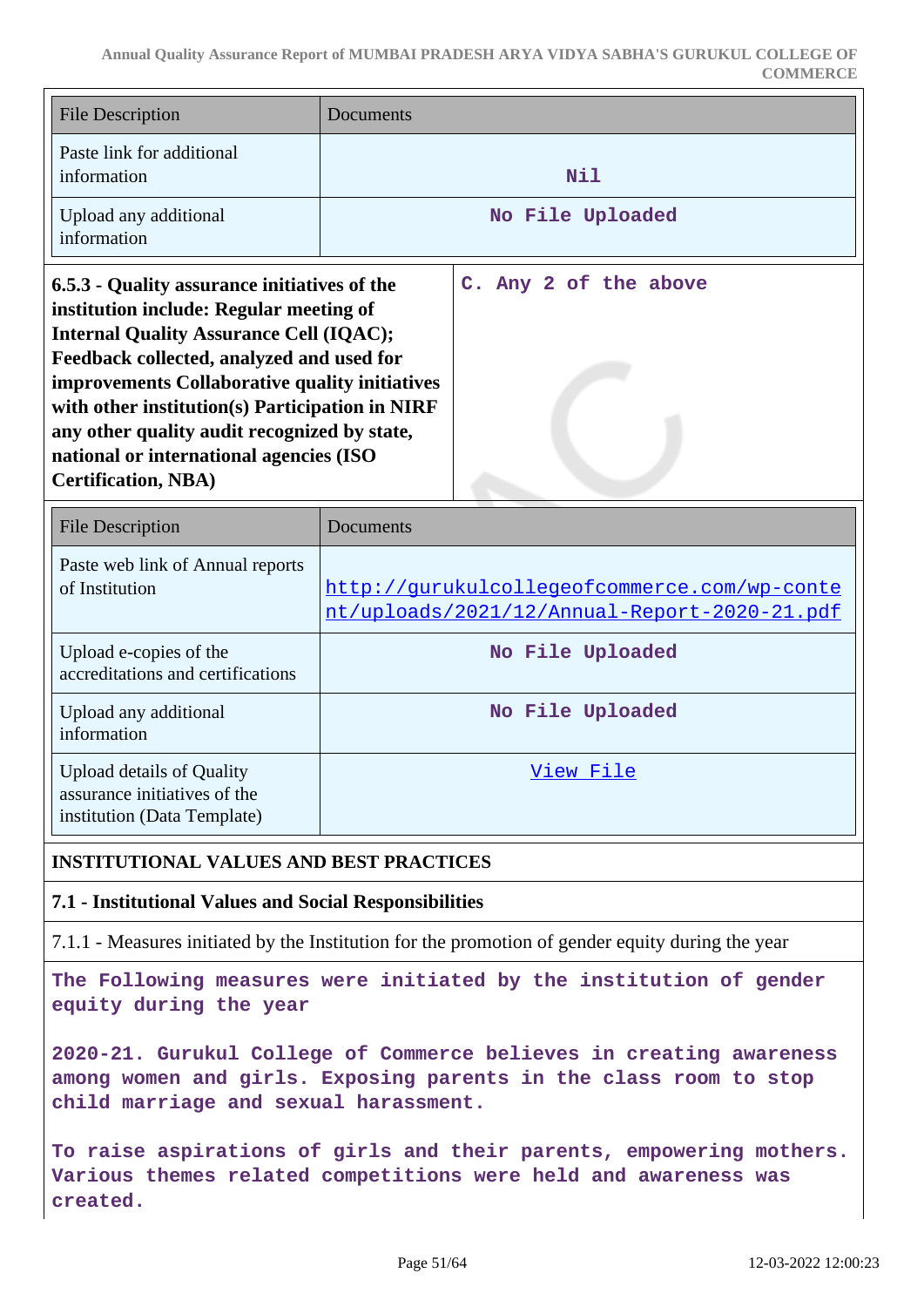```
Annual Quality Assurance Report of MUMBAI PRADESH ARYA VIDYA SABHA'S GURUKUL COLLEGE OF
                                                               COMMERCE
The year being covid prone Seminars on gender sensitivity and
various ways to raise aspirations were conducted online -
SR.NO
TITLE OF THE PROGRAMME 
DATE
NUMBER OF PARTICIPANTS
1
Online Session by Dr. Bhagyalaxmi Chauhan on Women's Health and
Personal Care and Hygiene
30-01 -2021
260 GIRLS
2
  Theme based Virtual competitions to create awareness Themes being -
Gender Equality, Gender based violence, Challenges at work places,
Challenges faced by Transgender, Women Empowerment in Rural areas
03-08-2020
Rangoli - 15, Mehndi - 25,
Essay -32,
PPT -10,
 Elocution -25, Singing -12,
Dance -08,
Poetry - 15
```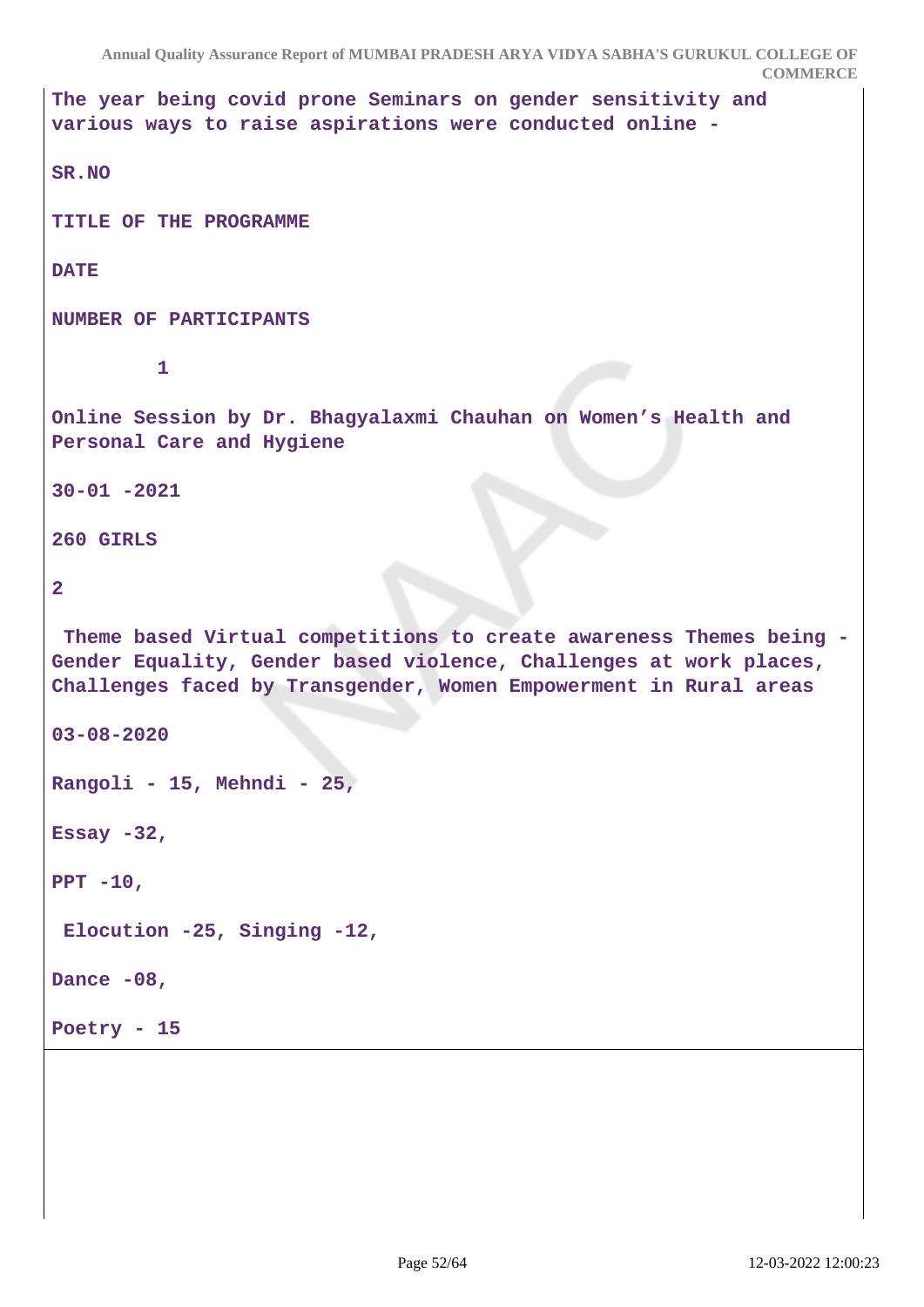| <b>File Description</b>                                                                                                                                                                                                                                                                                                                                                                                                                                                                                                                                                      | Documents                                                                                                                                                                                                                                                                         |  |
|------------------------------------------------------------------------------------------------------------------------------------------------------------------------------------------------------------------------------------------------------------------------------------------------------------------------------------------------------------------------------------------------------------------------------------------------------------------------------------------------------------------------------------------------------------------------------|-----------------------------------------------------------------------------------------------------------------------------------------------------------------------------------------------------------------------------------------------------------------------------------|--|
| Annual gender sensitization<br>action plan                                                                                                                                                                                                                                                                                                                                                                                                                                                                                                                                   | http://gurukulcollegeofcommerce.com/wp-<br>content/uploads/2021/12/WDC-action-Plan.pdf                                                                                                                                                                                            |  |
| Specific facilities provided for<br>women in terms of:a. Safety and<br>security b. Counseling c.<br>Common Rooms d. Day care<br>center for young children e. Any<br>other relevant information                                                                                                                                                                                                                                                                                                                                                                               | http://qurukulcollegeofcommerce.com/wp-conte<br>nt/uploads/2021/12/female-facilities.pdf                                                                                                                                                                                          |  |
| 7.1.2 - The Institution has facilities for<br>alternate sources of energy and energy<br>conservation measures Solar energy<br><b>Biogas plant Wheeling to the Grid Sensor-</b><br>based energy conservation Use of LED bulbs/<br>power efficient equipment                                                                                                                                                                                                                                                                                                                   | Any 1 of the above<br>$D$ .                                                                                                                                                                                                                                                       |  |
| <b>File Description</b>                                                                                                                                                                                                                                                                                                                                                                                                                                                                                                                                                      | Documents                                                                                                                                                                                                                                                                         |  |
| Geo tagged Photographs                                                                                                                                                                                                                                                                                                                                                                                                                                                                                                                                                       | View File                                                                                                                                                                                                                                                                         |  |
| Any other relevant information                                                                                                                                                                                                                                                                                                                                                                                                                                                                                                                                               | No File Uploaded                                                                                                                                                                                                                                                                  |  |
| Hazardous chemicals and radioactive waste management                                                                                                                                                                                                                                                                                                                                                                                                                                                                                                                         | 7.1.3 - Describe the facilities in the Institution for the management of the following types of<br>degradable and non-degradable waste (within 200 words) Solid waste management Liquid waste<br>management Biomedical waste management E-waste management Waste recycling system |  |
| • Every day all the academic buildings and other surrounding<br>area in the campus are cleaned by in-house staff and they<br>separate out waste and dispose accordingly in the compost pit<br>installed in the premise itself.<br>Liquid waste management- Liquid waste from the points of<br>$\bullet$<br>generation like the canteen and toilet etc is let out as<br>effluent into a proper drainage facility and to avoid<br>stagnation.<br>E-waste management -<br>$\bullet$<br>1. Old version computers are transferred to the schools run by<br>our education society. |                                                                                                                                                                                                                                                                                   |  |
| CRTs, Printers, Computers.                                                                                                                                                                                                                                                                                                                                                                                                                                                                                                                                                   | 2. The major e-waste such as written off instruments/equipment,                                                                                                                                                                                                                   |  |
|                                                                                                                                                                                                                                                                                                                                                                                                                                                                                                                                                                              | 3. Electronic gadgets, circuits, kits have been written off on<br>regular basis and then it is sold out to buyers by auctioning.<br>4. All the miscellaneous e-waste such as CDs, batteries,                                                                                      |  |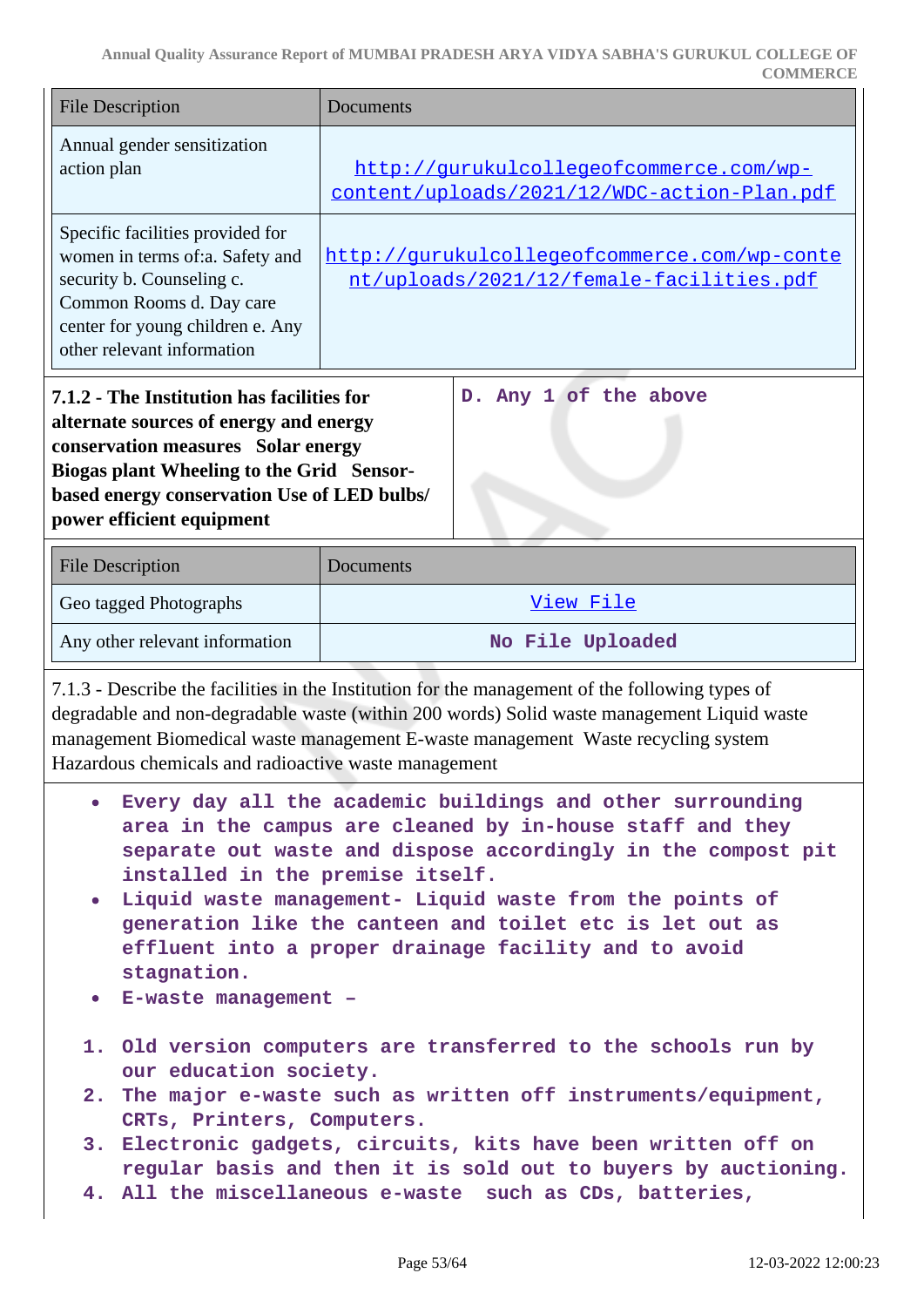**fluorescent bulbs, PCBs and electronic items were collected by NSS Volunteer from nearby Ghatkopar and Volunteer Vicinity area for the disposal given to BMC**

| <b>File Description</b>                                                                                                                                                                                                                                        | Documents                                |                       |  |
|----------------------------------------------------------------------------------------------------------------------------------------------------------------------------------------------------------------------------------------------------------------|------------------------------------------|-----------------------|--|
| Relevant documents like<br>agreements / MoUs with<br>Government and other approved<br>agencies                                                                                                                                                                 |                                          | No File Uploaded      |  |
| Geo tagged photographs of the<br>facilities                                                                                                                                                                                                                    |                                          | View File             |  |
| 7.1.4 - Water conservation facilities available<br>in the Institution: Rain water harvesting Bore<br>well /Open well recharge Construction of tanks<br>and bunds Waste water recycling Maintenance<br>of water bodies and distribution system in the<br>campus |                                          | D. Any 1 of the above |  |
| <b>File Description</b>                                                                                                                                                                                                                                        | Documents                                |                       |  |
| Geo tagged photographs / videos<br>of the facilities                                                                                                                                                                                                           |                                          | View File             |  |
| Any other relevant information                                                                                                                                                                                                                                 |                                          | No File Uploaded      |  |
|                                                                                                                                                                                                                                                                | 7.1.5 - Green campus initiatives include |                       |  |
| 7.1.5.1 - The institutional initiatives for<br>greening the campus are as follows:                                                                                                                                                                             |                                          | B. Any 3 of the above |  |
| 1. Restricted entry of automobiles<br>2. Use of bicycles/ Battery-powered<br>vehicles<br>3. Pedestrian-friendly pathways<br>4. Ban on use of plastic<br>5. Landscaping                                                                                         |                                          |                       |  |
| <b>File Description</b>                                                                                                                                                                                                                                        | Documents                                |                       |  |
| Geo tagged photos / videos of the<br>facilities                                                                                                                                                                                                                |                                          | View File             |  |
| Various policy documents /<br>decisions circulated for<br>implementation                                                                                                                                                                                       |                                          | No File Uploaded      |  |
| Any other relevant documents                                                                                                                                                                                                                                   |                                          | No File Uploaded      |  |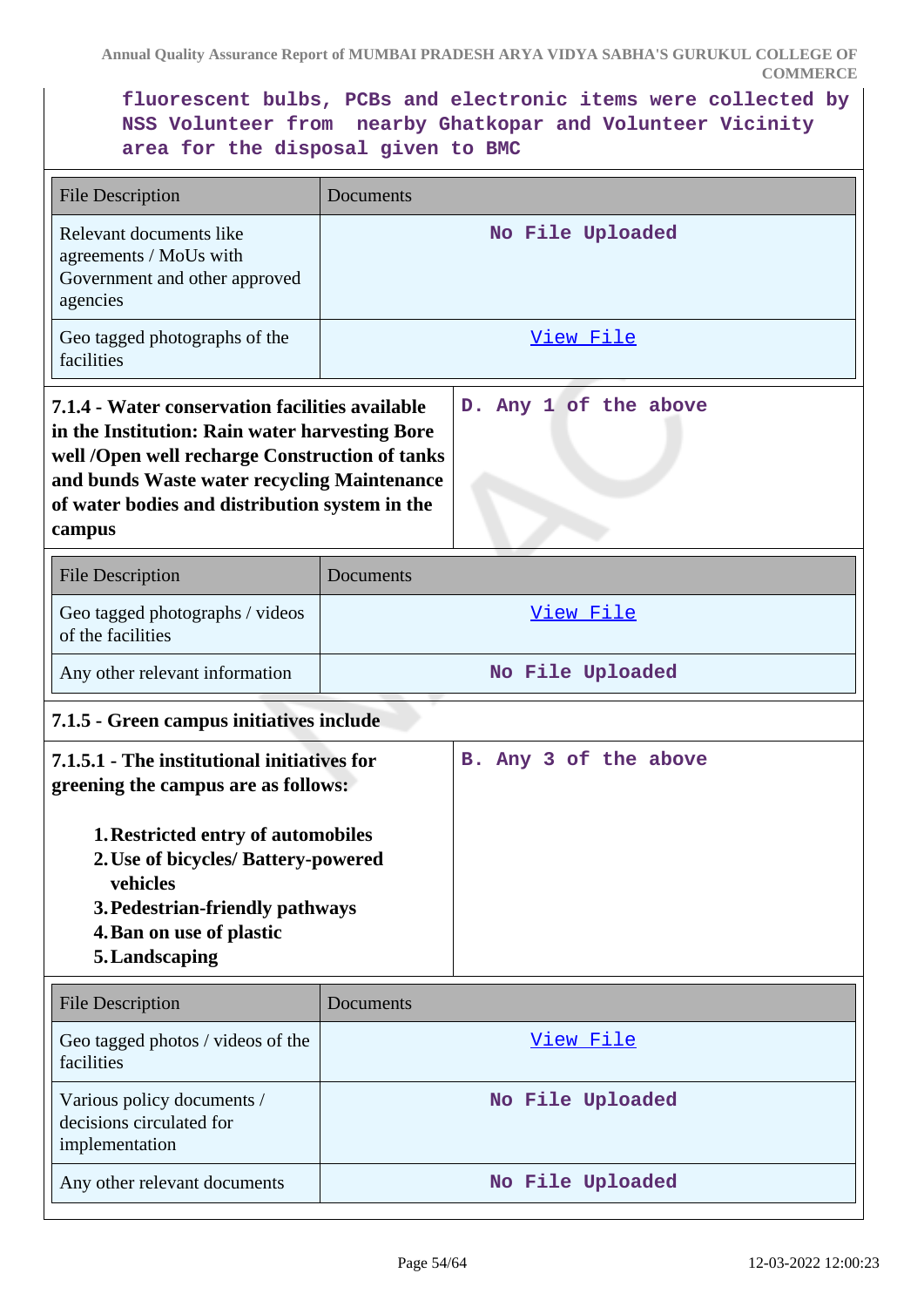| 7.1.6 - Quality audits on environment and energy are regularly undertaken by the institution                                                                                                                                                                                                                                                                                                                                                                                                         |               |                       |
|------------------------------------------------------------------------------------------------------------------------------------------------------------------------------------------------------------------------------------------------------------------------------------------------------------------------------------------------------------------------------------------------------------------------------------------------------------------------------------------------------|---------------|-----------------------|
| 7.1.6.1 - The institutional environment and<br>energy initiatives are confirmed through the<br>following 1. Green audit 2. Energy audit<br>3. Environment audit 4. Clean and green<br>campus recognitions/awards 5. Beyond the<br>campus environmental promotional activities                                                                                                                                                                                                                        |               | D. Any 1 of the above |
| <b>File Description</b>                                                                                                                                                                                                                                                                                                                                                                                                                                                                              | Documents     |                       |
| Reports on environment and<br>energy audits submitted by the<br>auditing agency                                                                                                                                                                                                                                                                                                                                                                                                                      |               | No File Uploaded      |
| Certification by the auditing<br>agency                                                                                                                                                                                                                                                                                                                                                                                                                                                              |               | No File Uploaded      |
| Certificates of the awards<br>received                                                                                                                                                                                                                                                                                                                                                                                                                                                               |               | No File Uploaded      |
| Any other relevant information                                                                                                                                                                                                                                                                                                                                                                                                                                                                       |               | View File             |
| barrier free environment Built environment<br>with ramps/lifts for easy access to classrooms.<br><b>Disabled-friendly washrooms Signage</b><br>including tactile path, lights, display boards<br>and signposts Assistive technology and<br>facilities for persons with disabilities<br>(Divyangjan) accessible website, screen-<br>reading software, mechanized equipment<br>Provision for enquiry and information :<br>Human assistance, reader, scribe, soft copies of<br>reading material, screen | 5.<br>reading |                       |
| <b>File Description</b>                                                                                                                                                                                                                                                                                                                                                                                                                                                                              | Documents     |                       |
| Geo tagged photographs / videos<br>of the facilities                                                                                                                                                                                                                                                                                                                                                                                                                                                 |               | View File             |
| Policy documents and<br>information brochures on the<br>support to be provided                                                                                                                                                                                                                                                                                                                                                                                                                       |               | No File Uploaded      |
| Details of the Software procured<br>for providing the assistance                                                                                                                                                                                                                                                                                                                                                                                                                                     |               | No File Uploaded      |
| Any other relevant information                                                                                                                                                                                                                                                                                                                                                                                                                                                                       |               | No File Uploaded      |
|                                                                                                                                                                                                                                                                                                                                                                                                                                                                                                      |               |                       |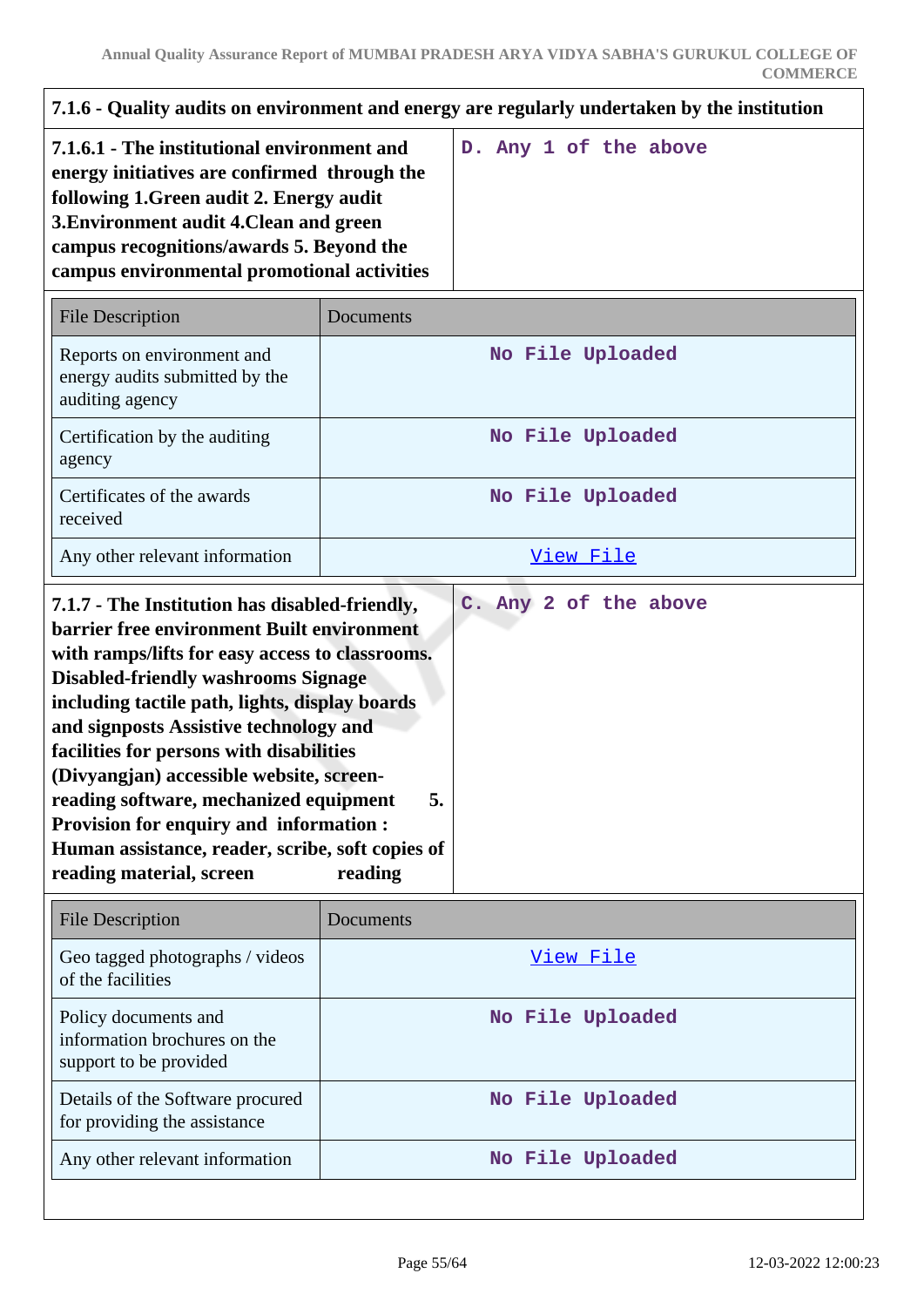7.1.8 - Describe the Institutional efforts/initiatives in providing an inclusive environment i.e., tolerance and harmony towards cultural, regional, linguistic, communal socioeconomic and other diversities (within 200 words).

**Gurukul College in alignment with its vision and mission, organizes and recommends various activities where all learners are given same treatment and same opportunities to work in teams. The college indulges in a plethora of activities where the learners work together in harmony.**

**No Cultural, religious or caste related groups are singled out and portrayed with bias in cultural and other committee held activities.**

**Preference is given to Cultural, DLLE, NSS and WDC committee related activities which promote harmony and Unity. In regards to that various fests are given themes to inspire the learners to be proud of country.**

**Teachers keep a strict vigil to nip any discordant notes in the nip.**

**Also a week long teaching to Under Privileged Children from 24th September 2020 – 30th September 2020 was carried out by volunteers, near the Volunteers Residential area for sensitizing the learners about the value of learning and teaching and to bring them at par with the mainstream.**

| <b>File Description</b>                                                                                                                      | Documents        |
|----------------------------------------------------------------------------------------------------------------------------------------------|------------------|
| Supporting documents on the<br>information provided (as<br>reflected in the administrative<br>and academic activities of the<br>Institution) | View File        |
| Any other relevant information                                                                                                               | No File Uploaded |

7.1.9 - Sensitization of students and employees of the Institution to the constitutional obligations: values, rights, duties and responsibilities of citizens

**1) Institution celebrates constitution day by reading preamble, fundamental rights and duties, celebrates Independence day and Republic day by Flag hosting to imbibed the respect for ideals of constitution, national flag and national anthem and also to cherish and follow the noble ideals which inspired our national struggle for freedom**

**2) Institution celebrates Marathi divas, Hindi divas, and Gujarati divas to uphold and protect sovereignty, unity and integrity of**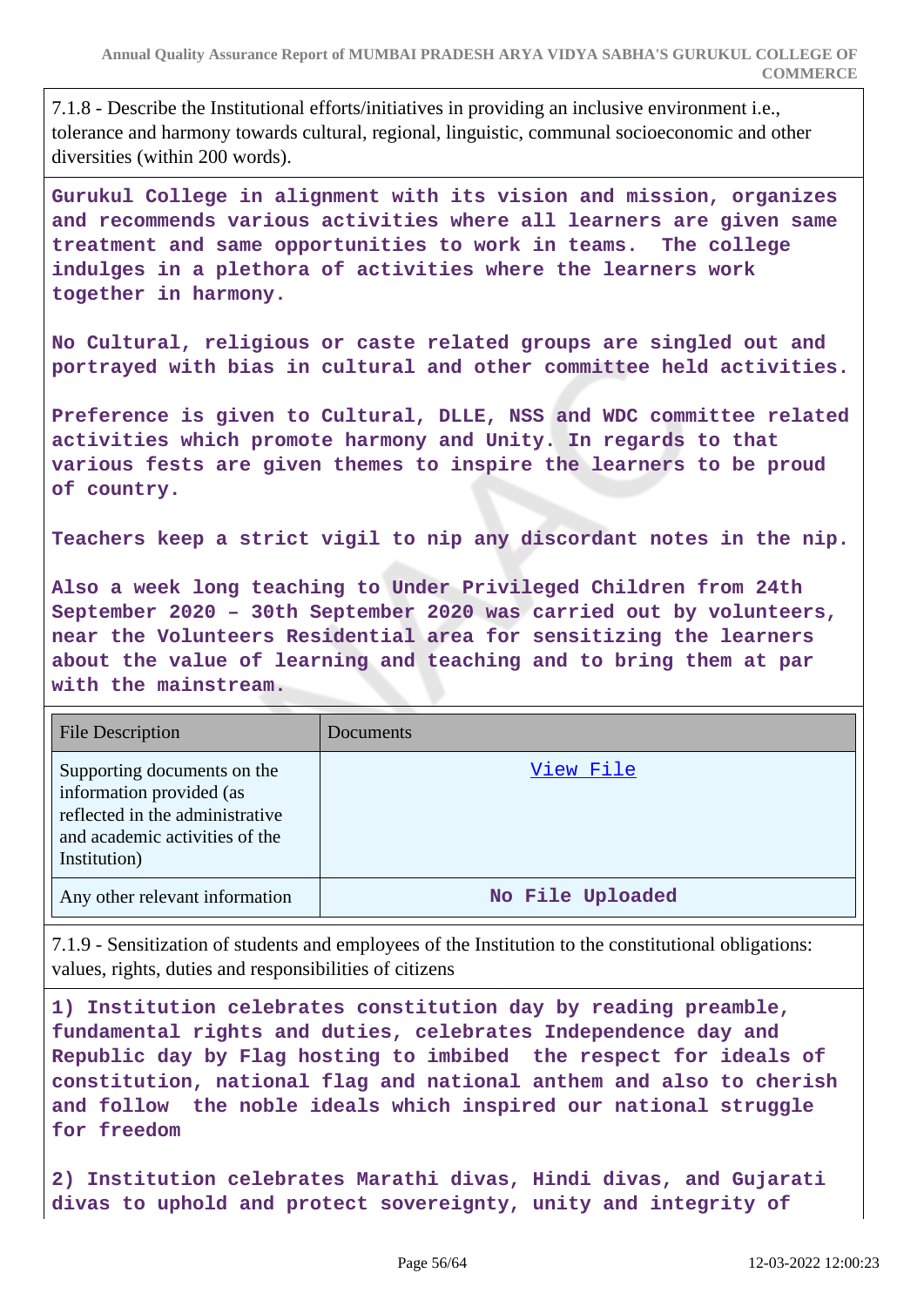**India and to promote spirit of common brotherhood.**

**3) Institution celebrates women's day through WDC committee to promote harmony and gender equality and to renounce practices derogatory to the dignity of women.**

**4) To value and preserve the rich heritage of our composite culture the institution celebrates traditional day and also organizes Rangoli, cooking, mehendi and other competitions**

**5) To protect and improve the natural environment including forest, lake, rivers and wild life and to have compassion for living creatures institution organizes tree plantation, SBA, plastic collection, river/ lake/ beach cleaning and animal and bird feeding activities/ projects**

**6) To provide opportunities of education institution undertakes computer/ mobile/ financial/ adult literacy campaigns**

| <b>File Description</b>                                                                                                                                                                                                                                                                                                                                                                                                                                                                          | Documents                                           |
|--------------------------------------------------------------------------------------------------------------------------------------------------------------------------------------------------------------------------------------------------------------------------------------------------------------------------------------------------------------------------------------------------------------------------------------------------------------------------------------------------|-----------------------------------------------------|
| Details of activities that inculcate<br>values; necessary to render<br>students in to responsible citizens                                                                                                                                                                                                                                                                                                                                                                                       | http://qurukulcollegeofcommerce.com/committi<br>es/ |
| Any other relevant information                                                                                                                                                                                                                                                                                                                                                                                                                                                                   | Nil                                                 |
| 7.1.10 - The Institution has a prescribed code<br>of conduct for students, teachers,<br>administrators and other staff and conducts<br>periodic programmes in this regard. The Code<br>of Conduct is displayed on the website There is<br>a committee to monitor adherence to the Code<br>of Conduct Institution organizes professional<br>ethics programmes for students,<br>teachers, administrators and other staff<br>Annual awareness programmes on Code of<br><b>Conduct are organized</b> | A. All of the above<br>4.                           |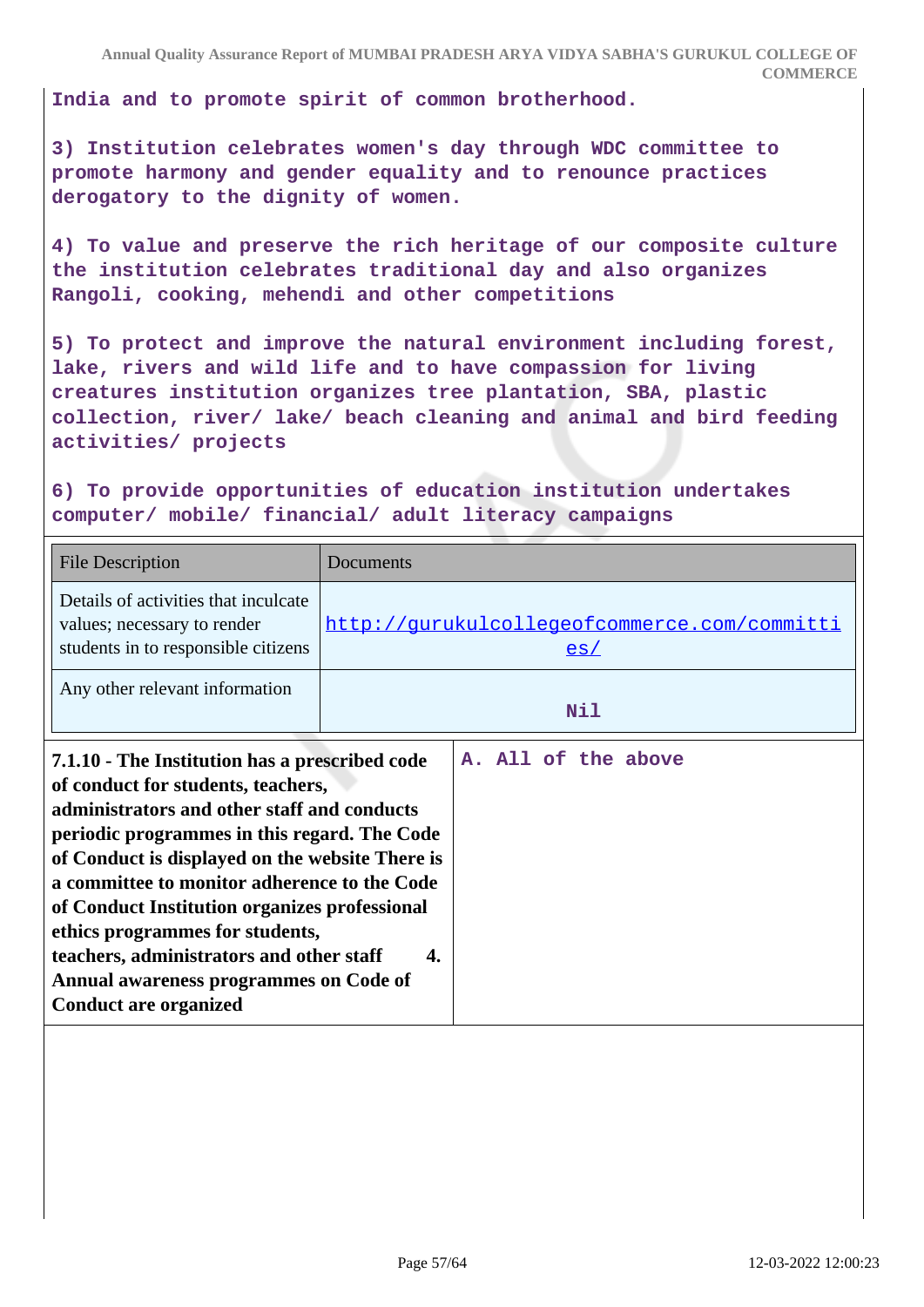**Annual Quality Assurance Report of MUMBAI PRADESH ARYA VIDYA SABHA'S GURUKUL COLLEGE OF COMMERCE**

| <b>File Description</b>                                                                                                                                                                                | Documents        |
|--------------------------------------------------------------------------------------------------------------------------------------------------------------------------------------------------------|------------------|
| Code of ethics policy document                                                                                                                                                                         | View File        |
| Details of the monitoring<br>committee composition and<br>minutes of the committee<br>meeting, number of programmes<br>organized, reports on the various<br>programs etc., in support of the<br>claims | View File        |
| Any other relevant information                                                                                                                                                                         | No File Uploaded |

7.1.11 - Institution celebrates / organizes national and international commemorative days, events and festivals

**The Institution celebrates the following Days**

- **Celebration of National Days Every year Institute celebrates Republic Day, Independence day on January 26, and August 15 respectively. The celebration is attended by Students, Teaching and Non-teaching Staff, Invitees, guests and any attendees. Flag hosting with National anthem and oath of national integrity followed by distribution of sweets is the regular decorum of the programme.**
- **Constitution day Constitution Day is celebrated on 26th November every year. The programme initiates with Student Council office bearers, Preamble reading of the constitution followed by lectures on the sensitization of students on responsibility towards the constitutional values, rights, duties and responsibilities of citizens. Students are encouraged to participate in activities like essay competition on the related themes.**
- **International Yoga Day June 21 is marked as the annual**  $\bullet$ **International Day for Yoga to celebrate the ancient Indian art of healthy living. Translating into "unity" from Sanskrit, Yoga intends to unite the body and mind to bring harmony. Online Platform was used and 10 beneficiaries were the part of the same. As well 30 students joined a webinar from 21st June 2020 to 26th June 2020 at University level**
- **International Youth Day 120 Students were a part of webinar**  $\bullet$ **which took place on 12th August 2021, the International Youth Day, where innovative youth-led solutions for the achievement and recovery from the COVID-19 pandemic were discussed.**
- **Teachers Day Celebration -Teacher's Day in India is celebrated on the 5th of September. Students pay respect to teachers for their significant work. At Gurukul the Management Trust Board**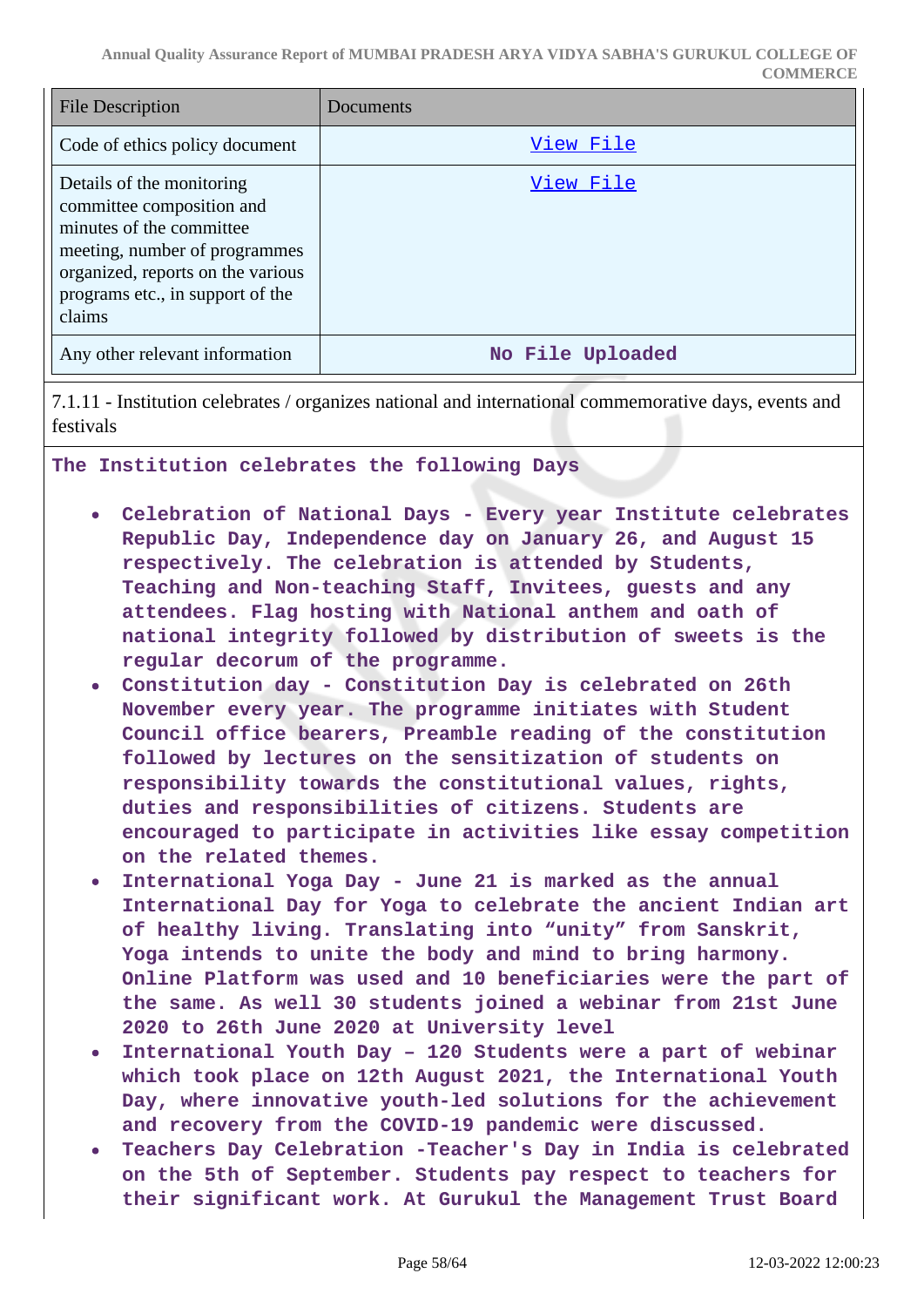**also appreciates the knowledge and hard work done by teachers by giving gratitude gifts.**

- **World No Tobacco Day Around the world, there are several campaigns on social media, where people post ideas and tips to help others quit smoking using #CommitToQuit. Same was carried by the Volunteers and students of GCC.**
- **NSS Foundation Day NSS helps the student to grow individually and also as a group. It makes the students confident, develop leadership skills, and gain knowledge about different people from different walks of life. Students also learn other skills that help them lead a better life in various situations. A Webinar Arranged by University of Mumbai on 24th September 2020 was attended and appreciated by volunteers.**

| <b>File Description</b>                                                                         | Documents        |
|-------------------------------------------------------------------------------------------------|------------------|
| Annual report of the celebrations<br>and commemorative events for<br>the last (During the year) | View File        |
| Geo tagged photographs of some<br>of the events                                                 | View File        |
| Any other relevant information                                                                  | No File Uploaded |

### **7.2 - Best Practices**

7.2.1 - Describe two best practices successfully implemented by the Institution as per NAAC format provided in the Manual.

**1. Title of the Practice: Students Empowerment through Social Project:**

**Objectives of the practice–**

- **To involve students in various Social Projects.**
- **To educate students the importance of sense of Responsibility**  $\circ$ **towards Society**
- **To identify Leadership skills through collective efforts**  $\bullet$ **giving the autonomy of decision making**
- **To influence students through proper discourse of skill**  $\circ$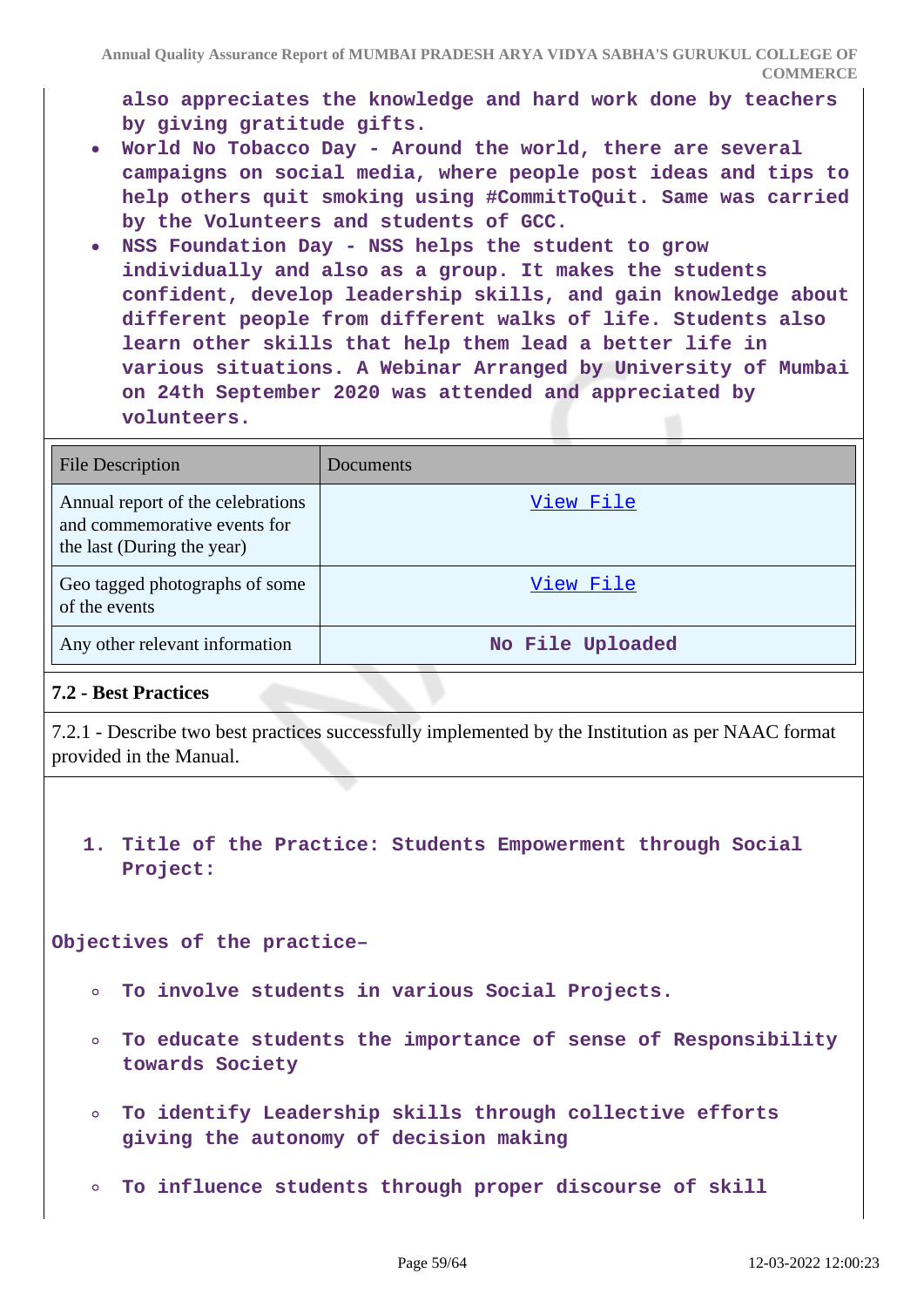**training.**

#### **The Context–**

**In the backdrop of changing times of pandemic, the college relentlessly takes initiative of motivating, empowering the students. The college recognizes the association of social developments and student leadership qualities and hence enhances the programmes and initiates various opportunities to develop intra personal skills.**

**The Practice–**

**Making the Motto of NSS, their principle and way of life, the NSS unit of GCC, has always been upfront to help the society and special initiatives were taken through different activities during COVID-19 pandemic. The students were empowered to create awareness and break the rumor so that panic is not caused amongst citizens**

**Evidence of Success–**

- **NSS unit of Gurukul College of Commerce took upon itself to provide the masks to the needy and poor, in its adopted area, Ramabai Nagar. Gurukul College immediately released funds at the end of April and Rs. 12,000 was utilized to secure about 1000 masks. 2 things were achieved simultaneously in this drive. We managed to support the women who were out of employment due to COVID-19 situation by engaging them in mask making and secondly we distributed these masks in second week of May, to the vegetable vendors, senior citizens, BMC workers etc., not only at Ramabai Nagar but also in the vicinity of residence of volunteers.**
- **Hospitals which were in dire need of blood and due to pandemic regular blood donors were shying away from donating the blood due to fear of contracting Corona virus. At those juncture regular blood donors from NSS Volunteers of Gurukul College of Commerce, Ghatkopar were encouraged to be vigilant for blood donation opportunities in the vicinity. The blood donation camp was organized by Sarvodaya Hospital, Samarpan Blood Bank, Ghatkopar**

**Problems Encountered and Resources Required–**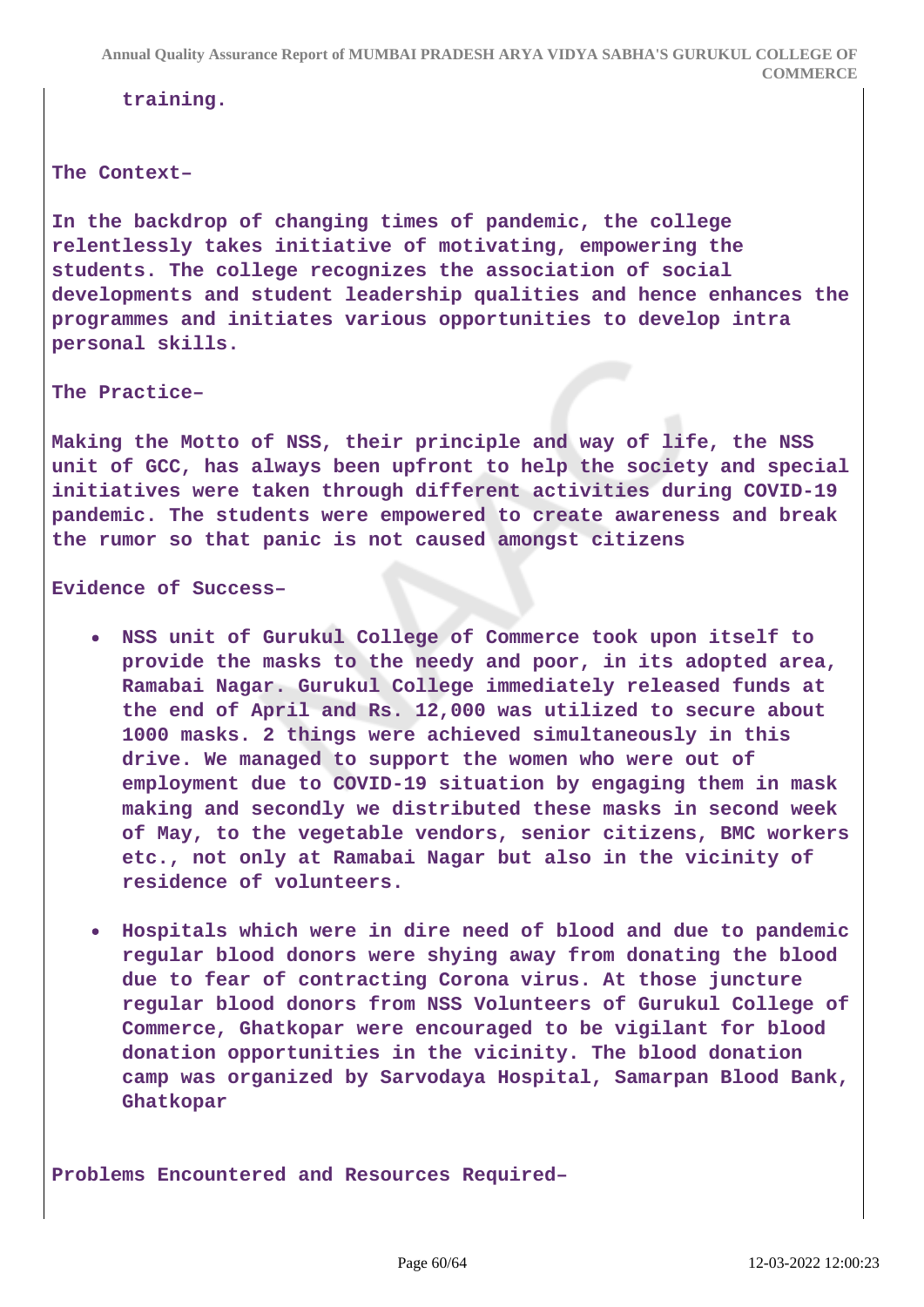**Lockdown restrictions and limited people's movement made convincing all the more difficult. The parents were skeptical about sending the volunteers for field work, but the spirited volunteers made them understand and came forward as warriors.**

**2. Title of the Practice: Outcome based skill development for employability during pandemic and be sustainable entrepreneurs.**

#### **Objectives:**

- **The goal is to develop the spirit of entrepreneurship and skill based learning among the students and to provide a platform to graduates to convert their theoretical knowledge into commercially viable sustainable environment.**
- **Sensitizing and promoting sustainability through various add on courses and skill development sessions.**
- **Support the students and help them get employment in pandemic through placement committee.**

#### **The Context-**

- **The most critical factor is to identify the person whose role is to take this programme forward. Hence, the Add on courses conducted by the experts was crucial.**
- **Networking with the entrepreneurs, entrepreneurship faculty, various academic institutions following the best practices in entrepreneurship development and institutions supporting the entrepreneurial endeavors on campus was essential for benchmarking. Hence IQAC and experts came out with Entrepreneurship development Cell and Various Add on Courses for the betterment of students.**
- **Development of entrepreneurial culture on campus at initial stages was a tough task. The students with a job-oriented mindset, seldom think of entrepreneurship as a career. But the culture is a critical enabler, it changes as more success stories become visible and funding becomes more accessible.**

#### **The Practice -**

 **Under the guidance of IQAC and Entrepreneurship Development Cell,**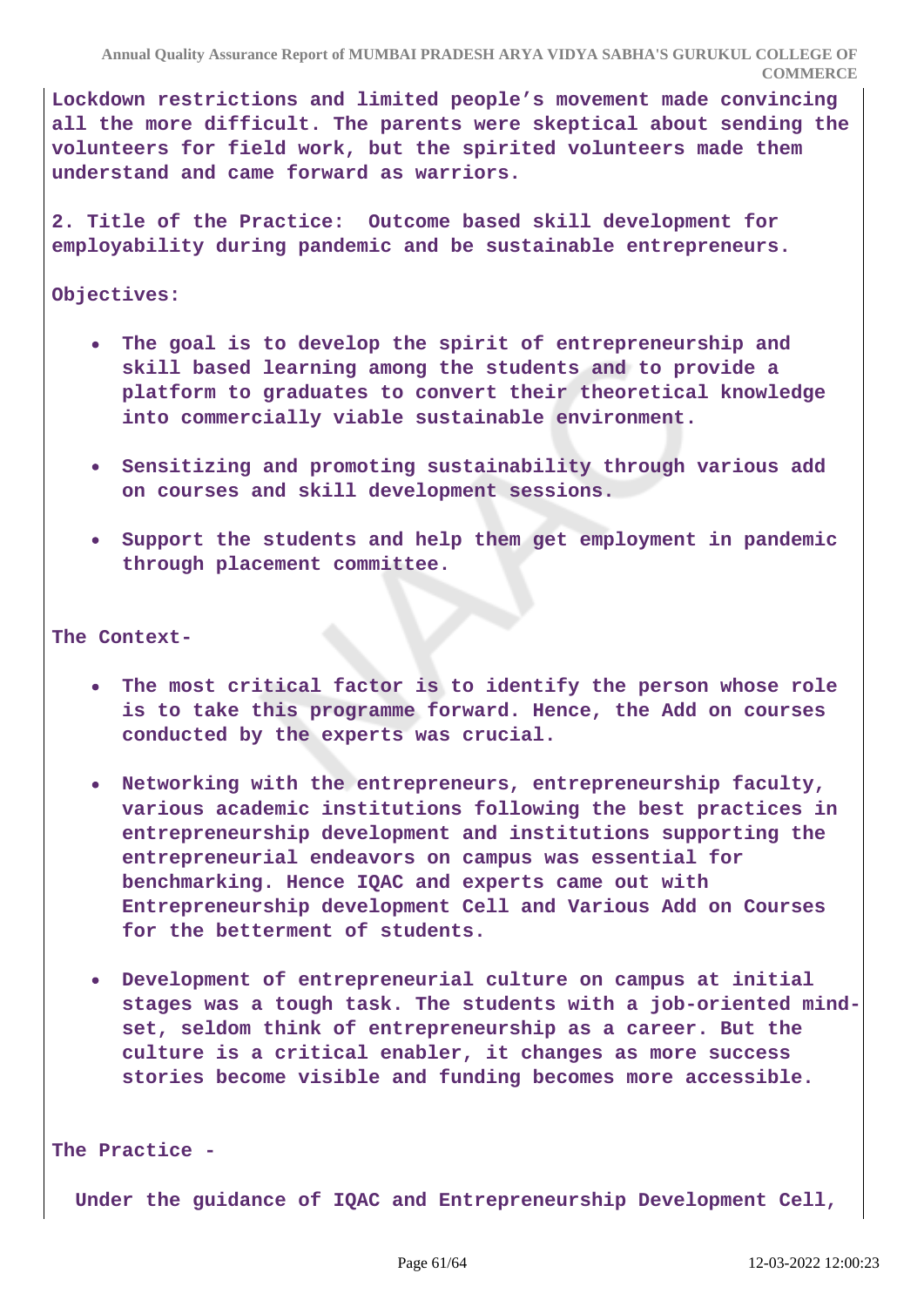**Annual Quality Assurance Report of MUMBAI PRADESH ARYA VIDYA SABHA'S GURUKUL COLLEGE OF COMMERCE**

**faculties, entrepreneurs and corporate leaders from various fields were contacted and courses were enhanced. The mission of changing the mindset from job seekers into job creators was started.**

**Evidence of Success -**

**The outcome can be highlighted as follows:**

**Skill development has now become inseparable part of main stream commerce education in our College. It has also helped in developing attitudes, behaviors and capacities at the individual level.**

| <b>File Description</b>                        | Documents                                                                                   |
|------------------------------------------------|---------------------------------------------------------------------------------------------|
| Best practices in the Institutional<br>website | http://gurukulcollegeofcommerce.com/wp-conte<br>nt/uploads/2021/12/Best-Practices-20-21.pdf |
| Any other relevant information                 | Nil                                                                                         |

#### **7.3 - Institutional Distinctiveness**

7.3.1 - Portray the performance of the Institution in one area distinctive to its priority and thrust within 200 words

**Gurukul College of Commerce was established in 2001 under the agies of more than a 100 year old trust Mumbai Pradesh Arya Vidya Sabha. The college is situated in the heart of the Central suburbs of Mumbai. The college has always striven to uphold the ideologies of the parent body by imparting quality education to the economically weaker sections of the society and continuously upgrading the system in all arenas towards holistic growth of the students and faculty members. The college has always focussed on improving the quality of the staff and students by giving them numerous opportunities and constantly encouraging them to build a better future.**

**The faculty members are considered as the asset of the institution and their enthusiasm and team work is the evidence of its growth. The college provides a platform to faculty members to develop their innovative skills by promoting research - based teaching and learning process. The staff is encouraged to conduct research oriented activities like Minor Research Grants, Ph.D, participate in various seminars, workshops, and publish papers in UGC based Journals and present in State, National and International Conferences. Adequate motivational monetary and non - monetary HR measures are taken by the Management towards the staff. This**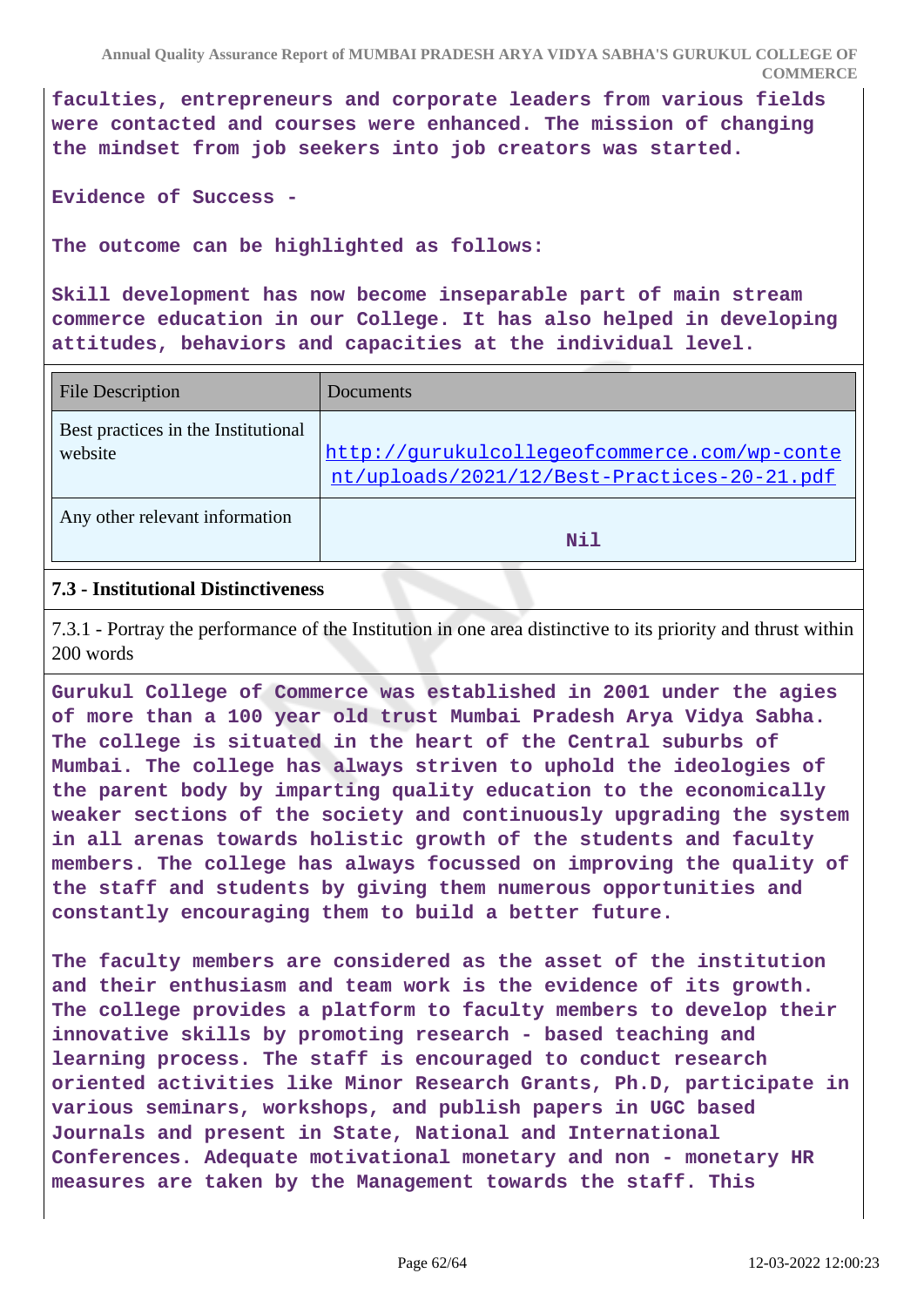**includes appreciation by the management in staff meetings, acknowledging staff in campus social gatherings, Ph.D increment, Duty leaves and special leaves as and when required. Appreciation letters are also given by the Management to the staff for acknowledging the hard work put in by them and further encouraging them to do better. Adequate ICT infrastructure and other resources are made available for enhancing teaching learning techniques like class room enabled projectors and laptops, wifi connection etc. Provision of these resources have definitely enhanced the quality and pedagogy of teaching learning. Recreational activities and other celebrations are regularly held to build team spirit and oneness amongst the staff. The team work of the entire staff has been acknowledged by outsiders, officials and visitors in events conducted in the form of Oral and written feedback received from them. These initiatives have definitely created a healthy work culture leading to job satisfaction which has resulted in retention of the staff for years together. This has created a positive impact on the productivity as well as low retrenchment and has resulted in the development of the institution.**

**The positive attitude of the staff and resulted in conducting various innovative academic as well as non - academic activities for the students that has empowered our students in many ways. The college focusses highly on skill enhancement, employability as well as entrepreneurship. Keeping this in view the faculties plan a number of activities and events to involve maximum students and benefit out of the same.**

| <b>File Description</b>                         | <b>Documents</b> |
|-------------------------------------------------|------------------|
| Appropriate web in the<br>Institutional website | View File        |
| Any other relevant information                  | No File Uploaded |

7.3.2 - Plan of action for the next academic year

- **1. To undertake value added seminar/conferences/workshops at National Level**
- **2. To augment E-Learning as well as hybrid teaching practices in all Departments**
- **3. To enhance MOU's for activities like internship and other related aspects towards academic and professional development for staff and students**
- **4. To enhance collaborations with reputed institutions and organisations in the interest of the students and holistic growth of our Institution**